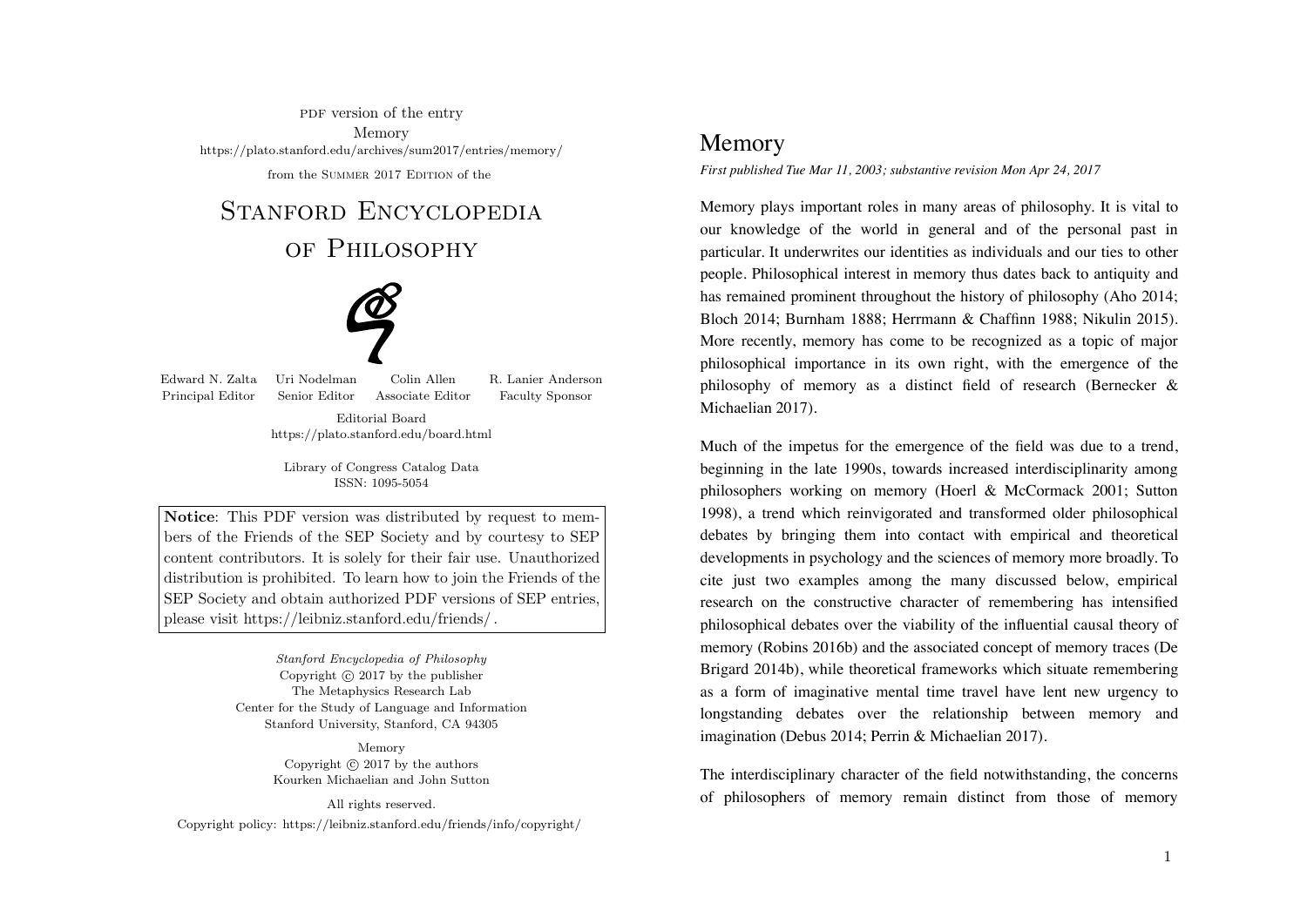researchers in other disciplines, and, while this entry discusses the latter where they are of direct philosophical relevance, its focus is squarely on the former. Given the roles played by memory in other areas, the philosophy of memory inevitably overlaps with many other fields of research. Three core areas of activity can nevertheless be discerned, with most researchers approaching memory from the perspectives of philosophy of mind, epistemology, or ethics. The bulk of this entry sections 2–8—focuses on research on memory from the perspective of philosophy of mind, often referred to as *the metaphysics of memory* (Bernecker 2008). There is a separate entry on the epistemology of memory, so this area is discussed only briefly here, in section 9. Key issues in the ethics of memory are reviewed in section 10.

- 1. The Metaphysics of Memory: An Overview
- 2. Kinds of Memory
	- 2.1 The standard taxonomy
		- 2.1.1 Declarative memory
		- 2.1.2 Nondeclarative memory
	- 2.2 Alternative taxonomies
	- 2.3 Other kinds of memory
		- 2.3.1 Working memory
		- $\blacksquare$  2.3.2 Prospective memory
		- 2.3.3 Autobiographical memory
	- 2.4 Natural kinds in memory research
- 3. Episodicity
	- 3.1 First-order content
	- 3.2 Second-order content
	- 3.3 Phenomenology
	- 3.4 Functional perspectives on episodicity
- 4. Mnemicity
	- 4.1 Remembering and imagining
		- $\blacksquare$  4.1.1 Unsuccessful remembering
- 4.1.2 Mere imagining
- 4.2 Theories of remembering
	- $\blacksquare$  4.2.1 The empiricist theory
	- $\blacksquare$  4.2.2 The epistemic theory
	- 4.2.3 The causal theory
	- $\blacksquare$  4.2.4 The simulation theory
- 5. Representation
	- 5.1 The objects of memory
		- 5.1.1 Direct realism
		- 5.1.2 Indirect realism
		- 5.1.3 Compromise and hybrid views
	- 5.2 Memory traces
		- $\overline{5}$ .2.1 The existence of traces
		- $\overline{52.2}$  The role of traces
- 6. Accuracy
	- 6.1 Truth and authenticity
	- 6.2 Factivity
- 7. The Self
	- 7.1 Personal identity
	- 7.2 Autobiographical memory
		- 7.2.1 Rilkean memory
		- 7.2.2 Memory and emotion
- 8. Beyond Individual Memory
	- 8.1 External memory
		- 8.1.1 The concept of external memory
		- 8.1.2 Cognitive consequences of new forms of external memory
	- 8.2 Collective memory
		- 8.2.1 Memory in small-scale groups
		- 8.2.2 Memory in large-scale groups
- 9. The Epistemology of Memory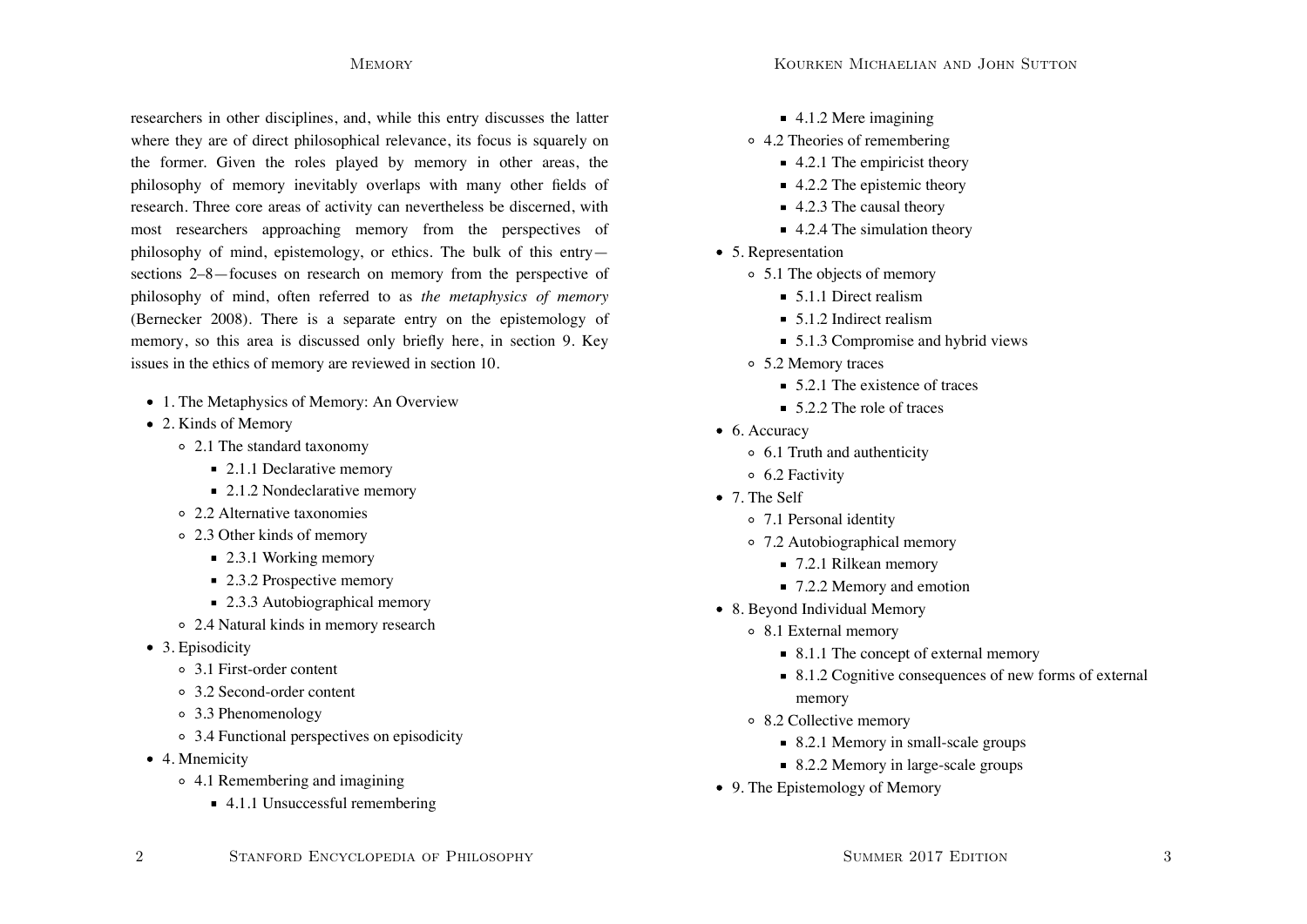- 10. The Ethics of Memory
	- 10.1 Memory and moral responsibility
	- 10.2 The duty to remember
	- 10.3 The right to be forgotten
	- 10.4 The ethics of external memory
	- 10.5 The ethics of memory modification and enhancement
- Bibliography
- Academic Tools
- **Other Internet Resources**
- Related Entries

# 1. The Metaphysics of Memory: An Overview

More than any other area, the metaphysics of memory reflects the trend towards interdisciplinarity noted above, and work in this area sometimes shades into philosophy of psychology (Rowlands 2009) and philosophy of neuroscience (Bickle 2011). Relevant work in the philosophy of psychology is discussed here as appropriate; for more specialized work in the philosophy of neuroscience, see the entry on that topic. The central aim of mainstream research on the metaphysics of memory is to develop a *theory of remembering*: a general but informative account of what it is for someone to remember something. As we will see, however, there are multiple kinds of memory. It is unclear whether it is feasible to develop a theory of remembering that applies to all of these, and ultimately it may prove necessary to develop multiple theories of remembering, corresponding to the multiple kinds of memory. (Something similar may go for the epistemology of memory [Teroni 2014].)

The particular kind of memory on which most recent work has focused has gone by a number of names, but, adopting Tulving's (1972, 1985a) psychological terminology, philosophers increasingly refer to it as

"episodic" (e.g., Hoerl 2007; Dokic 2014; Hopkins 2014; Perrin & Rousset 2014; Soteriou 2008). The terminology may be new, but the focus is not (Brewer 1996). Episodic memory is, roughly, memory for the events of the personal past, and, starting at least with Aristotle (Sorabji 2006) and continuing with early modern philosophers including Locke (1998), Hume  $(1739)$  2011), and Reid  $(1785)$  2002), philosophers have singled episodic memory out for special attention on the ground that it provides the rememberer with a unique form of access to past events. For some, indeed, only episodic memory truly merits the name "memory" (Klein 2015; B. Russell 1921). Reflecting this focus, this entry will be concerned primarily with theories of *episodic* remembering: accounts of what it is for someone to remember an event from his personal past.

Due, perhaps, to their focus on episodic memory, philosophers have generally approached memory as a capacity exercised by single individuals. But recent work in a variety of disciplines has begun to challenge the individualistic approach, and the metaphysics of memory has come to include issues arising from the tradition of research on collective memory in the human and social sciences which traces back to Halbwachs ([1925] 1994; cf. Barash 2016; Michaelian & Sutton forthcoming) and which has recently given birth to the multidisciplinary field of memory studies (Roediger & Wertsch 2008; Segesten & Wüstenberg forthcoming). It has also come to include issues arising from the more recent tradition of research on external memory in cognitive science which views remembering through the lens of distributed (Hutchins 1995) or extended (Clark & Chalmers 1998) theories of cognition. While the entry is concerned primarily with individual memory, these more recent issues will be discussed as well.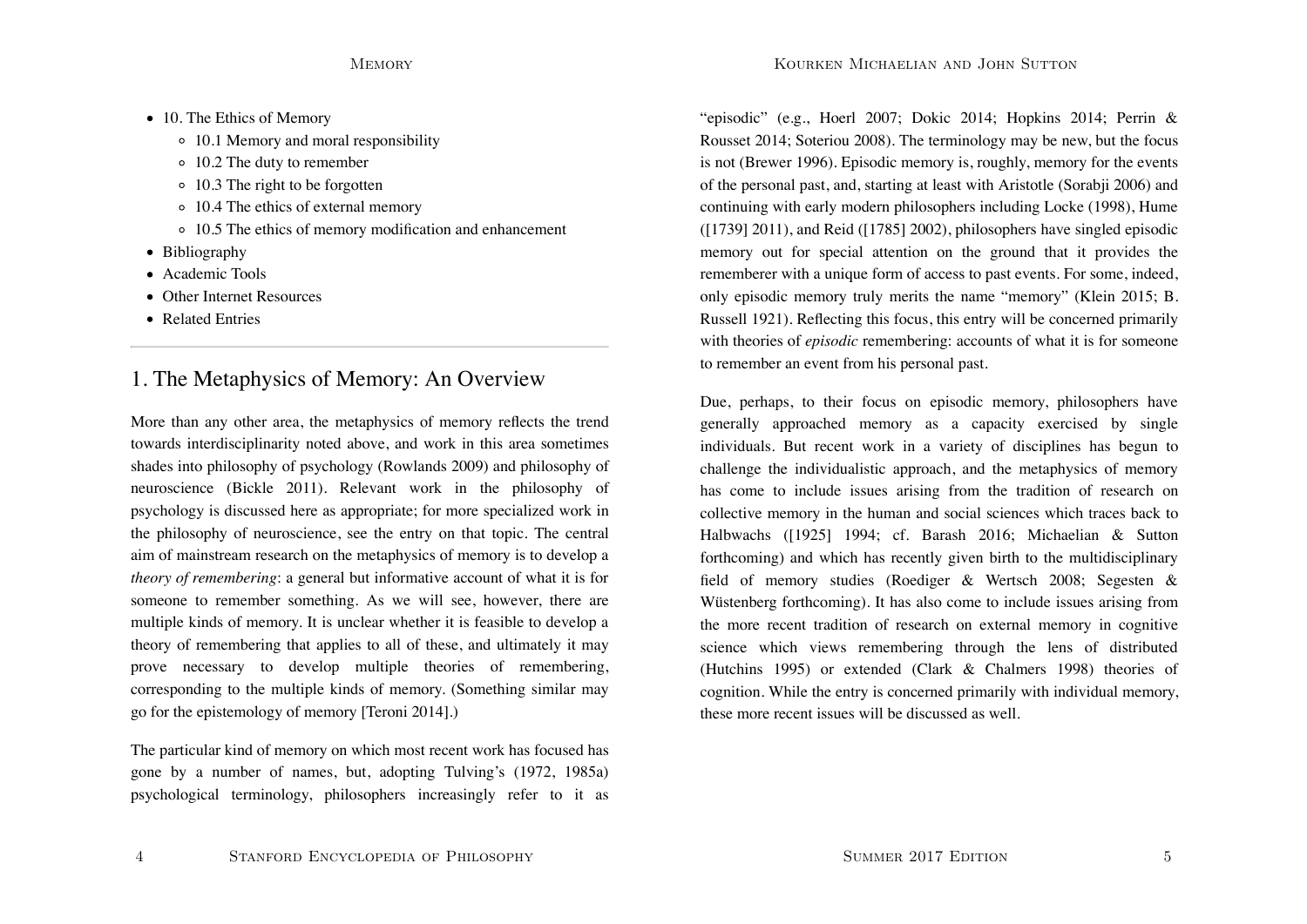# 2. Kinds of Memory

Before turning to theories of episodic remembering, it will be helpful to situate episodic memory with respect to other kinds of memory. In its broadest sense, "memory" refers to the varied outcomes of the diverse forms of learning of which humans and other agents are capable. Any modification of an agent's behavioural tendencies as a result of its experience thus potentially counts as memory, making the category of memory very broad indeed. Despite the breadth of the category, however, there is an approximate consensus on a taxonomy of kinds of human memory.

## 2.1 The standard taxonomy

Philosophers generally distinguish among three main kinds of memory. In early treatments, Bergson ([1896] 1911) and Russell (1921), for example, distinguished between *habit* memory and *recollective* memory, while Broad (1925) and Furlong (1951) further distinguished between recollective memory and *propositional* memory (cf. Ayer (1956; D. Locke 1971)). These distinctions align reasonably well with those drawn by a taxonomy which, originating in psychology, has increasingly become standard in more recent philosophy.

## 2.1.1 Declarative memory

6

The taxonomy in question, developed in detail by Squire (2009), divides the overarching category of memory into *declarative* and *nondeclarative* memory. Declarative memory, in turn, is divided into *episodic* memory, corresponding roughly to recollective memory, and *semantic* memory, corresponding roughly to propositional memory. A first pass at distinguishing episodic from semantic memory can be made by observing that the former is concerned with the events of one's personal past in

particular (e.g., I remember speaking at a conference in Budapest), while the later is concerned with the world in general (I remember that Budapest is the capital of Hungary). It is crucial to note, however, that semantic memory is also sometimes concerned with past events. One can have memories that concern events that one did not oneself experience (I remember that my colleague spoke at a workshop in Rome, though I did not hear him speak); when one does, one remembers semantically, not episodically. Similarly, one can have memories that concern events that one did experience but that are of the same kind as memories for events that one did not experience (I remember that I visited the CN Tower when I was a child, but only because my parents later related the story to me); when one does, one likewise remembers semantically, not episodically. Thus the first-pass distinction between episodic and semantic memory does not get us very far. Drawing a more adequate distinction—providing a criterion of *episodicity*—is a core problem for the theories of episodic remembering discussed below.

## 2.1.2 Nondeclarative memory

Nondeclarative memory is usually defined in negative terms: a form of memory is declarative if it involves the encoding, storage, and retrieval of content that the subject can, at least in principle, bring to consciousness; it is nondeclarative if it does not (Squire 2009). Beyond this negative feature, the various kinds of nondeclarative memory may not have much in common with each other. For example, nondeclarative memory includes priming, which occurs when a subject's response to a given stimulus is affected by his previous exposure to related stimuli (e.g., I recognize the word "Toronto" more quickly after seeing "CN Tower" than after seeing "Colosseum"). It also includes *procedural* memory, corresponding roughly to habit memory, the kind of memory at work when a subject manifests his ability to perform a skilled action (I remember how to ride a bicycle).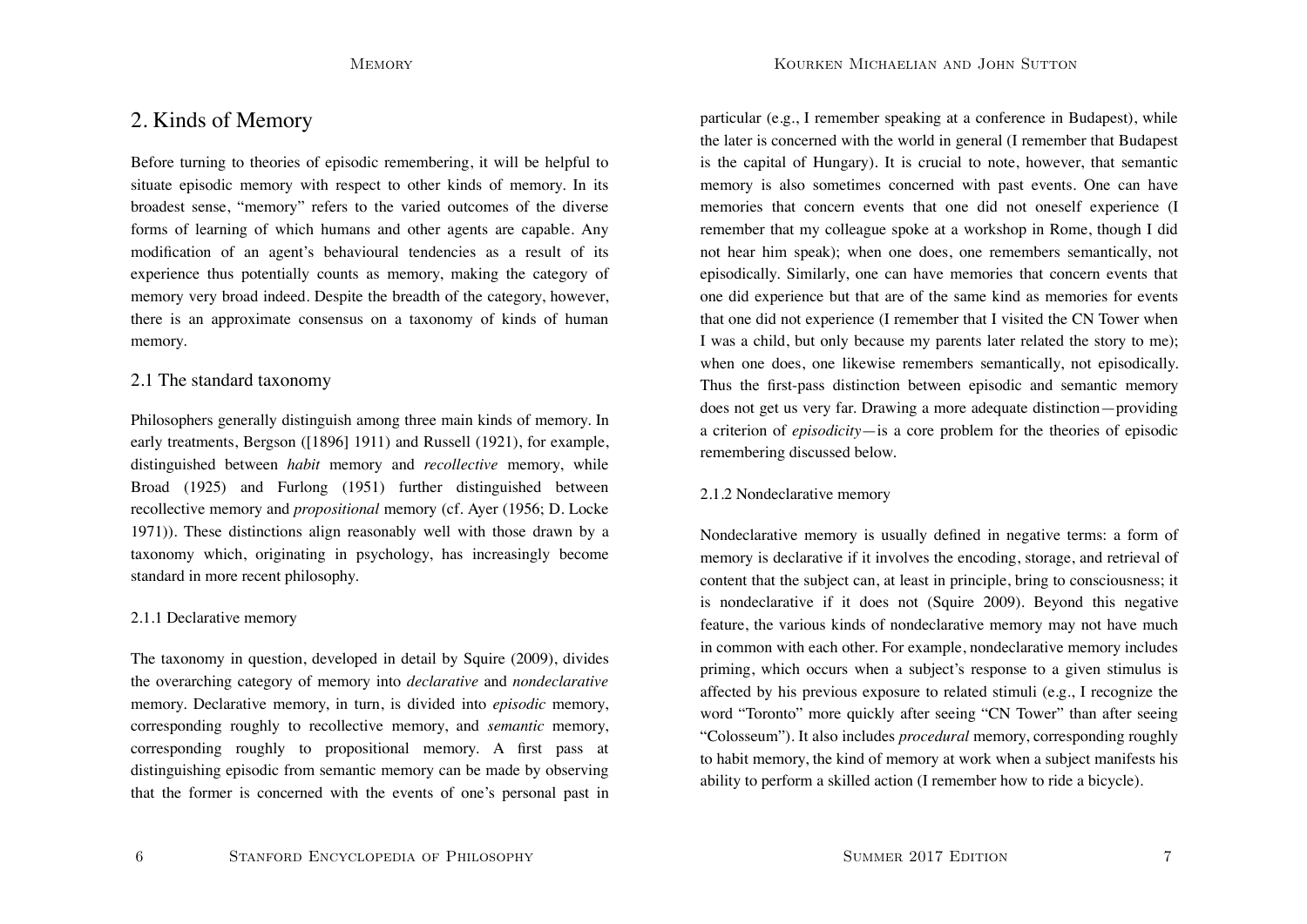There is relatively little philosophical research on procedural memory, and this kind of memory will not be discussed in any detail here. This should not, however, be taken to imply that it is not of major philosophical interest. In epistemological terms, while declarative memory maps onto the category of knowledge that, procedural memory maps onto the category of knowledge how: one may know or remember how to do something without consciously entertaining any relevant content and without being able, even in principle, to consciously entertain any such content. Future research on procedural memory might therefore build on classic (Ryle [1949] 2009) and contemporary (Stanley 2011) work on the relationship between knowledge that and knowledge how.

Such research might also build on recent work on embodied (Myin & Zahidi 2015; Sutton 2007; Sutton & Williamson 2014) and enactive cognition (Hutto special-character:amp] Myin 2017; Loader 2013). While enactivist approaches will not be discussed any further here, it should be noted there is potential for convergence between these approaches and older Wittgensteinian approaches to memory. Wittgenstein (1980) suggested—in opposition to trace-based accounts—that remembering can, under certain circumstances, amount to doing or saying something, rather than retrieving stored content (Moyal-Sharrock 2009; O'Loughlin forthcoming). This resonates with the enactivist insistence on the centrality of action to cognition, but connectionist readings of Wittgenstein on memory (Stern 1991) have also been proposed, and it remains to be seen whether supplementing enactivist approaches with Wittgenstein will shed any additional light on the nature of remembering (Sutton 2015).

## 2.2 Alternative taxonomies

Squire's taxonomy has been extremely influential, but alternative taxonomies have been proposed in both psychology and philosophy. In psychology, Atkinson and Shiffrin (1968) proposed a multi-store model in which kinds of memory are distinguished in terms of their temporal duration. Ultra short term memory refers to the persistence of modalityspecific sensory information for periods of less than one second. Short term memory refers to the persistence of information for up to thirty seconds; short term memory, which receives information from ultra short term memory, is to some extent under conscious control but is characterized by a limited capacity. Long term memory refers to the storage of information over indefinitely long periods of time; long term memory receives information from short term memory and is characterized by an effectively unlimited capacity. Though this taxonomy does not distinguish among importantly different kinds of long term memory—in particular, it does not distinguish between episodic and semantic memory—it has been applied productively in psychological research. With rare exceptions (Werning & Cheng 2017), however, it has not informed philosophical discussions.

In philosophy, Bernecker (2010) has proposed a purely grammatical approach, arguing that the kinds of memory are given by the kinds of objects that the verb "to remember" can take. He thus distinguishes among memory for objects, memory for properties, memory for events, and memory for propositions or facts. While a grammatical approach will strike many in philosophy as natural, this particular taxonomy has so far not been taken up very widely. This may be due in part to the fact that, because the basis for the taxonomy is purely linguistic, it has difficulty distinguishing between episodic memory as such, which is arguably characterized by a particular phenomenology, and mere event memory, which lacks this phenomenology (Schechtman 2011). It may also be due in part to the fact that, because it cuts across the categories employed by the standard taxonomy, it is difficult to apply Bernecker's taxonomy to studies that rely on the latter.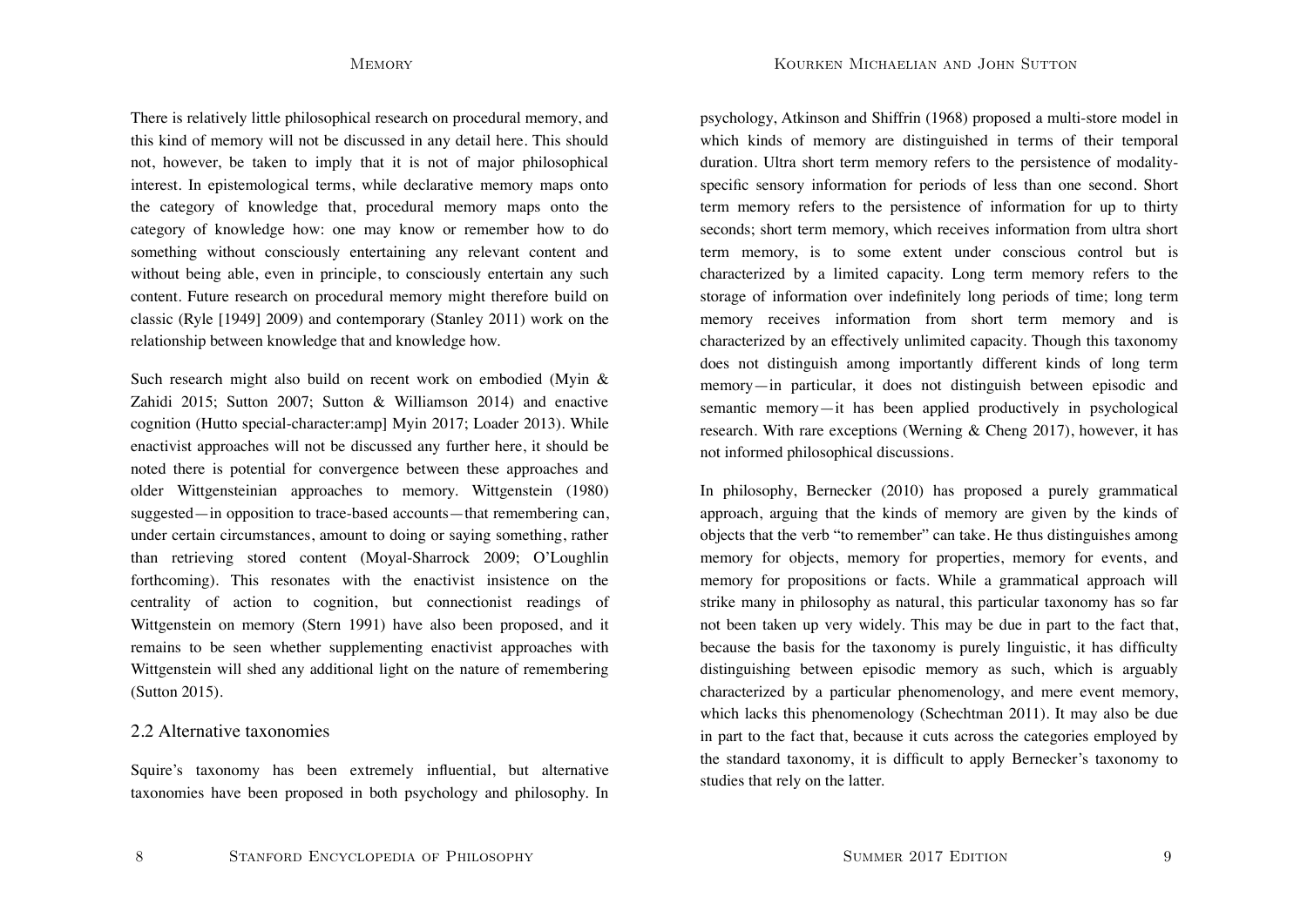## 2.3 Other kinds of memory

Regardless of its merits, the standard taxonomy omits certain kinds of memory that are bound to figure in any full-fledged theory of remembering.

## 2.3.1 Working memory

Working memory, corresponding roughly to Atkinson and Shiffrin's short term memory, refers to a capacity to actively manipulate a limited number of items in a conscious workspace (Baddeley 2007). There is some philosophical research on working memory (Block 2007; Carruthers 2015; Feest 2011), but the topic has so far been largely unexplored in mainstream philosophy of memory, and it will therefore not be discussed any further in this entry.

## 2.3.2 Prospective memory

Prospective memory refers to the ability to remember to perform a planned action, or to execute an intention. Failures in prospective memory are of considerable everyday significance and often cause some personal concern. Experimental and naturalistic work on prospective memory now flourishes in psychology (McDaniel & Einstein 2007), and there is considerable discussion about how it relates to other forms of memory and to other cognitive processes. Prospective memory has not yet been addressed much in philosophy, but this is likely to change given its relevance to understanding links between intention and action and to other forms of future-oriented thought.

## 2.3.3 Autobiographical memory

Autobiographical memory refers to one's knowledge not only of specific past episodes but also of whole life periods, as well as the overall course of one's life (Berntsen & Rubin 2012). There is a good deal of philosophical research on autobiographical memory, often drawing on accounts of narrativity. The relationship between autobiographical memory and other kinds of memory is described in different ways by different authors, but in most cases autobiographical memory is treated as a complex capacity that emerges through the interaction of more basic kinds of memory. It is thus unlikely to be a kind of memory on a par with those acknowledged by the standard taxonomy, which correspond to specific brain systems. Existing accounts of autobiographical memory are discussed in section 7 below.

## 2.4 Natural kinds in memory research

Psychologists have studied hundreds of different kinds of memory in addition to those described above. Many of these are defined in terms of specific laboratory tasks and are unlikely to qualify as *natural kinds* (Tulving 2007), kinds that carve nature—in this case, the mind—at its joints. But even if only the kinds acknowledged by the standard taxonomy are considered, it is not obvious whether any particular kind of memory, never mind memory as a whole, is a natural kind.

The obvious starting point here is the view that memory is indeed a natural kind. Michaelian (2011b) has, however, suggested that memory is not a natural kind, arguing that, because only declarative memory involves the encoding, storage, and retrieval of content, declarative and nondeclarative memory are sharply distinct from each other. This is consistent with the view that declarative memory is a natural kind, but Klein (2015) has rejected even the latter view, claiming that, because episodic memory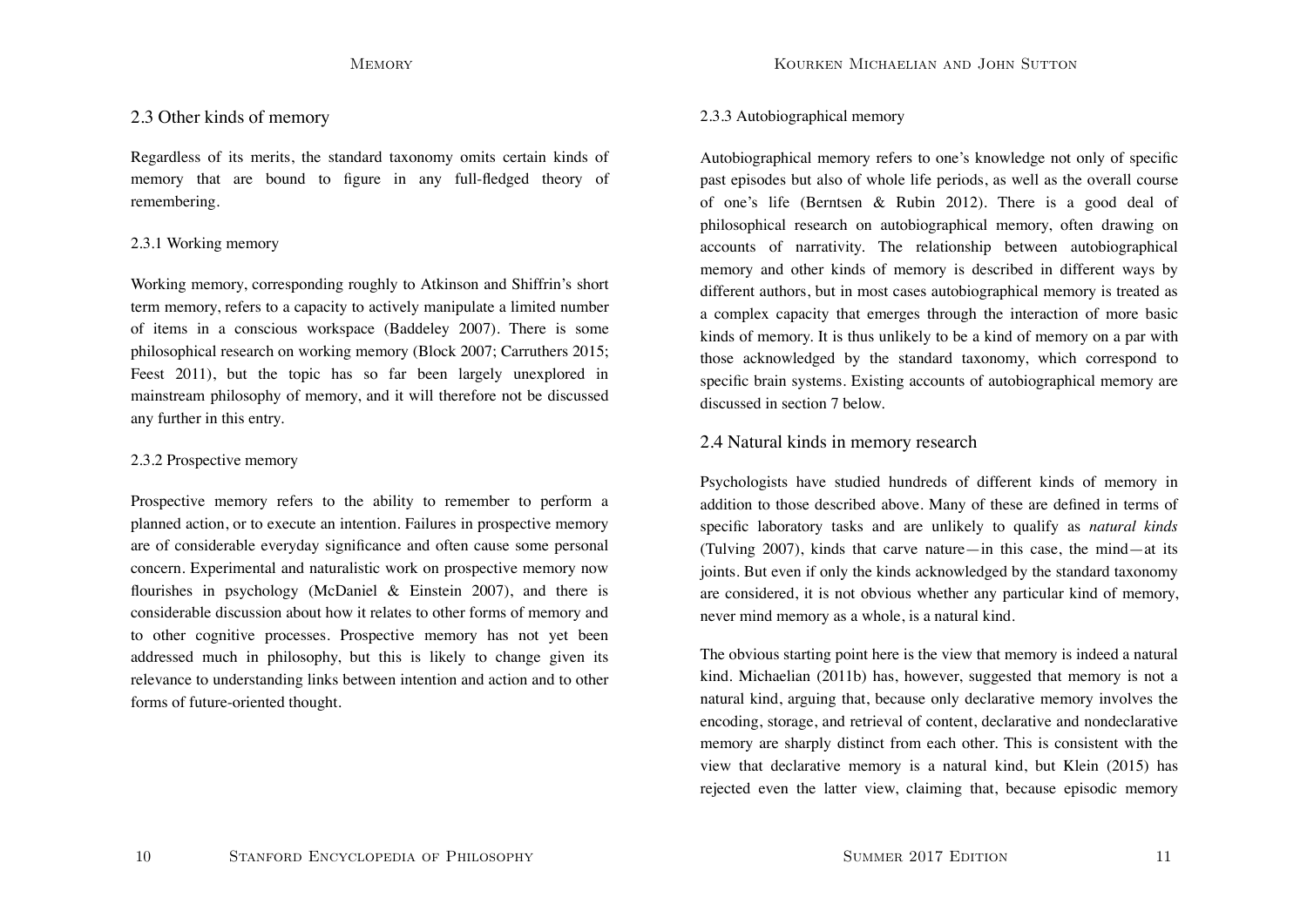Kourken Michaelian and John Sutton

necessarily involves a particular phenomenology, episodic memory and semantic memory are sharply distinct. In response, Michaelian (2015) has appealed to cases in which subjects appear to have intact episodic memory despite having impaired episodic phenomenology (Klein & Nichols 2012) to argue that the phenomenology in question is not, strictly speaking, a necessary feature of episodic memory. If this suggestion is right, then declarative memory may after all be natural kind. But even if declarative memory turns out not to be a natural kind, episodic memory might still be a natural kind. Cheng and Werning (2016), for example, have argued on the basis of their "sequence analysis" of remembering—a variant of the causal theory of memory introduced in section 4 below—that episodic memory is indeed a natural kind.

While there is some work on the question of the natural kindhood of episodic memory, the question of the natural kindhood of kinds of memory other than episodic memory remains almost entirely unexplored. Future work here might both draw on and contribute to resolving the debate between systems and process views of memory (Bechtel 2001; Foster & Jelicic 1999; Schacter & Tulving 1994). According to systems views, memory consists of multiple independent systems which interact in various ways. According to process views, in contrast, memory is a unitary capacity which is employed in different ways in response to different demands. The once-lively debate between partisans of systems views and partisans of process views has now largely died down. It has not, however, been clearly resolved in favour of either camp, and progress towards resolving it might be made by bringing the available evidence into contact with detailed theories of natural kinds.

# 3. Episodicity

As noted above, the kind of memory on which most recent work has focussed is episodic memory. Episodic memory is, roughly, memory for the events of the personal past, but not just any way of thinking about an event from the personal past amounts to episodically remembering it. On the one hand, it is possible, as noted above, for a subject to remember an event not only episodically but also semantically. Thus one core problem for a theory of episodic remembering is to distinguish between episodic memory and semantic memory, that is, to provide a criterion for the *episodicity* of episodic memory. The present section discusses attempts to solve this problem, which has received a great deal of attention in recent years. On the other hand, it is possible not only to remember an event but also to imagine it. Thus another core problem for a theory of episodic remembering is to distinguish between episodic memory and episodic imagination, that is, to provide a criterion for the *mnemicity* of episodic memory. Section 4 discusses attempts to solve this problem, which has historically received more attention.

## 3.1 First-order content

In Tulving's early work (Tulving 1972), episodic memory was understood as *what-where-when* memory—in other words, as a system dedicated to storing and retrieving information about particular past events. Episodic memory was thus distinguished from semantic memory in terms of the kind of first-order content with which it is concerned. This *first-order* content-based approach to episodicity is appealingly straightforward, but it fails to acknowledge that semantic memory can also provide information about particular past events. It fails, moreover, to capture what has seemed to many to be the most distinctive feature of episodic memory, namely, its characteristic phenomenology.

In light of these problems, many researchers have abandoned first-order content-based approaches in favour of the *second-order* content-based and *phenomenological* approaches discussed below. Some researchers, however, particularly those interested in animal memory, continue to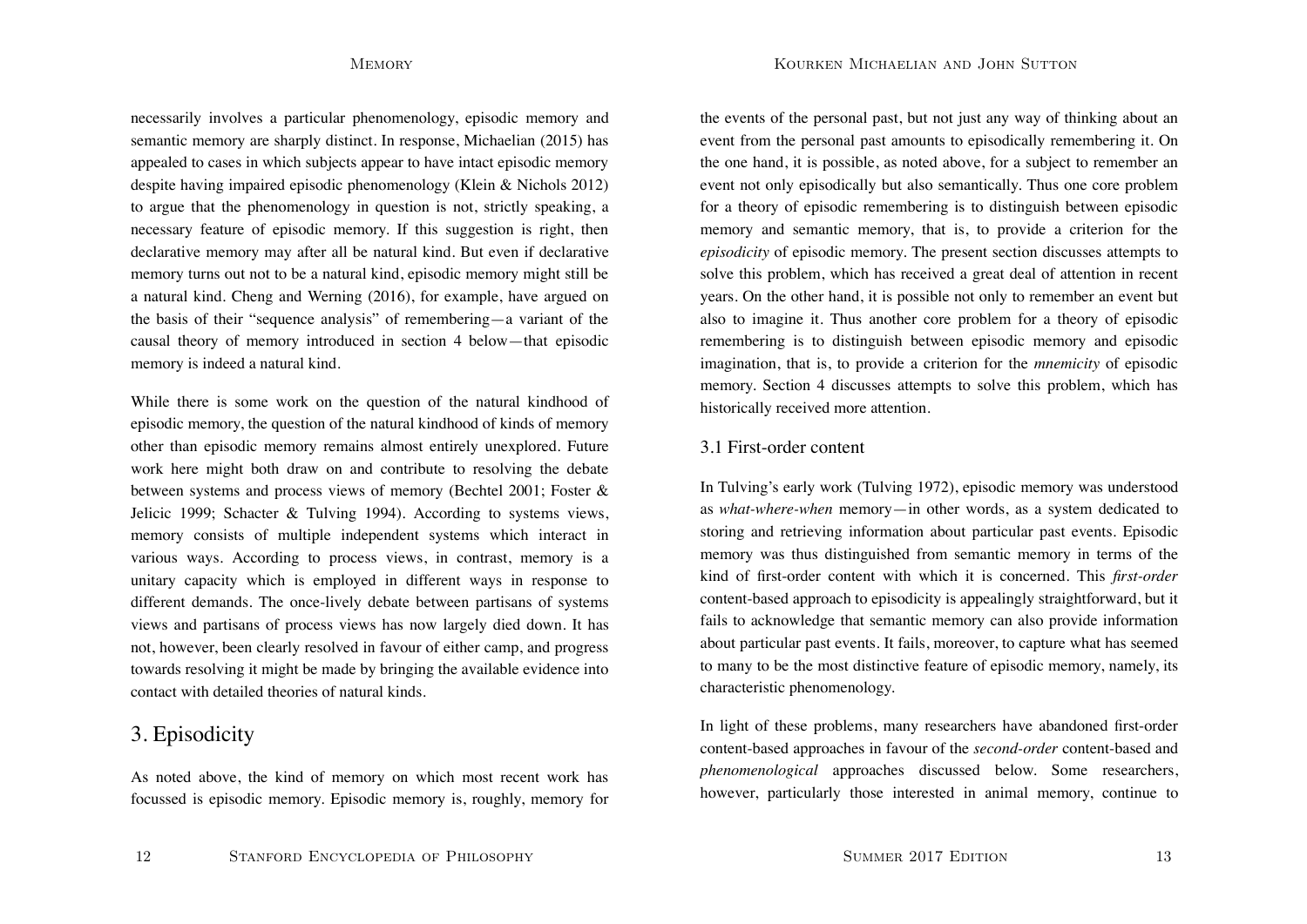Kourken Michaelian and John Sutton

employ first-order content-based approaches. The second-order contentbased approach, as we will see, imposes significant conceptual demands on rememberers, demands which animals are unlikely to meet. And the phenomenological approach is straightforwardly inapplicable to animal memory, since we lack access to animal phenomenology. The whatwhere-when criterion of episodicity, in contrast, is experimentally tractable, and research employing it has furnished important insights into the abilities of various nonhuman species to remember past events. Some researchers have found it expedient to introduce a concept of *episodic-like* memory meant to be free of any phenomenological connotations (Clayton & Dickinson 1998). The concept of episodic-like memory may provide a means of reconciling research on animal episodic memory with the influential Bischof-Köhler hypothesis (Suddendorf & Corballis 2007), according to which animals are "stuck in time". The Bischof-Köhler hypothesis is itself controversial (Hoerl 2008), however, and the legitimacy of the concept of episodic-like memory remains a matter of contention (Droege 2012; Keven 2016; Malanowski 2016; J. Russell & Hanna 2012).

## 3.2 Second-order content

Second-order content-based approaches understand episodic memory as providing the rememberer with two types of information: first-order information about the remembered event itself (as in the first-order content-based approach) and second-order information about the relationship between the event and the subject's current memory of it. These approaches thus distinguish episodic memory from semantic memory in terms of the *self-reflexive* character of its content. McCormack and Hoerl, for example, emphasize the rememberer's grasp of his temporal relationship to the event (Hoerl 2001; McCormack & Hoerl 2001, 2008), while Fernández emphasizes the rememberer's grasp of his causal relationship to the event (2006, 2008a,b).

The self-reflexivity criterion of episodicity is intuitively appealing, but it is not without potentially problematic implications. It implies, as noted above, that nonhuman animals (as well as young children) are incapable of remembering episodically, since only creatures with relatively sophisticated conceptual capacities—including the ability to represent past times as past and to represent the self as an enduring entity—are capable of entertaining the relevant second-order contents. It also implies that there is a major difference between the contents of retrieved memories and the contents of the corresponding original experiences, since it sees memories as including content—namely, their second-order, self-reflexive component—that is not included in experiences. Some have, however, seen the latter implication in a positive light, arguing that the fact that episodic memory generates new knowledge—by informing the subject not only of *what* happened in the past but also *that* he knows what happened because he experienced it—is in fact one of its defining features (Dokic 2014; Fernández 2015a).

## 3.3 Phenomenology

Phenomenological approaches, which have similar implications, have been popular in recent psychology, with Tulving, *inter alia*, abandoning the first-order approach in favour of an approach emphasizing the phenomenology of episodic remembering (Tulving 2002; cf. Dalla Barba 2002, 2016). Phenomenological approaches have likewise long been popular in philosophy. Hume ([1739] 2011), for example, argued that memory is accompanied by a feeling of strength and liveliness. Russell (1921) associated memory with a feeling of familiarity and a feeling of pastness. And Broad (1925) argued, more specifically, that the feeling of pastness is inferred from the feeling of familiarity. In the contemporary literature, Dokic (2014) has argued that episodic memory involves an episodic feeling of knowing.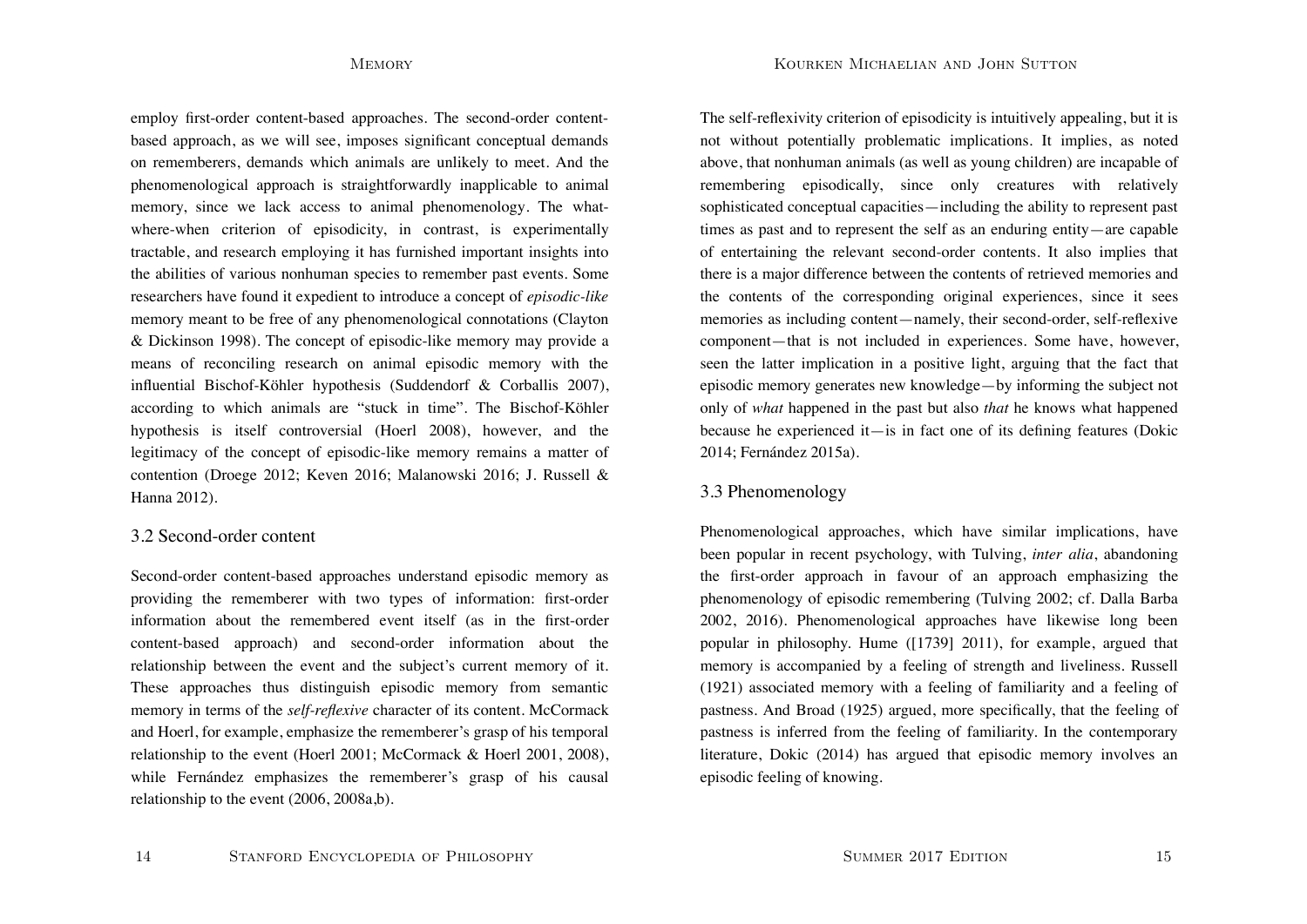Kourken Michaelian and John Sutton

The feeling of knowing, as usually understood, refers to the sense that one will be able to retrieve needed information from memory. The episodic feeling of knowing posited by Dokic, in contrast, refers to the sense that one's retrieved memory of an event originates in one's experience of the event. The concept of an episodic feeling of knowing is thus close to the concept of *autonoetic consciousness* first proposed by Tulving (1985b). Autonoesis refers to the consciousness of the self in subjective time which can be roughly described as a feeling of mentally travelling through time to reexperience an event—that is characteristic of episodic remembering. Klein (2015) has made a forceful case for treating autonoeisis as a criterion of episodicity, and the idea that a sense of mentally travelling through time is the distinguishing mark of episodic memory fits well with our first-hand experience of the reexperiential character of remembering.

This idea does, however, raise a number of difficult issues. One such issue concerns the relationship of autonoetic consciousness to other forms of consciousness. Tulving contrasts autonoetic (self-knowing) consciousness with noetic (knowing) and anoetic (nonknowing) consciousness, where noetic consciousness refers to the consciousness of remembering that accompanies semantic memory and anoetic consciousness refers to a basic awareness of ongoing experience. The relationships among these forms of consciousness are complex (Vandekerckhove & Panksepp 2009) and have yet to be explored in detail by philosophers. Their relationships to the form of temporal consciousness at issue in awareness of the ongoing flow of time (Arstila & Lloyd 2014; McCormack 2015) likewise have yet to be explored. Another issue concerns the role of autonoesis in forms of *mental time travel* other than episodic memory. Episodic memory is increasingly understood as a form of past-oriented mental time travel on a par with future-oriented mental time travel, or episodic future thought (Suddendorf & Corballis 2007). While the standard view is that autonoesis is a necessary feature of both episodic memory and episodic future thought,

some researchers have questioned the necessity of autonoesis for episodic future thought (De Brigard & Gessell 2016; Klein 2016a; Klein & Steindam 2016; Perrin 2016).

## 3.4 Functional perspectives on episodicity

Other researchers have argued that autonoesis is a contingent feature even of episodic memory. This would undermine its status as a criterion of episodicity, but, regardless of whether autonoesis is taken to be a necessary or only a contingent feature of episodic memory, it is not immediately obvious why we should be capable of autonoetic episodic memory—as opposed to mere what-where-when memory—at all. Indeed, accounting for any form of episodic memory in functional terms has proven to be a difficult challenge, and researchers have proposed a range of past-oriented, future-oriented or counterfactual, and metacognitive accounts.

*Past-oriented* accounts appeal to functional incompatibilities between episodic memory and procedural (Sherry & Schacter 1987) or semantic (Klein, Cosmides, Tooby, & Chance 2002) memory. The thought behind such accounts is that it is adaptively beneficial to have access to information about particular past events, as opposed to the recurrent features of events that are reflected in semantic or procedural memory; such information might, for example, enable us to reevaluate general impressions of others formed on the basis of their past behaviour (Klein et al. 2009). Past-oriented accounts are plausible as far as the function of what-where-when memory is concerned, but they do not identify a function that could be performed only when what-where-when information is accompanied by autonoetic consciousness. *Future-oriented* and *counterfactual* accounts appeal to the link between episodic memory and episodic future thought (Suddendorf & Corballis 2007; Tulving 2005) or episodic counterfactual thought (De Brigard 2014a). The thought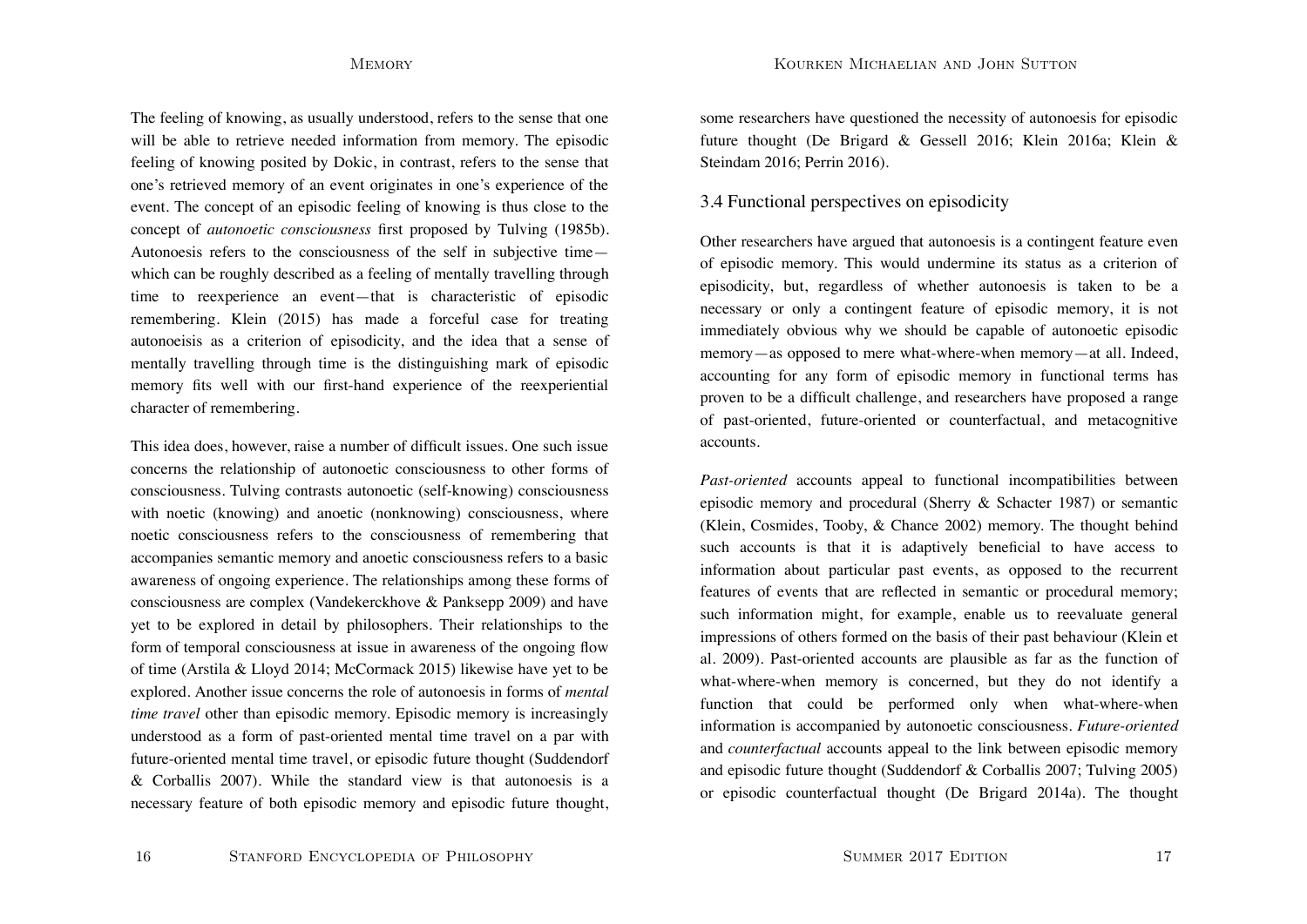behind such accounts is that it is adaptively beneficial to prepare for future events by directly anticipating them (in episodic future thought) or by considering alternative outcomes to past events (in episodic counterfactual thought); the ability to remember past events can then be explained as a byproduct of the ability to imagine future or counterfactual events. In line with these accounts, it has been suggested that future-oriented mental time travel may contribute to reducing delay discounting (Boyer 2008). It has also been suggested that the early human cognitive niche may have involved selection for a capacity for anticipatory planning (Osvath  $\&$ Gärdenfors 2005), a suggestion that resonates with views that link mental time travel to other cognitive capacities, such as language, that appear to be unique to humans (Corballis 2011; Ferretti & Cosentino 2013; Suddendorf 2013).

Future-oriented and counterfactual accounts, like past-oriented accounts, are plausible as far as the function of what-where-when memory is concerned but do not identify a function that could be performed only when what-where-when information is accompanied by autonoetic consciousness. In contrast to these accounts, *metacognitive* accounts focus specifically on autonoesis, suggesting that this form of consciousness may play a metacognitive role. One possibility here is that autonoesis itself directly grounds a sense of subjective certainty that an apparently remembered event really happened, enabling the subject to act on remembered information rather than floundering in uncertainty (Klein 2014; Tulving 1985a). Another possibility is that autonoesis serves as one of several criteria exploited by metacognitive monitoring processes that enable the subject to tell whether he is remembering or imagining. A related possibility is that autonoesis enables the subject to take epistemic responsibility for his assertions about the past, thus ultimately playing a communicative role (Mahr & Csibra forthcoming). While these metacognitive accounts remain speculative, they at least begin to approach the function of autonoetic episodic memory.

# 4. Mnemicity

Assuming that a criterion of episodicity can be identified, it remains to identify a criterion of mnemicity—a criterion that distinguishes between remembering and imagining.

# 4.1 Remembering and imagining

The question of how to distinguish between remembering and imagining is importantly ambiguous. On the one hand, we sometimes remember but do so in a way that is in some sense inadequate; in such cases, we naturally say that we are "only imagining". The question can thus be taken to concern the distinction between cases in which the subject remembers successfully and cases in which he remembers *unsuccessfully*. On the other hand, we sometimes think about the past in a way that does not amount to remembering at all; in such cases, too, we naturally say that we are "only imagining". A criterion of mnemicity must therefore distinguish both between successful and unsuccessful remembering and and between remembering, whether successful or unsuccessful, and *mere imagining*.

## 4.1.1 Unsuccessful remembering

Distinguishing between successful and unsuccessful remembering requires identifying the difference between cases in which the memory process results in a genuine memory and cases in which it instead results a memory error such as *confabulation* (Hirstein 2009). The question of how to distinguish successful remembering from unsuccessful remembering resulting in memory errors is central to the theories of remembering discussed below, but philosophers have also begun to investigate memory errors in their own right. Some have considered the relationship between mnemonic confabulation and other forms of confabulation (Bortolotti & Cox 2009; Hirstein 2005). Others have asked whether confabulation and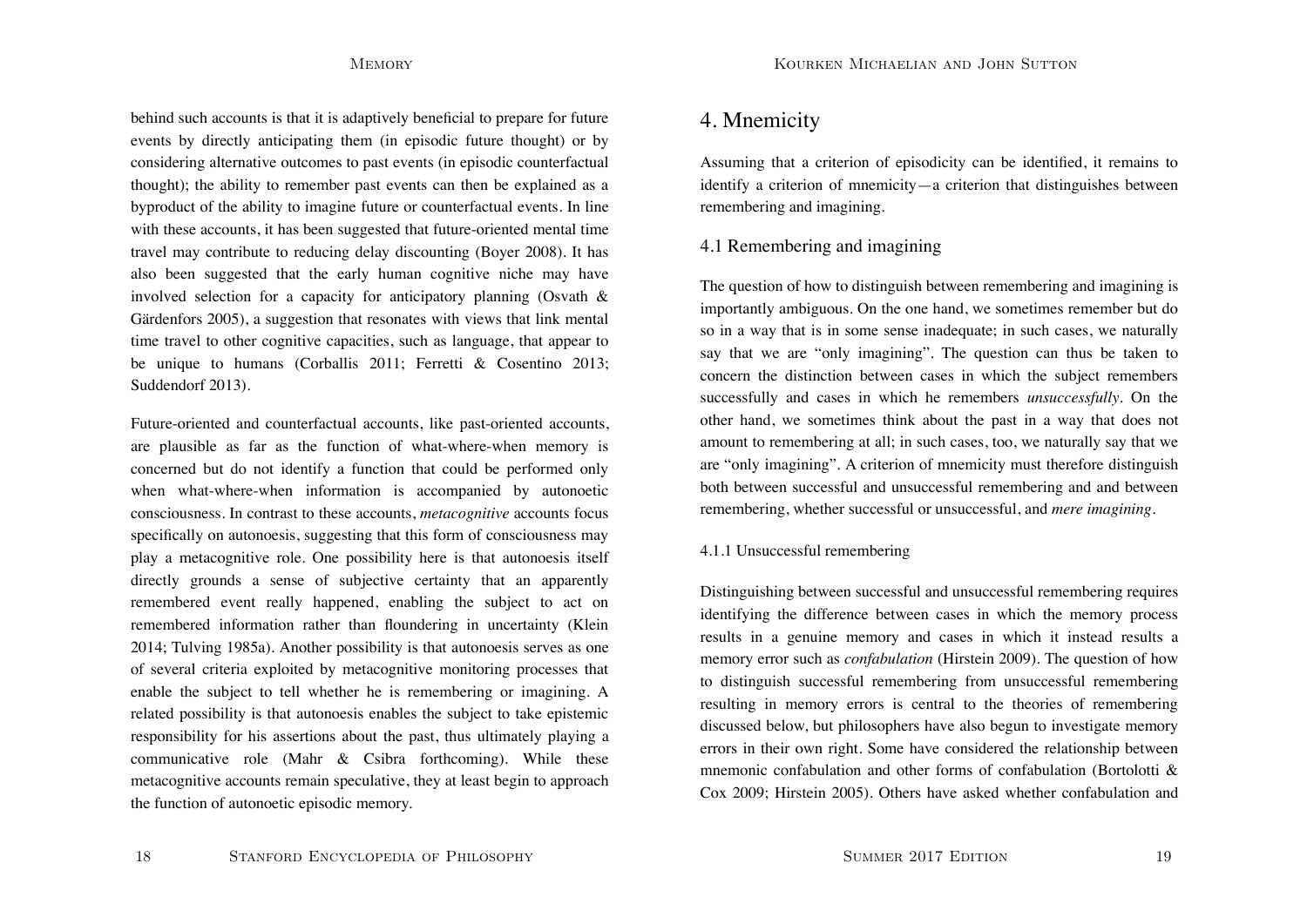Kourken Michaelian and John Sutton

other memory errors might not, counterintuitively, have beneficial effects. Fernández (2015b), for example, has argued that even wholly confabulated memories may sometimes have adaptive benefits (but see Otgaar, Howe, Clark, Wang, & Merckelbach 2015), while Michaelian (2013) has argued that the misinformation effect, in which inaccurate information concerning an experienced event is incorporated into the subject's memory of the event (Loftus 1996), can, under certain circumstances, have epistemic benefits (but see Shanton (2011)). And others have attempted to understand the relationships among memory errors of different types. Robins (2016a, a), for example, has explored the relationships among successful remembering, confabulating, and *misremembering*, characterizing remembering as involving both an accurate representation of an event and retention of information from experience of the event, confabulating as involving an inaccurate representation and no retention of information, and misremembering as involving an inaccurate representation and retention of information. Robins' account is discussed in more detail below.

### 4.1.2 Mere imagining

Distinguishing between remembering and mere imagining requires identifying one or more *memory markers*, where a memory marker is a factor that discriminates between remembering, whether successful or unsuccessful, and mere imagining. The concept of a memory marker is itself importantly ambiguous. On the one hand, memory markers might be understood as factors that the rememberer himself can employ, from the *first-person* perspective, to discriminate between remembering and imagining. On the other hand, they might be understood as factors to which the theorist of memory can appeal, from a *third-person* perspective, to discriminate between remembering and imagining.

It is important to note that there is no guarantee of any correspondence between first-person and third-person memory markers. Many factors which might plausibly be held to shape the rememberer's subjective judgements about whether he is remembering or merely imagining—such as the vividness of an apparent memory—are such that they do not track the objective boundary between memory and imagination. And many factors which might plausibly be held to track that boundary—such as the existence of a causal connection between an apparent memory of an event and the subject's original experience of it—are such that they are inaccessible to the rememberer and therefore ineligible to serve as firstperson markers. Criticisms of proposed memory markers that disregard the distinction between first-person and third-person markers may miss their target. Bernecker (2008), for example, objects to the source monitoring framework in psychology (Johnson (1997); see below), along with similar earlier approaches in philosophy (Smith 2013), on the ground that the markers identified by the framework discriminate between memory and imagination only imperfectly. If these approaches are understood as pertaining to third-person markers, then Bernecker's criticism is telling. If, however, they are understood as pertaining to first-person markers, then it is not: since subjects' judgements about whether they are remembering or imagining are sometimes mistaken, an account of first-person memory markers should not identify markers that discriminate perfectly between memory and imagination.

First-person memory markers play a vital role in enabling rememberers to cope with two problems posed by the interaction between memory and imagination. The *source problem*, arises because subjects remember not only information deriving from experience but also information deriving from a variety of other sources, including imagination. For example, one might imagine an event and later remember the imagined event. Hence, when one remembers, one is faced with the problem of determining whether the information that one remembers derives from experience or,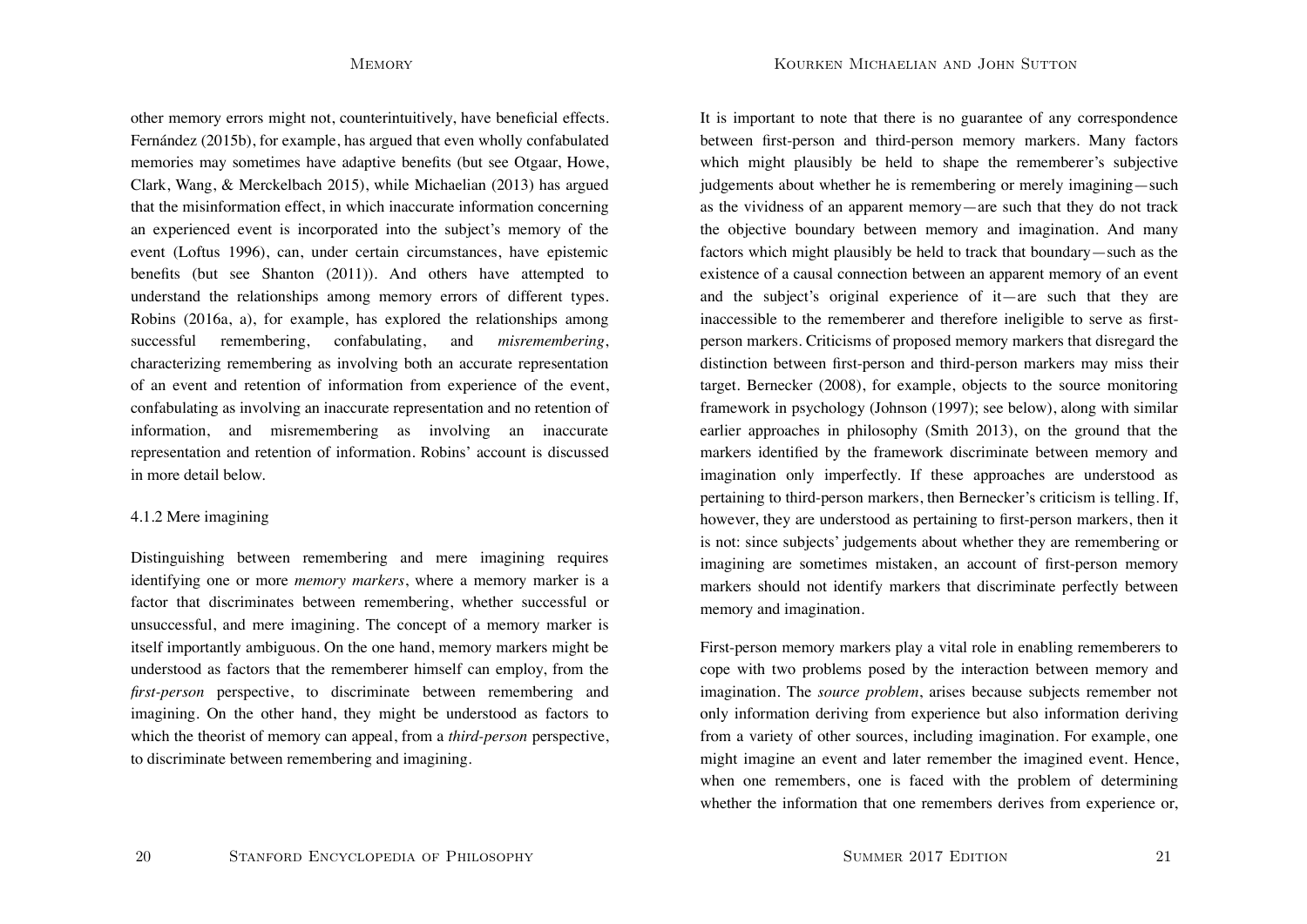rather, from another source. Subjects appear to cope with this problem by relying on a form of metamemory known as "source monitoring" (Johnson 1997), in which they employ a variety of content-based markers to determine whether or not they are remembering on the basis of experience. For example, memories deriving from experience tend to be more detailed and to include no information about the cognitive operations that produced them, whereas memories deriving from imagination tend to be less detailed and to include information about the cognitive operations that produced them.

The *process problem*, in contrast, arises because subjects engage not only in episodic remembering but also in episodic future thinking and episodic counterfactual thinking and because (as we will see) these forms of episodic imagining closely resemble remembering. For example, one might imagine a future event or a counterfactual event by drawing on information deriving from similar past events. Hence, when one engages in episodic thought, one is faced with the problem of determining whether one is remembering a past event or imagining a future or counterfactual event. Subjects may cope with this problem by relying on a form of metamemory which might be called "process monitoring"; whereas source monitoring relies primarily on content-based markers, process monitoring may rely additionally on phenomenological markers, such as the feelings of familiarity and pastness discussed above, and formal markers, such as the subject's intention to remember or imagine (Hoerl 2014; Urmson 1967).

## 4.2 Theories of remembering

A full theory of remembering will thus include an account of first-person memory markers, but the theories of remembering described here are concerned primarily with third-person markers. These theories can be positioned with respect to two general—and arguably incompatible conceptions of memory. The conceptions in question have been described in a number of different ways. Koriat and Goldsmith (1996), oppose *storehouse* conceptions to *correspondence* conceptions, while Robins (2016a) opposes *archival* conceptions to *constructive* conceptions. Borrowing some terminology from epistemology, the conceptions in question can also be described as *preservationist* and *generationist*. Preservationism takes remembering to be essentially a matter of encoding, storing, and retrieving information. In philosophy, preservationism is reflected in comparisons—beginning with Plato's wax tablet metaphor of memory to a variety of information storage technologies (Depper 2016; Draaisma 2000). In psychology, it is manifested in Ebbinghaus's ([1885] 1913) foundational experimental work on memory for lists of nonsense syllables. Ebbinghaus's legacy is carried on in a productive research tradition, but the accent in contemporary psychology is on generative conceptions of memory. Generationism takes remembering to be an active process in which the subject constructs a more or less adequate representation of the past. In psychology, generationism is manifested in Bartlett's ([1932] 1995; Wagoner 2017) pioneering work on the ways in which memories are created and recreated by the remembering subject. In philosophy, many researchers continue to operate with a preservative conception of memory, but, beginning with a growing interest in false and recovered memories (S. Campbell 2003, 2014; Hacking 1995; Hamilton 1998), generationism has become increasingly influential.

Sufficiently moderate versions of preservationism and generationism may not be incompatible. In order to account for deviations from perfect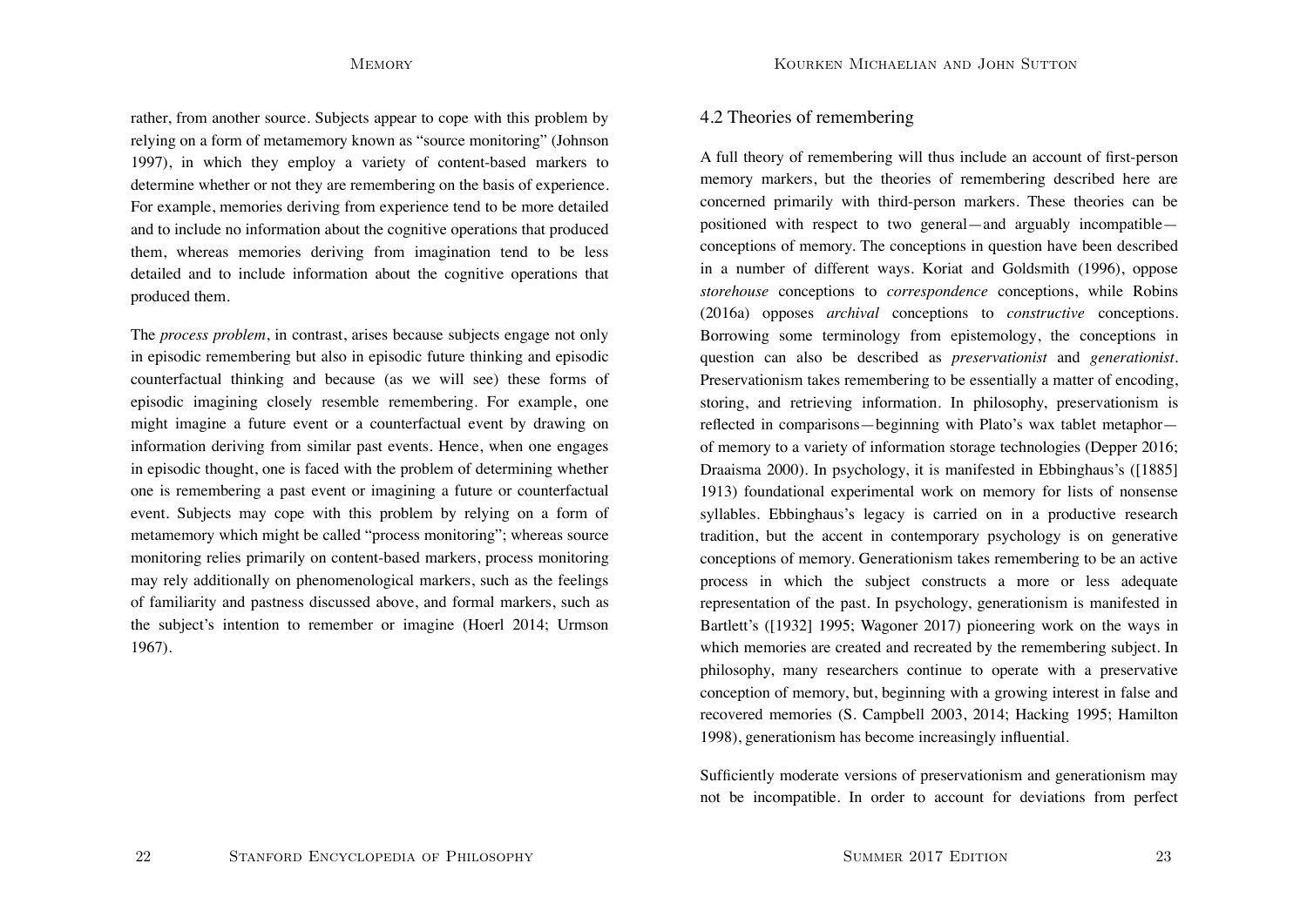Kourken Michaelian and John Sutton

storage, preservationists may acknowledge the active, constructive character of remembering. And, since stored information provides the raw materials out of which the subject constructs representations of the past, generationists need not deny that remembering involves storage of information. Less moderate versions of preservationism and generationism, however, may be incompatible. Some preservationists deny that genuine remembering is consistent with the inclusion in the retrieved memory representation of content that goes beyond the content that was included in the subject's original experience of the event (e.g., Bernecker (2010)). Some generationists, meanwhile, grant that remembering involves the preservation of information originating in experience but deny that genuine remembering requires the inclusion in the retrieved memory representation of any content that was included in the subject's original experience of the event (e.g., Michaelian 2016c). It is difficult to see how these more extreme preservationist and generationist conceptions might be reconciled with each other.

The preservationist conception is reflected in the *empiricist* theory, which was influential in the first half of the twentieth century and is thus the natural starting point for a review of theories of remembering. The most influential theories in the second half of the twentieth century were the *epistemic* theory and the *causal* theory, which likewise reflect the preservationist conception, with the causal theory gradually eclipsing the epistemic theory. In the early years of the twenty-first century, the causal theory has been challenged by new *simulation* theories, which adopt a thoroughly generationist conception of memory. The remainder of this section reviews each of these theories in turn.

### 4.2.1 The empiricist theory

Empiricists see both memory and imagination as drawing on preserved sense impressions. Identifying a marker for the distinction between memory and mere imagination is therefore central to the empiricist theory of remembering, and Hume ([1739] 2011) suggested two such markers. First, he suggested that memory and imagination may be distinguished by the latter's higher degree of flexibility: memory respects the order and form of the subject's original impressions, whereas imagination does not. This suggestion appears to be unworkable. Hume himself acknowledged that degree of flexibility cannot be employed as a first-person memory marker, since the subject has no means of comparing a current apparent memory to an earlier sense impression. And degree of flexibility fares no better as a third-person memory marker, unless a very extreme form of preservationism is assumed. Generationists, who conceive of remembering as an active, constructive process, are bound to reject a view of memory on which it is characterized by inflexibility. Moderate preservationists likewise acknowledge that remembering is often highly flexible; for example, they may acknowledge that one can remember the elements of an event in an order other than that in which one experienced them (Bernecker 2008).

Second, Hume suggested that memory and imagination may be distinguished by the former's higher degree of vivacity. As Pears (1990) points out, Hume's notion of vivacity is ambiguous. It sometimes seems to refer to a property of the representation produced by the apparent memory process; the idea here would be that representations produced by remembering are more detailed than representations produced by imagining. But it sometimes seems to refer to a property of the apparent memory process itself; the idea here would be that remembering imposes itself on the subject in a more spontaneous manner than does imagining. On either interpretation, vivacity may have merit as a first-person memory marker, but it is unworkable as a third-person marker. The representations produced by remembering may be more detailed on average than the representations produced by imagining, but only on average: imagination sometimes produces representations containing a great deal of detail, and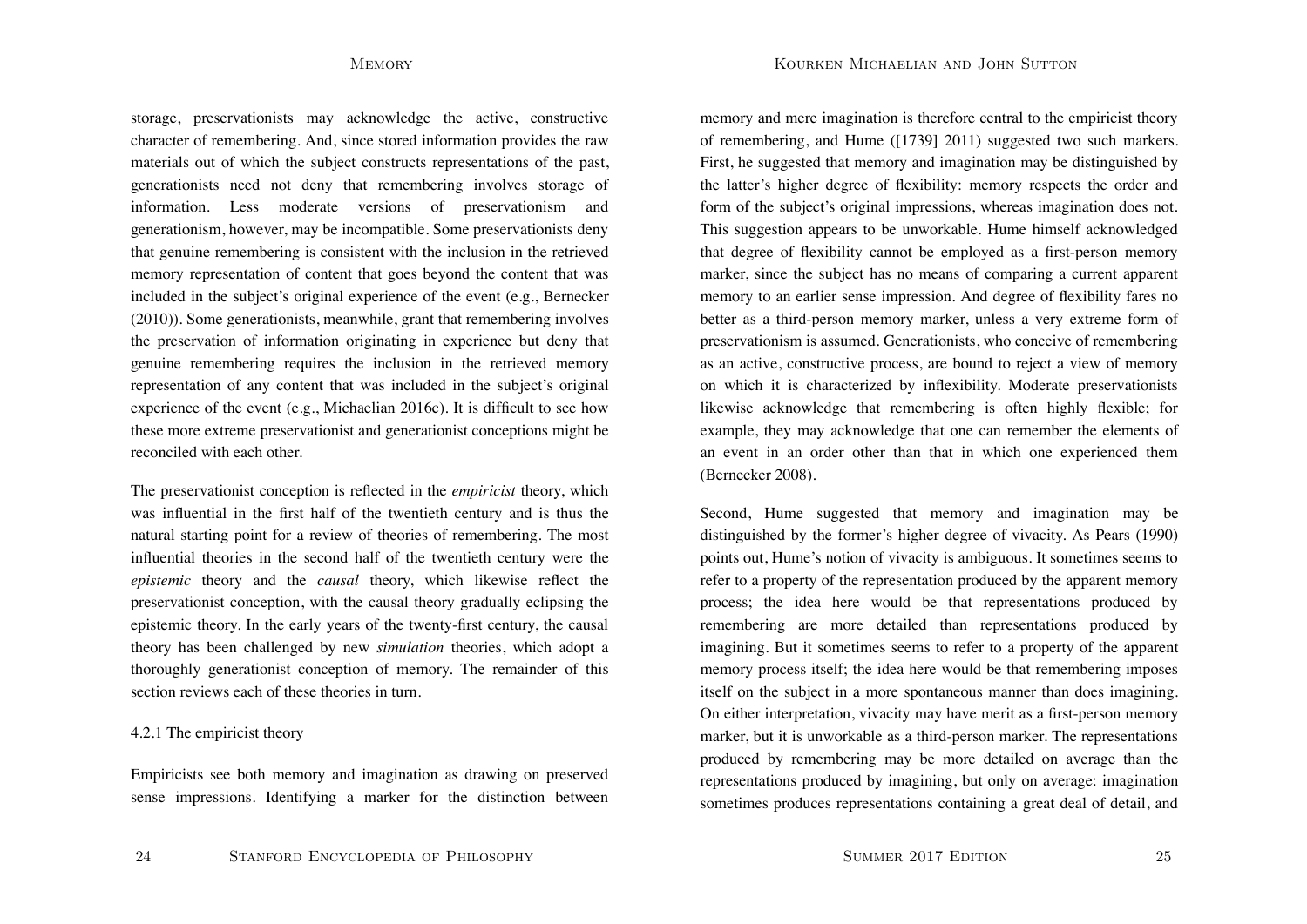memory sometimes produces representations containing very little detail. Similarly, the process of remembering may on average occur spontaneously more often than the process of imagining, but only on average: we sometimes remember deliberately, and we sometimes—as in the familiar phenomenon of mind-wandering (Dorsch 2015)—imagine spontaneously.

Due to these and other problems—see Holland (1954) for a detailed discussion of the empiricist theory, versions of which he attributes to Russell (1921) and Broad (1925), in addition to Hume—the empiricist theory has few contemporary defenders. One exception is Byrne (2010), who endorses a *neoempiricist* theory which sees the content of memory and the content of imagination as degraded and transformed versions of the content of perception. The neoempiricist theory distinguishes between memory and imagination by claiming that memory necessarily preserves cognitive contact with the original event, whereas imagination may involve cognitive contact but does not preserve it. Both aspects of this claim are problematic. The claim that memory necessarily preserves cognitive contact may be undermined by the generative character of remembering, at least if an extreme form of generationism is assumed. And the claim that imagination does not preserve cognitive contact is difficult to reconcile with the fact that imagining draws on stored information. Like the classical empiricist theory, moreover, the neoempiricist theory fails to deal with both aspects of mnemicity, focusing exclusively on the distinction between remembering and mere imagining and saying little about the distinction between successful and unsuccessful remembering. It may therefore not have a significant advantage over the classical empiricist theory.

### 4.2.2 The epistemic theory

Epistemic theorists (e.g., Ayer 1956; Annis 1980; A. Holland 1974; D. Locke 1971; Munsat 1967; Naylor 1971; Ryle [1949] 2009; Zemach 1968) see remembering something as being a matter of having known it continuously since once first learned it.<sup>[1]</sup> The epistemic theory of remembering may capture important features of our ordinary use of the verb "to remember" (Moon 2013), and it has found a number of contemporary advocates (e.g., T. Williamson 2000; Adams 2011; Audi 2002), but it also faces a number of serious problems. One problem is that, because the epistemic theory is couched in terms of propositional knowledge, it applies to episodic remembering only if we take episodic representations to be propositional in character. Even if the theory is entertained as a theory of semantic remembering, moreover, it remains problematic. Semantic memory may correspond roughly to propositional memory, but this correspondence is only rough: on most accounts, semantic memory includes nonpropositional representations of various kinds. Thus the theory applies at best to a subset of semantic memories.

Another problem is that, since knowledge requires truth, justification, and belief, the epistemic theorist must claim that memory requires truth, justification, and belief, and each of these claims has been persuasively challenged. As we will see in section 6, there appear to be cases of memory without truth. There are likewise arguably cases of belief without justification (Audi 1995; Bernecker 2011). Lackey (2005), for example, describes a case in which, after initially forming a belief, the subject acquires defeaters which undermine his justification for it. And there are arguably cases of memory without belief. Martin and Deutscher (1966) illustrate one kind of nonbelieved memory by means of the hypothetical case of a painter who paints a scene that he takes to be imaginary but that turns out to correspond exactly to a scene that he witnessed as a child; intuitively, this is an instance of remembering without believing. Since the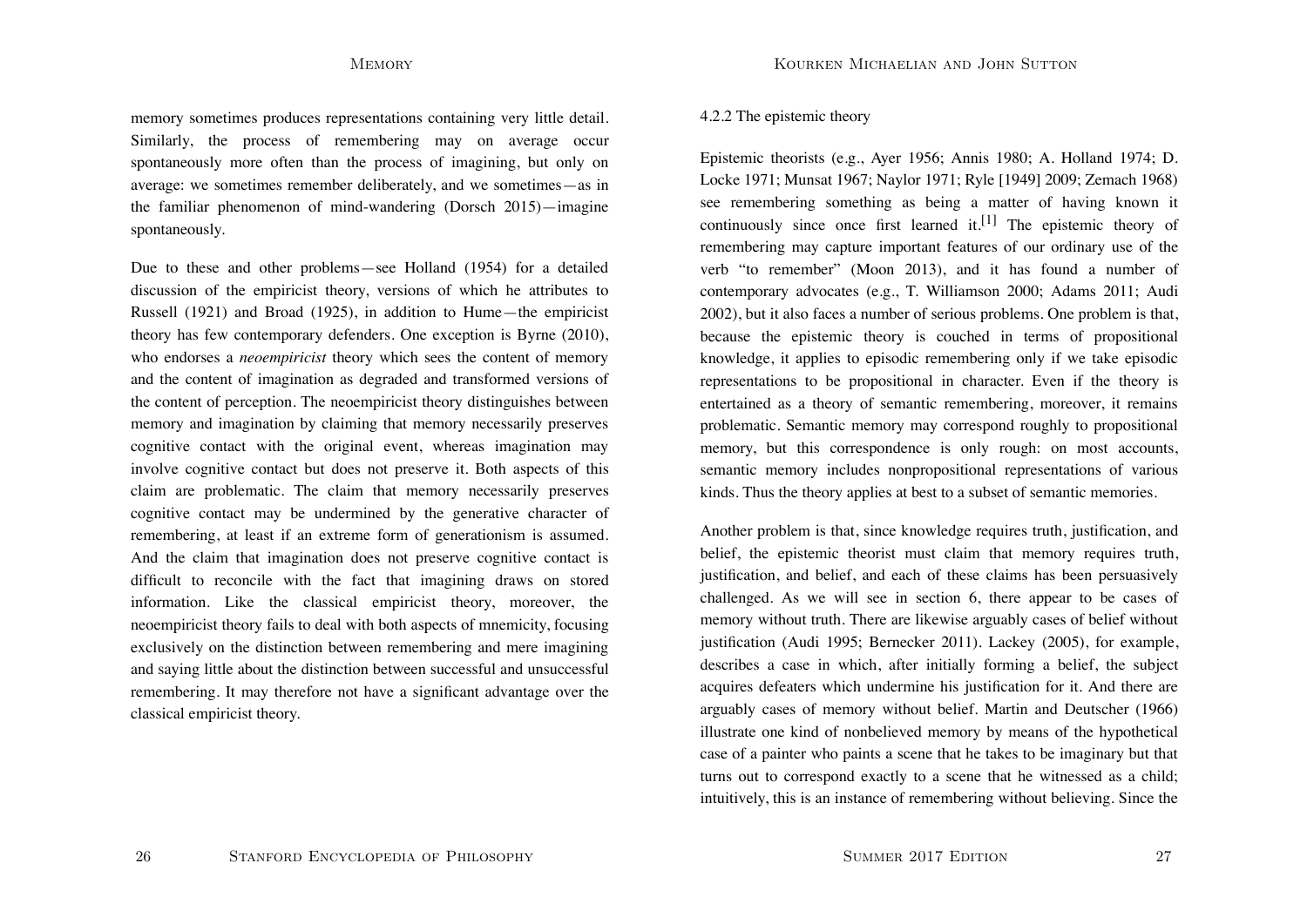subject lacks the phenomenology characteristic of remembering, the epistemic theorist might in principle deny that this particular case is an instance of remembering. But, in the kind of nonbelieved memory studied by psychologists (Otgaar, Scoboria, & Mazzoni 2014), the subject fails to form a belief corresponding to his memory despite having the phenomenology characteristic of remembering; the existence of nonbelieved memories of this kind is well-established.

A further problem is that the theory appears either to collapse into the causal theory or to make remembering into something quite mysterious. As Deutscher (1989) points out, there would seem to be no plausible story about what it is to retain knowledge that does not appeal to the sort of causal connection posited by the causal theory. Thus, if the epistemic theorist explicates retention of knowledge in terms of causal connection, then his theory collapses into the causal theory, and, if the epistemic theorist refuses to explicate retention of knowledge in terms of causal connection, then his theory fails to provide any real insight into the nature of remembering.

### 4.2.3 The causal theory

Causal theorists see remembering as being characterized by the existence of an appropriate causal connection between an apparent memory and the subject's original experience of the remembered event. The idea that a causal connection is essential to remembering was unpopular when Martin and Deutscher published their influential (1966) paper, but, despite early opposition (e.g., Squires 1969; Shope 1973; Zemach 1983), it has now largely eclipsed the epistemic theory. Bernecker—who cites von Leyden (1961), Goldman (1967), Shoemaker (1970), Anscombe (1981), and Armstrong (1987) as predecessors, in addition to Martin and Deutscher has recently developed and defended it at length (Bernecker 2008, 2010). Not all contemporary philosophers of memory explicitly endorse the causal theory, and some suggest amendments or additions to it, but there are few who explicitly reject the theory (Debus 2017). The idea that remembering is characterized by an appropriate causal connection has thus taken on the status of philosophical common sense.

The core of the causal theory is the claim that an appropriate causal connection between the subject's apparent memory and his original experience is both necessary and, along with relatively uncontroversial additional conditions, sufficient for remembering. There are two aspects to this claim. First, the claim that remembering requires *a causal connection* already classifies certain cases of apparent memory as merely apparent. For example, Martin and Deutscher describe a case in which a subject experiences an event, forgets it entirely, and later is coincidentally implanted with a "memory" exactly matching his original experience. The requirement of a causal connection rules this case out as a case of genuine memory. Second, the claim that remembering requires an *appropriate* causal connection classifies certain further cases of apparent memory as merely apparent. Martin and Deutscher describe a case in which a subject experiences an event, describes it to someone, forgets it entirely, is told about it by the person to whom he described it, forgets being told, and then seems to remember the event on the basis of what he was told. Here, there is a causal connection, but intuitively it is of the wrong sort to sustain remembering. Martin and Deutscher's suggestion is that what is missing is <sup>a</sup>*memory trace*: simplifying somewhat, the idea is that the subject's experience must give rise to a stored representation which exists continuously in the interval between experiencing and remembering and which contributes to the production of the retrieved representation. The requirement of an appropriate causal connection, where an appropriate causal connection is one that goes continuously via a memory trace in this manner, rules this case out as a case of genuine memory.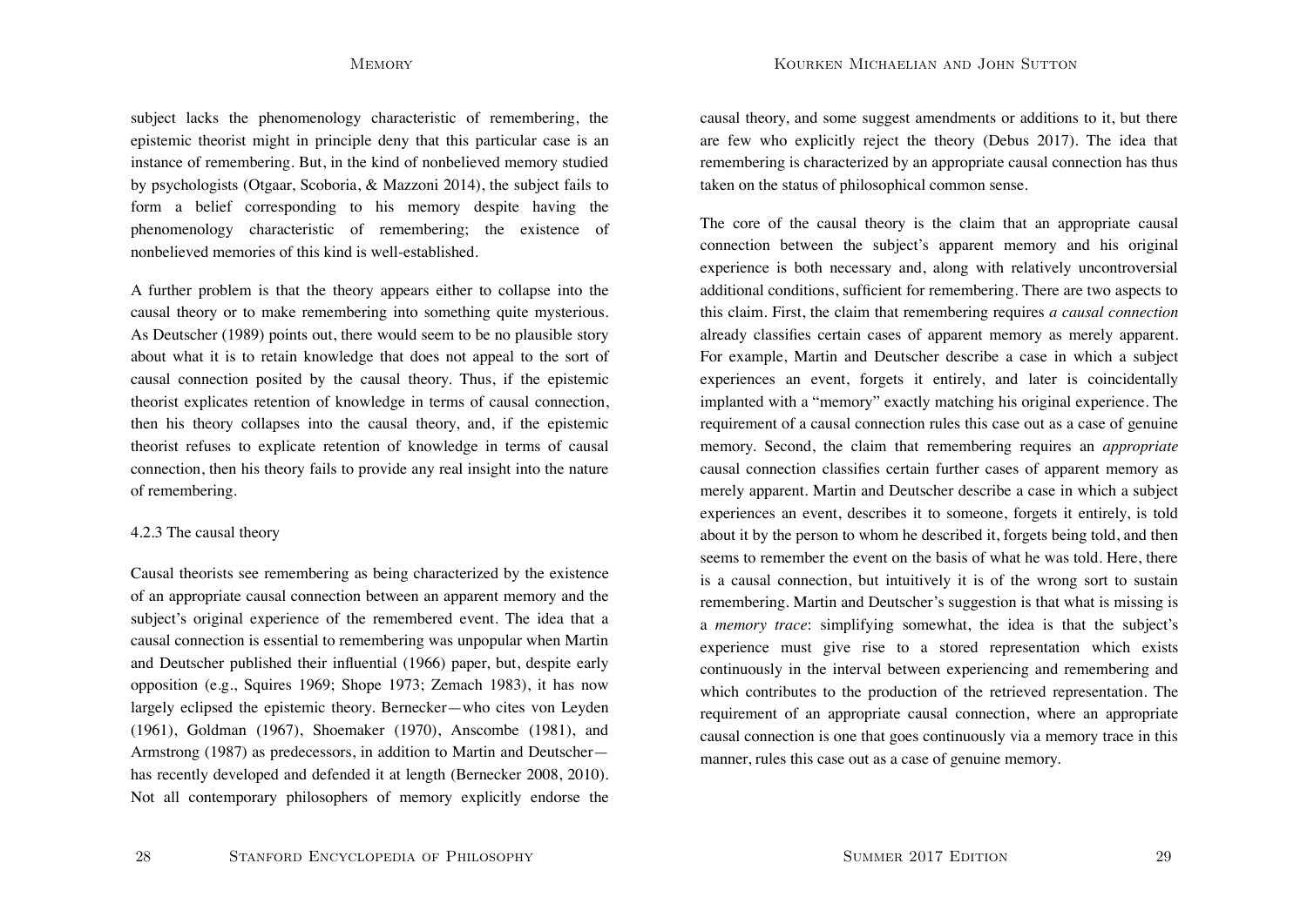Kourken Michaelian and John Sutton

While the causal theory has been and continues to be enormously influential, both the necessity and the sufficiency of the appropriate causation condition have been questioned. Challenges to the sufficiency of the condition have been more popular. One such challenge appeals to the *epistemic relevance* of memory. Debus (2010) argues that genuine memories are necessarily epistemically relevant to the remembering subject, in the sense that he is disposed to take them into account when forming judgements about the past. In the most straightforward case, the subject remembers a given event and therefore forms a belief that the event occurred. In less straightforward cases, the subject may refrain from forming a belief that the event occurred but nonetheless be disposed to do so. Because it does not treat epistemic relevance as necessary for remembering, Debus argues, the causal theory is bound to classify certain cases as instances of genuine memory when in fact they are instances of merely apparent memory. For example, in the case of the painter described above, the painter disregards his apparent memory when forming judgements about the past, and therefore it should not be classified as a genuine memory; but the apparent memory is, we may assume, appropriately caused by the painter's past experience, and therefore the causal theory is bound to classify it as a genuine memory. Given that epistemic relevance is necessary for genuine memory, this argument suggests that the appropriate causation condition must be supplemented with a condition explicitly requiring epistemic relevance. The view that epistemic relevance is necessary for genuine memory, however, may conflate mnemicity and episodicity: one natural take on the case of the painter is that the painter is remembering but, because he lacks autonoetic consciousness, not remembering episodically.

Another challenge appeals to the nature of memory traces. Traces are discussed in more detail below, but two main conceptions of traces are available in the literature, with some theorists understanding traces as *local*, individually stored entities with explicit content, while others understand them as *distributed*, superpositionally stored entities with implicit content. The local conception, adopted by Martin and Deutscher (1966), is more straightforward, but the distributed conception, inspired by connectionist approaches to memory (McClelland & Rumelhart 1986) and developed in detail by Sutton (1998), has gradually become the dominant view (Robins 2017). If the distributed conception is right, then individual experiences do not, strictly speaking, result in enduring individual traces but, instead, modify connection weights in networks of event features. Robins (2016b) has argued that, for this reason, a causal theory relying on distributed representations lacks any means of singling an individual event out as the one that is remembered. This would be an unfortunate implication, but the distributed conception may be able to avoid it. On standard distributed connectionist approaches (O'Brien 1991), transient activation patterns are discrete explicit representations, even though they are generated from information stored only holistically in connection weights: thus at retrieval, there can be a distinct representation of an individual remembered event.

Alternatively, the causal theorist might retreat to a local conception of traces, but doing so might not enable him to avoid this difficulty. Any causal theorist who acknowledges the constructive character of remembering must acknowledge that, when one remembers, while some of the content of the retrieved representation presumably originates in one's experience of the remembered event, the remainder may originate in one's experience of other events. This implies that one may satisfy the appropriate causation condition with respect not only to the remembered event but also with respect to the other events in question. Given that one does not remember the other events, satisfaction of the appropriate causation condition cannot be sufficient for remembering. Overall, it is unclear whether the appropriate causation condition is sufficient for remembering, regardless of whether a distributed conception or a local conception of traces is adopted.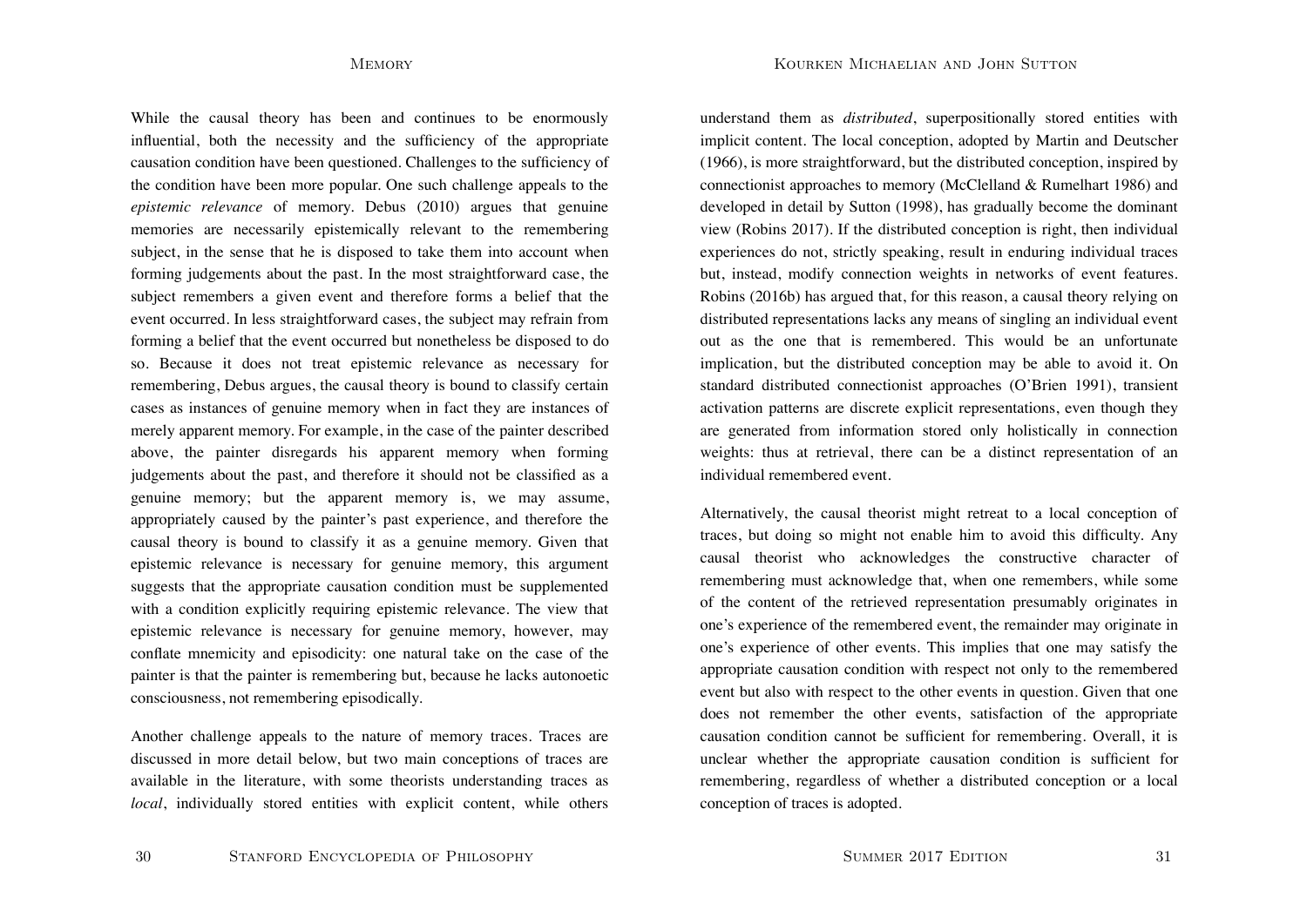Kourken Michaelian and John Sutton

If the appropriate causation condition merely fails to be sufficient for remembering, an adequate theory of remembering might in principle be produced by supplementing it with additional conditions, producing a variant of the classical causal theory. If the condition fails to be necessary, however, the causal theory will have to be rejected outright, and, while challenges to the sufficiency of the condition have been more popular, the necessity of the condition has also been challenged. Such challenges are motivated by a tension between the causal theory and the constructive character of remembering. The classical version of the causal theory treats the content of a retrieved memory representation as deriving entirely from the subject's original experience of the remembered event. Causal theorists do not require that the content of a retrieved representation exactly match that of the corresponding experience. In particular, they do not require that the retrieved representation inherit *all* of the content of the experience. But most do require that the retrieved representation not incorporate content *not* included in the original experience. Research on *constructive memory*, however, demonstrates that the content of the retrieved representation routinely differs from that of the experience not only in that it does not include some information that the latter does include but also in that itdoes include some information that the latter does not include. For example, in cases of boundary extension, the subject sees part of a scene but remembers portions of it that were beyond his field of view (Hubbard, Hutchison, & Courtney 2010). In general, remembering is not a reproductive but a reconstructive process, in which components of previous experiences are extracted and recombined in a flexible manner, often resulting in representations that include content not included in the corresponding experiences (Schacter & Addis 2007).

The constructive character of remembering poses a problem for the sufficiency of the appropriate causation condition, as we have seen, but it also poses a problem for its necessity. In an attempt to render the causal theory compatible with the findings of constructive memory research, Michaelian (2011a) suggests modifying it so that it permits the content of the retrieved representation to go beyond that of the original experience, as long as two conditions are met: first, the content of the retrieved representation must not go "too far" beyond that of the experience; second, the memory system must function reliably when it generates the new content. The first of these conditions is problematically vague. Moreover, there appears to be no way of drawing a meaningful boundary between cases in which the content of the representation does not go too far beyond that of the experience and cases in which it does. In some cases, a majority of the content may derive from the experience. In some cases, only a minority of the content may derive from the experience. As long as part of the content was included in the experience, the causal theorist can in principle classify the representation as a genuine memory. In some cases, however, none of the content at all may derive from the experience. Once the fraction of the content that was included in the experience drops to zero, the causal theorist is bound to classify the representation as a merely apparent memory. Given the reconstructive character of remembering, however, such cases are bound to occur, and it is not clear why the mere preservation of some content, no matter how little, should make a qualitative difference between genuine and merely apparent memory.

The second condition is likewise problematic. James (forthcoming) argues that the introduction of a reliability condition tacitly turns the causal theory into a causal-epistemic theory. The thought here is that the only apparent motivation for imposing the condition is the intuition that memory is a source of knowledge. This is unpersuasive, as there is a clear difference, independent of any epistemological considerations, between reliable and unreliable memory processes. Confabulation, in particular, may be characterized by its unreliability (Hirstein 2005). James also argues, however, that, once a suitable epistemic condition—such as the reliability condition—is added to the causal theory, the causal condition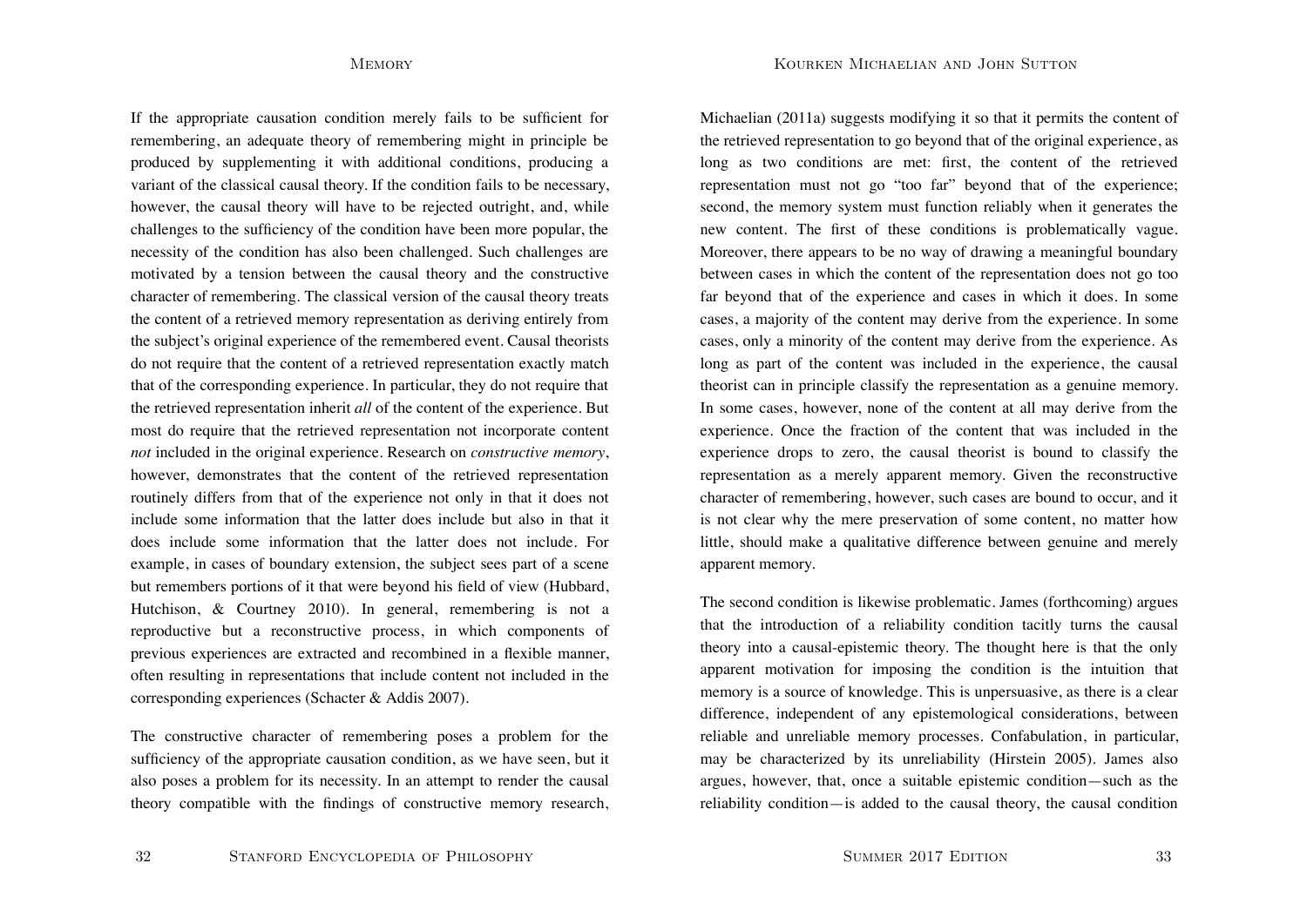itself becomes redundant. The thought here is that, if the reliability condition is satisfied, then it should not matter whether the causal condition is also satisfied. This is more persuasive, especially in conjunction with the claim that there is no way of drawing a meaningful boundary between cases in which the content does not go too far beyond that of the experience and cases in which it does. Overall, then, the modified version of the causal theory appears to be an unstable halfwaypoint between the classical causal theory and a theory which rejects the causal condition outright, replacing it with a reliability condition. The simulation theory can, at least in some versions, be understood as such a theory.

### 4.2.4 The simulation theory

The idea that remembering the past is linked to imagining the future may go back as far as Augustine (Manning, Cassel, & Cassel 2013), but it has until recently played little role in the philosophy of memory. It has, however, come to play an important role in the psychology of memory, as psychologists have moved away from a conception of episodic memory as what-where-when memory and towards a conception of episodic remembering as a form of constructive mental time travel. Reinforced by impressive brain imaging evidence and extensive research on representational and phenomenological overlap between remembering the past and imagining the future (Klein 2013; Schacter et al. 2012; Szpunar 2010), this new conception emphasizes the similarities between episodic memory, *episodic future thought* (in which the subject imagines possible future events), and, increasingly, processes such as *episodic counterfactual thought* (in which the subject imagines alternatives to past events). Taking the new conception to its logical conclusion, many have suggested that, rather than distinct capacities for episodic memory and episodic imagination, humans in fact have a single general capacity for *mental time travel* (Suddendorf & Corballis 2007). In psychology, this new conception has led to theoretical frameworks such as the constructive episodic simulation approach (Schacter, Addis, & Buckner 2008) and the scene construction approach (Mullally & Maguire 2014), both of which emphasize the simulational character of remembering. In philosophy, it has led to simulation theories of remembering (Shanton & Goldman 2010), which see remembering as a process of imagining past events, a process in which a causal connection to the remembered event is at best incidental.

Building on work on episodic future thought, Michaelian (2016c) treats episodic memory and episodic future thought as processes carried out by a common episodic construction system. Both processes draw on stored information originating in experience of past events—that is, on memory traces—in order to construct representations of events. Episodic future thought obviously cannot draw on traces originating in experience of represented events, simply because the relevant events have not yet occurred. Similarly, episodic memory does not necessarily draw on traces originating in experience of represented events: in some cases, it may do so, but the episodic construction system, because it is supports both episodic memory and episodic future thought, is not designed in such a manner that it always does so. Michaelian's version of the simulation theory, then, implies that an appropriate causal connection is not a prerequisite for remembering. Building work on episodic counterfactual thought, De Brigard (2014a) treats episodic memory as one function of a system devoted to the construction of possible past events—not only events that actually occurred but also events that might have occurred but did not. De Brigard's version of the simulation theory, too, would seem to imply that episodic memory may in some cases draw on traces originating in experience of represented events but that it does not always do so.

If the simulation theory is right, both of the aspects of mnemicity identified above may require rethinking. Regarding the first aspect, Robins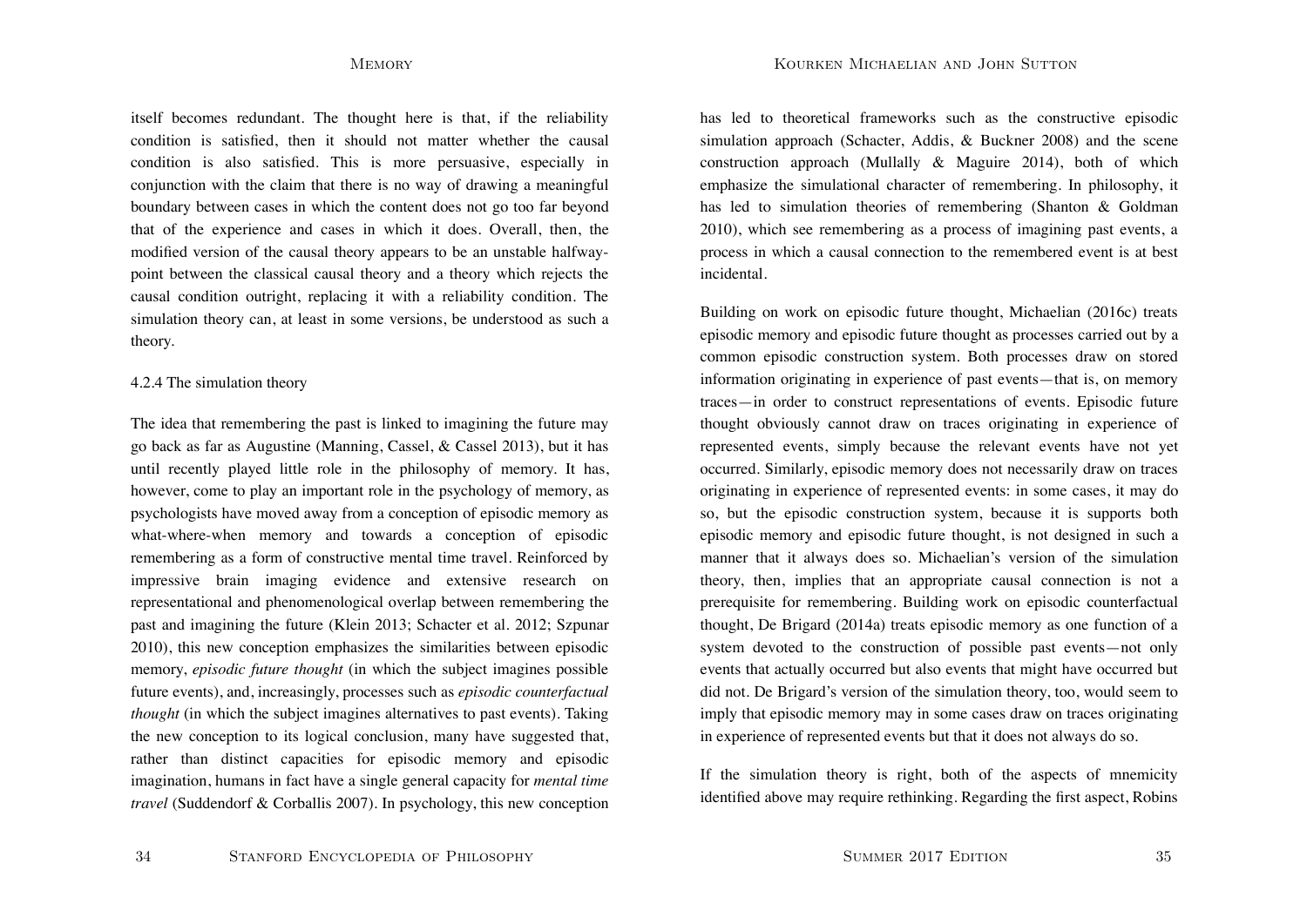Kourken Michaelian and John Sutton

(2016a) has argued that, whereas the causal theory can appeal to the existence of an appropriate causal connection in order to distinguish among successful remembering, confabulating, and misremembering, the simulation theory may not be able to accommodate these distinctions, since it views both successful and unsuccessful remembering as resulting from the same imaginative process. The simulation theory can, however, appeal to the reliability of the imaginative process in question, characterizing successful remembering as involving reliable imagination resulting in an accurate representation of the event, confabulation as involving unreliable imagination resulting in an inaccurate representation, and misremembering as involving reliable imagination resulting in an inaccurate representation (Michaelian 2016b). This approach to memory errors has the advantage of making room for *veridical confabulation*, which can be characterized as involving unreliable imagination resulting in an accurate representation,

Regarding the second aspect of mnemicity, the simulation theory implies that the difference between memory and imagination is much less dramatic than the traditional view takes it to be. Hopkins (forthcoming) has described memory as imagination controlled by the past. If the simulation theory is right, memory is indeed imagination, but it need not be controlled by the past. One may merely imagine a past event by imagining a counterfactual past event. But if one imagines an actual past event, and if one's imagination is reliable, then one is simply remembering it. There is, if the simulation theory is right, no difference in kind between cases in which one reliably imagines an actual past event at least in part on the basis of one's experience of the event and cases in which one reliably imagines an actual past event on another basis; in cases of both sorts, as long as one's representation of the event is accurate, one has a genuine memory of the event.

Philosophers committed to the traditional view of the difference between memory and imagination are likely to object not only to this implication of the simulation theory but also to the idea of mental time travel itself. Research on mental time travel, as we have seen, suggests that there is no qualitative difference between episodic memory and episodic future thought. Adopting Perrin's (2016) terminology, *continuists* argue explicitly that any difference between them is merely quantitative, while *discontinuists* grant that there are quantitative similarities between episodic memory and episodic future thought but maintain that there are a variety of qualitative differences between them. Discontinuism is the traditional view. Debus (2014), for example, has drawn on relationalist accounts of the objects of episodic memory (J. Campbell 2001; Debus 2008; see section 5 below) to argue that, when one remembers a past event, the remembered event itself may, due to one's previous causal contact with it, constitute part of the content of one's mental state, whereas, when one imagines a future event, the imagined event cannot constitute part of the content of one's mental state, because one has had no causal contact with it. Perrin (2016), meanwhile, has argued that, when one imagines a future event, one effectively stipulates the identity of the subject whose experience one is imagining, so that episodic future thought is immune to error through misidentification, whereas, when one remembers a past event, the identity of the subject is determined by one's causal relationship to one's past experience, so that episodic memory is not immune to error through misidentification. Others have argued that episodic memory is itself immune to error through misidentification (Hamilton 2009, 2013), but a more serious problem for these discontinuist arguments is that they presuppose the causal theory of memory: since the causal theory itself presupposes that there is a qualitative difference between remembering and imagining, the arguments appear to beg the question against the continuist view of mental time travel (Michaelian 2016a).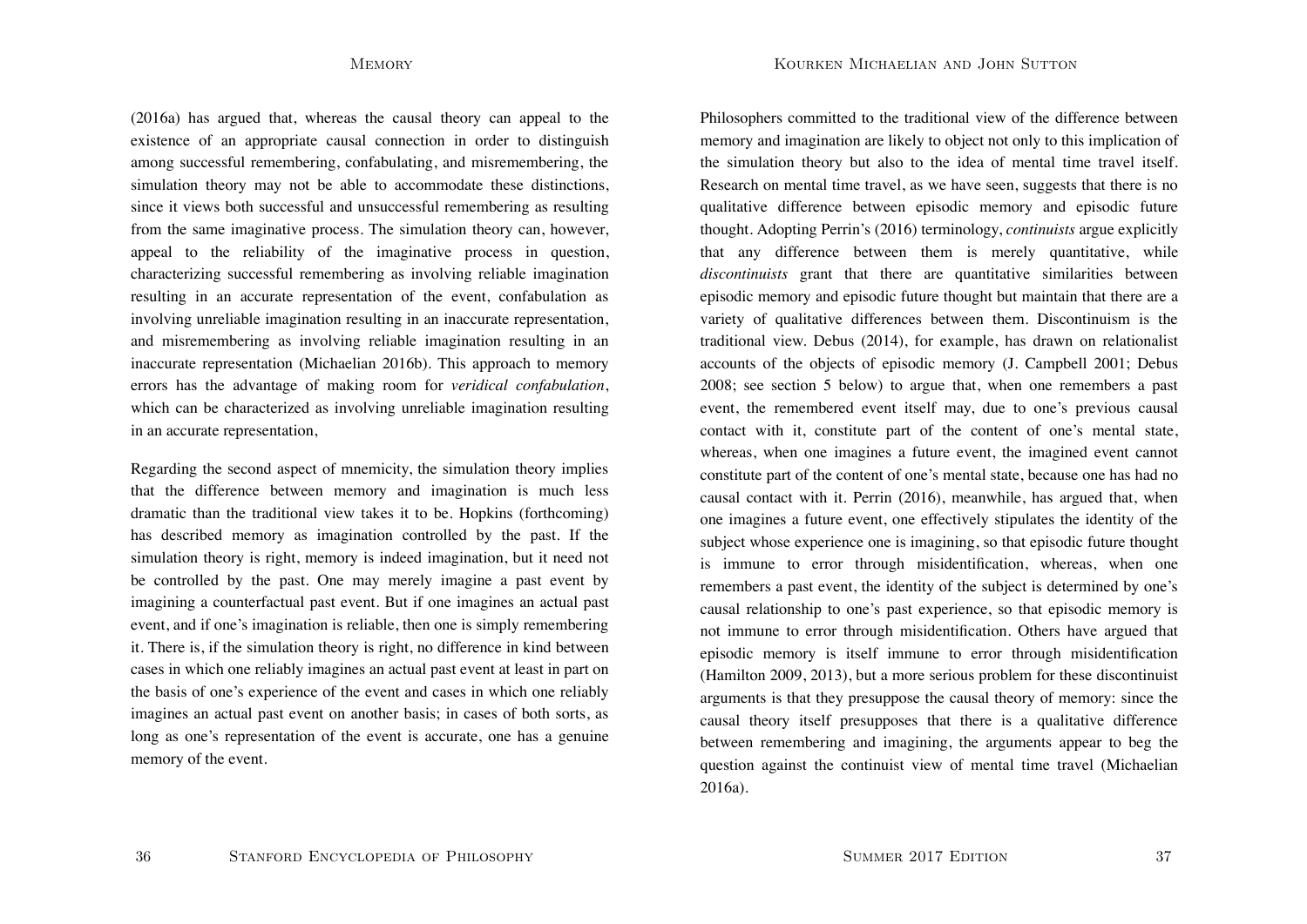In addition to challenging the traditional view that there is a qualitative metaphysical difference between memory and imagination, the simulation theory challenges the view that there is a qualitative epistemological difference between them. Philosophers have tended to be dismiss the possibility of episodic knowledge of future events, that is, of knowledge produced by imagining the future, as opposed to the sort of semantic knowledge produced by prediction (Kneale 1971; Swinburne 1966). The simulation theory, however, suggests that our episodic knowledge of future events may be on a par with our episodic knowledge of past events. This view is surprising, but it chimes with recent work on imagination as a source of knowledge (Balcerak Jackson forthcoming; Kind forthcoming).

# 5. Representation

Despite the disagreements among partisans of the theories of remembering discussed in section 4, they are, for the most part, in agreement on the point that remembering involves representations of past events. The role of representations in remembering, however, raises a number of difficult questions of its own. One such question concerns the implications of mental content externalism for memory content in particular.<sup>[2]</sup> Externalism, which has become the dominant view of the nature of mental content, holds that the content of a subject's mental representations depends not only on his own internal states but also on his relationships to things in his external environment. For example, what one thinks when one thinks the thought that one would express by saying "water is wet" is determined in part by the chemical composition of the substance that fills the lakes and rivers and falls from the sky in the environment in which one learned to use the word "water", namely,  $H_2O$ ; had one learned to use the word "water" in an environment in which something other than  $H_2O$  fills the lakes and rivers and falls from the sky, then one's thought would have been that that other substance is wet, not that  $H_2O$  is wet (Putnam 1975). This much is common ground among externalists. But a subject might move from one environment to another, and externalists disagree about the contents of memories formed before such moves and retrieved after them. *Pastist externalists* (e.g., Boghossian 1989; Burge 1998) maintain that the past environment alone is relevant. *Presentist externalists* (e.g., Ludlow 1995; Tye 1998) maintain that the past and the present environments are both relevant. And *futurist externalists* (e.g., Stoneham 2003; Jackman 2005) maintain that the past, the present, and any future environments are all relevant. Since the arguments for and against these views have had little contact with mainstream philosophy of memory, they will not be reviewed here; for further discussion, see Bernecker (2010).

Two further questions concerning the role of representations in remembering have been at the heart of mainstream philosophy of memory. These questions are sometimes run together, but they raise distinct issues. The first, concerning retrieved representations, is the question of the nature of *the objects of memory*. The second, concerning stored representations, is the question of the existence and role of *memory traces*.

## 5.1 The objects of memory

The direct objects of memory are those to which the subject is related, in the first instance, when he remembers.<sup>[3]</sup> Historically, there have been two main competing views on the nature of the objects of memory: *direct* realism and *indirect* (or representative) realism.

## 5.1.1 Direct realism

Direct realism (defended by Reid ([1764] 1997) and, more recently, by Laird (1920)) claims that, when one remembers, one is in the first instance related to past events themselves; it is thus perhaps the most intuitively appealing view of the nature of the objects of memory. The primary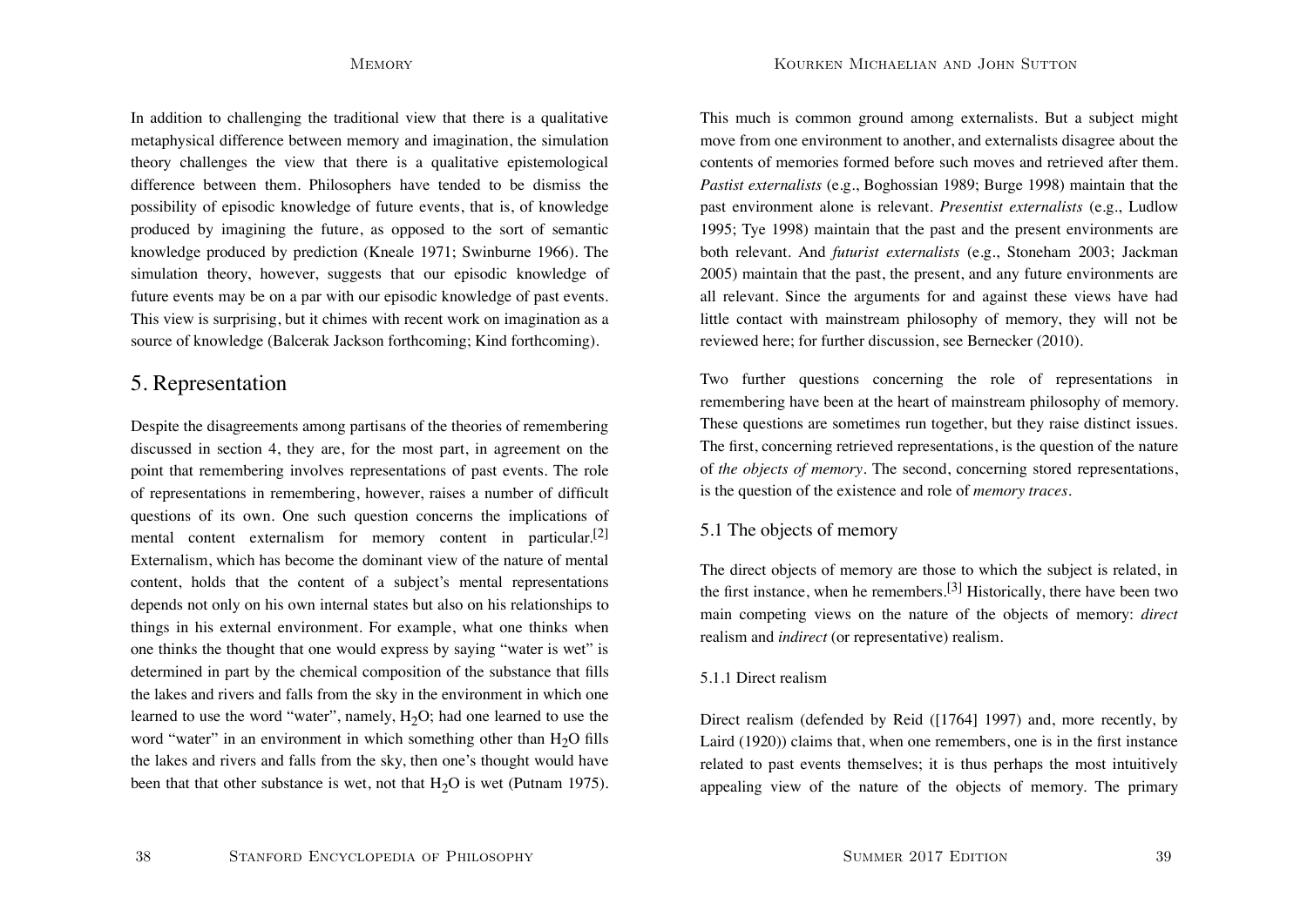Kourken Michaelian and John Sutton

motivations for direct realism about the objects of memory parallel the motivations for direct realism about the objects of perception. One motivation is the thought that positing representations that stand as intermediaries between the remembering subject and the remembered object may have sceptical implications for our ability to know the past. Another motivation is the thought that remembering is phenomenologically direct, that is, that, in remembering, we attend to past events, not to internal representations of past events. The work on metamemory discussed in section 4 suggests that remembering may in fact often be phenomenologically indirect rather than phenomenologically direct. But there are more serious problems for direct realism, and it is these that provide the primary motivation for indirect realism.

### 5.1.2 Indirect realism

Indirect realism (defended by J. Locke ([1689] 1998), Hume ([1739] 2011), and, more recently, B. Russell (1921)) claims that, when one remembers, one is in the first instance related to internal representations of past events. Here, again, the dialectic parallels that of the debate between direct and indirect realists about the objects of perception. In the domain of perception, the argument from hallucination takes the possibility of the occurrence of hallucinations indistinguishable from successful perceptions to suggest that hallucination and successful perception have something in common, namely, an internal representation of a scene, and that it is to this that the subject is related in the first instance in both cases. In the domain of memory, the argument from memory hallucination—or, as it would more aptly be called, the argument from confabulation—appeals to the possibility of the occurrence of confabulations indistinguishable from successful memories to suggest that confabulation and successful memory have in common an internal representation of a past event and that it is to this that the subject is related in the first instance in both cases. Denying that representations are the direct objects of the relevant mental states,

moreover, leads to *disjunctivism*, according to which perception or memory, on the one hand, and hallucination or confabulation, on the other hand, are states of fundamentally different kinds. Some have been prepared to defend disjunctivism about memory (Debus 2008), but the cognitive processes at work in memory and confabulation are highly similar, making disjunctive an unattractive option from any broadly naturalistic standpoint.

## 5.1.3 Compromise and hybrid views

Direct realism nevertheless retains its intuitive appeal, and some have therefore advocated a compromise between it and indirect realism. Bernecker (2008), for example, argues for the compatibility of the causal theory of memory—most versions of which treat memory as involving representations—and direct realism about the objects of memory on the ground that remembering a past event may require having a suitable representation of the event without requiring that one be aware of the representation. A compromise view of this sort may provide a response to the argument from confabulation, since it acknowledges a role for representations in both successful memory and confabulation. But it does not by itself provide a response to a distinct problem, the *cotemporality* problem. The cotemporality problem arises because, while direct realism claims that the direct object of a present memory is a past event, there is no obvious sense in which a subject now might be directly related to a past event. Bernecker (2008) argues that the cotemporality problem can be avoided if we assume that past events continue to exist even after they have occurred. This may, however, be a high metaphysical price to pay simply in order to respect direct realist intuitions.

Even if concerns about the metaphysical price of Bernecker's view are set aside, there remain concerns about whether the view achieves a genuine compromise between direct and indirect realism. Since the view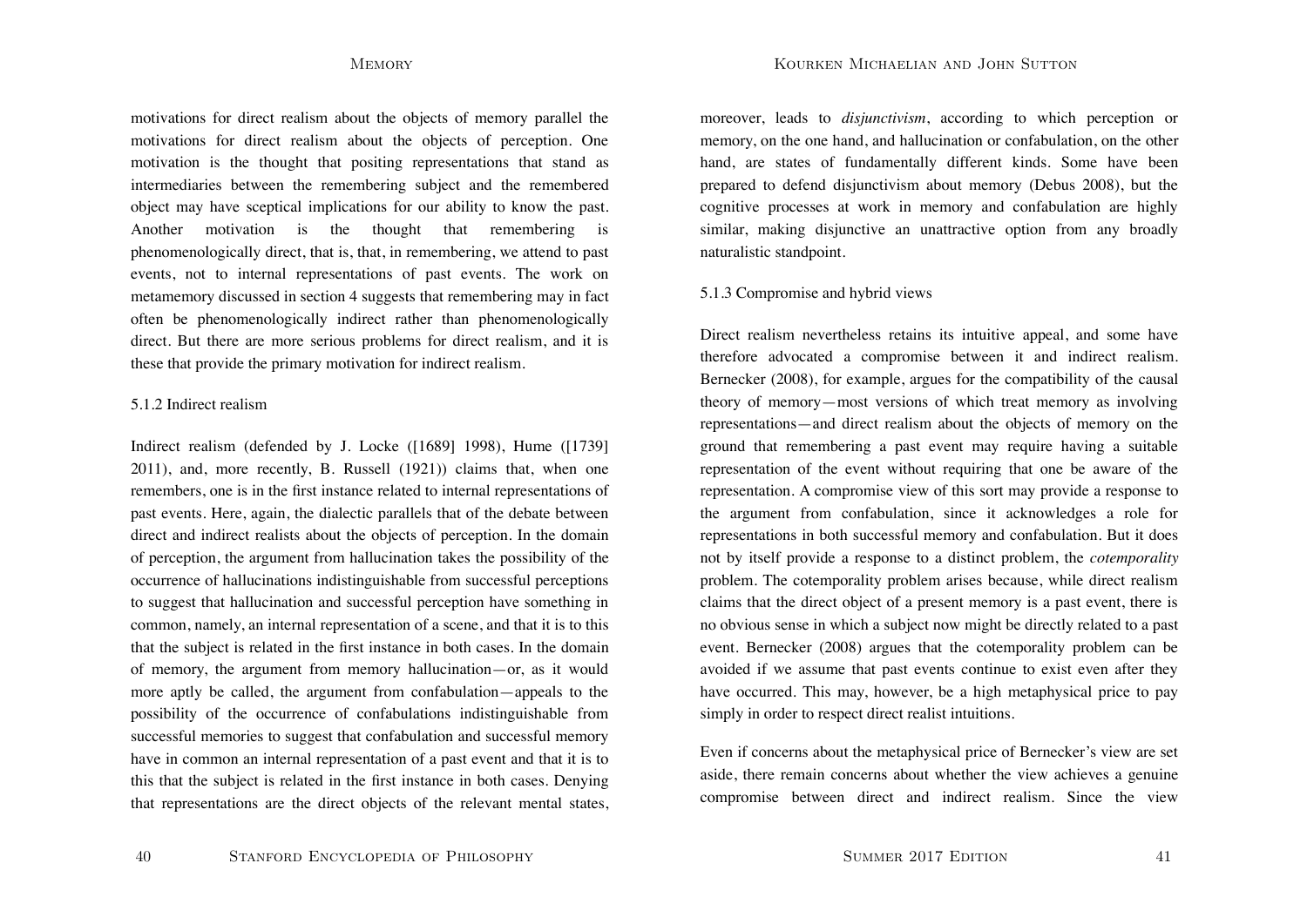acknowledges that representations play an indispensable role in remembering, it remains, at bottom, representationalist in character. The recent philosophy of perception literature, however, suggests the possibility of a view of the objects of memory which incorporates elements of both representationalism and relationalism. In that literature, the focus is on the character of perceptual experience, with relationalists arguing that what determines a subject's perceptual experience is an external scene, while representationalists argue that what determines it is an internal representation. This focus on perceptual experience opens up the possibility of hybrid views, according to which perceptual experience is partly determined by external scenes and partly determined by internal representations (e.g., Schellenberg 2014). At present, the prospects for hybrid views of memory remain unexplored.

## 5.2 Memory traces

In addition to retrieved representations, most theories see remembering as involving stored traces. Both the *existence* and the precise *role* of traces have, however, been matters of controversy.

### 5.2.1 The existence of traces

Opposition to including references to traces in a philosophical theory of remembering often stems from particular conceptions of the nature of philosophical, as opposed to scientific, theories. Thus some have argued that philosophical theories of remembering should not posit traces on the ground that philosophical theories are or should be concerned with the nature of remembering as such, or perhaps with the concept of memory, whereas traces pertain to the mechanisms that, as a matter of contingent fact, underwrite the process of remembering (D. Locke 1971). One response to this argument maintains that the nature of remembering cannot be understood without understanding the mechanisms that underwrite the process of remembering (Sutton 1998). Another response maintains, more strongly, that traces may be part of the very concept of remembering (De Brigard 2014b; C.B. Martin & Deutscher 1966).

Others have argued that philosophical theories of remembering should not posit memory traces on the ground that philosophical theories ought not to dictate to scientific theories and that traces belong to the province of the latter (Zemach 1983). One response to this argument advocates a retreat to a purely logical conception of memory traces, devoid of any empirical detail (Heil 1978; D.A. Rosen 1975). Another response advocates the development of a conception of traces based on current scientific theories of remembering (Sutton 1998). This response, in turn, motivates the distributed conception of traces introduced in section 4. As we have seen, the distributed conception is not without its disadvantages; in particular, it may have troubling implications for the causal theory. But it has advantages as well; in particular, it may ground a response to Wittgensteinian (1980; see also Malcolm [1963] 1975) antirepresentationalist arguments, which often presuppose a local conception of traces (Sutton 2015).

### 5.2.2 The role of traces

Assuming that the existence of traces is granted, a full account of remembering will have to describe the relationship between traces, the representations produced by retrieval, and the representations involved in perceptual experience.

De Brigard (2014b) reviews several positions that have historically been defended regarding the relationship between traces and perceptual representations. *Semidirect representationalism* holds that perception is indirect and that traces are the same as the representations involved in perception. *Indirect representationalism* holds that perception is indirect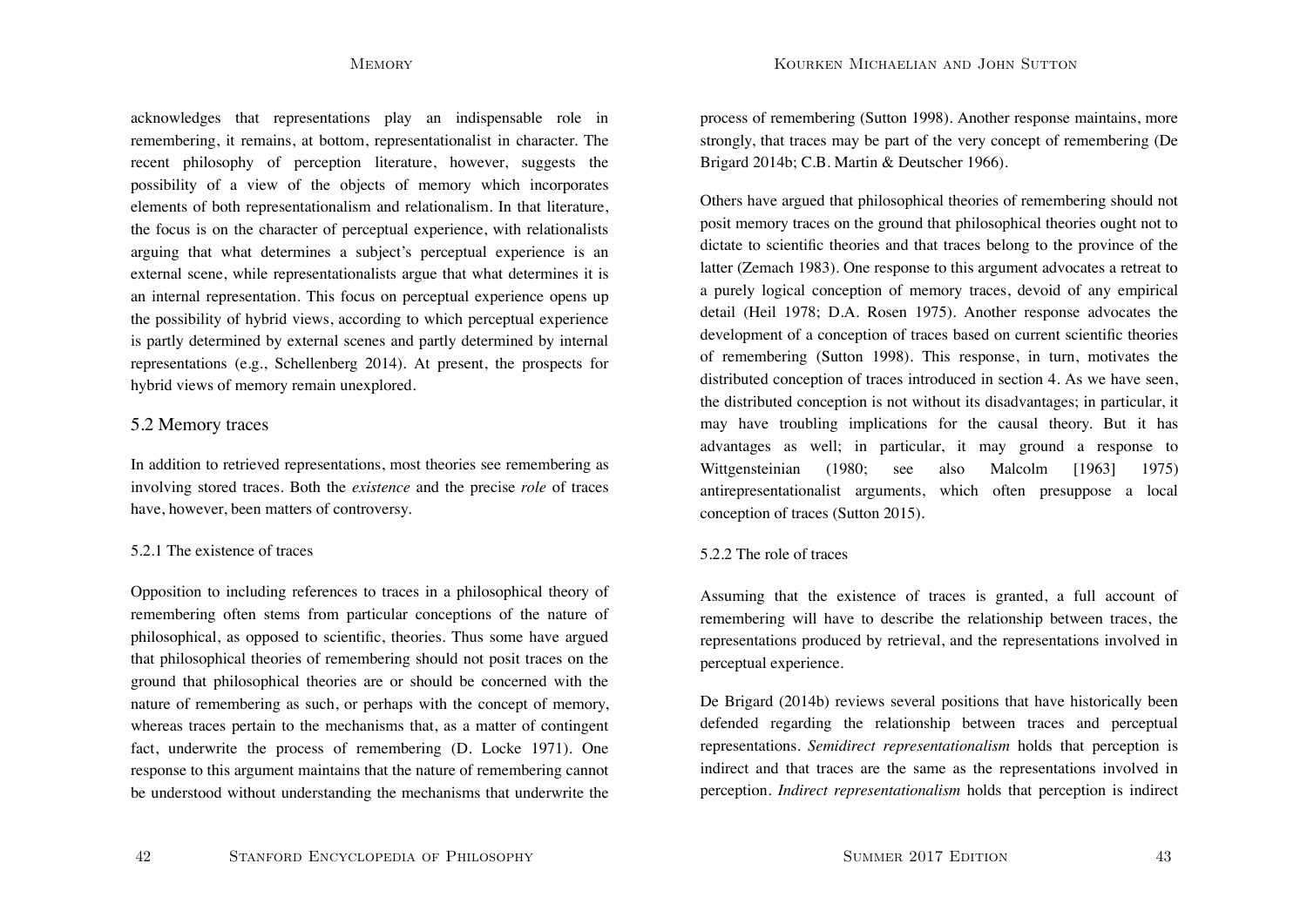and that traces are distinct from the representations involved in perception. As De Brigard emphasizes, what ultimately matters here is relationships among contents rather than vehicles. He thus distinguishes between *content invariantism*, which holds that the content of the trace is the same as that of the perceptual representation, and *content variantism*, which holds that the content of the trace may differ from that of the perceptual representation. In practice, since the invariantist/variantist distinction cuts across the semidirect/indirect distinction, which concerns relationships among vehicles rather than contents, semidirect and indirect representationalism can often be grouped together. *Direct representationalism* holds that perception is direct and that traces are created after perception occurs. Extending De Brigard's nomenclature, *direct relationalism* would hold that perception is direct and that remembering does not involve traces.

De Brigard's approach does not explicitly take the relationship between traces and retrieved representations into account, and taking this relationship into account expands the range of possible positions. As before, perception might be held either to be direct or to be indirect. If perception is direct, storage might be held either not to involve traces or to involve traces. If storage does not involve traces, retrieval might be held to be either direct or indirect. The former possibility corresponds to a straightforward version of direct relationalism. The latter possibility, on which neither perception nor storage involves representations but on which retrieval does involve representations, would be difficult to motivate, as it is difficult to see from where the content of retrieved representations might come if it is not supplied by memory traces. If storage does involve traces, retrieval might, again, be held to be either direct or indirect. The former possibility, on which neither perception nor retrieval involves representations but on which storage does involve representations, would be difficult to motivate, as it is difficult to see what role traces might play given that they do not contribute to retrieval. The

44STANFORD ENCYCLOPEDIA OF PHILOSOPHY latter possibility is the natural way of understanding direct representationalism.

If perception is indirect, storage might be held either not to involve traces or to involve traces. If storage does not involve traces, retrieval might be held to be either direct or indirect. The former possibility, on which perception involves representations but neither storage nor retrieval involves representations, would be difficult to motivate, as the considerations that motivate relationalism about memory likewise motivate relationalism about perception. The latter possibility, on which perception and retrieval involve representations but storage does not, corresponds roughly to a view advocated by Vosgerau (2010); on this view, storage may in a sense involve traces, but stored traces, due to their inactive character, cannot be said to have content. If storage does involve traces, retrieval might be held to be either direct or indirect. The former possibility, on which perception and storage involve representations but retrieval does not, would be difficult to motivate, as, again, the considerations that motivate relationalism about memory likewise motivate relationalism about perception. The latter possibility is the natural way of understanding both semidirect representationalism and indirect representationalism.

Taking the relationship between traces and retrieved representations into account also complicates the distinction between content invariantism and content variantism. De Brigard applies the distinction to the relationship between the contents of perceptual representations and the contents of traces. It may also be applied to the relationship between the contents of traces and the contents of retrieved representations. But what ultimately matters here is the relationship between the contents of perceptual representations and the contents of retrieved representations. One is a content invariantist with respect to this relationship if one holds that the content of the retrieved representation is the same as the content of the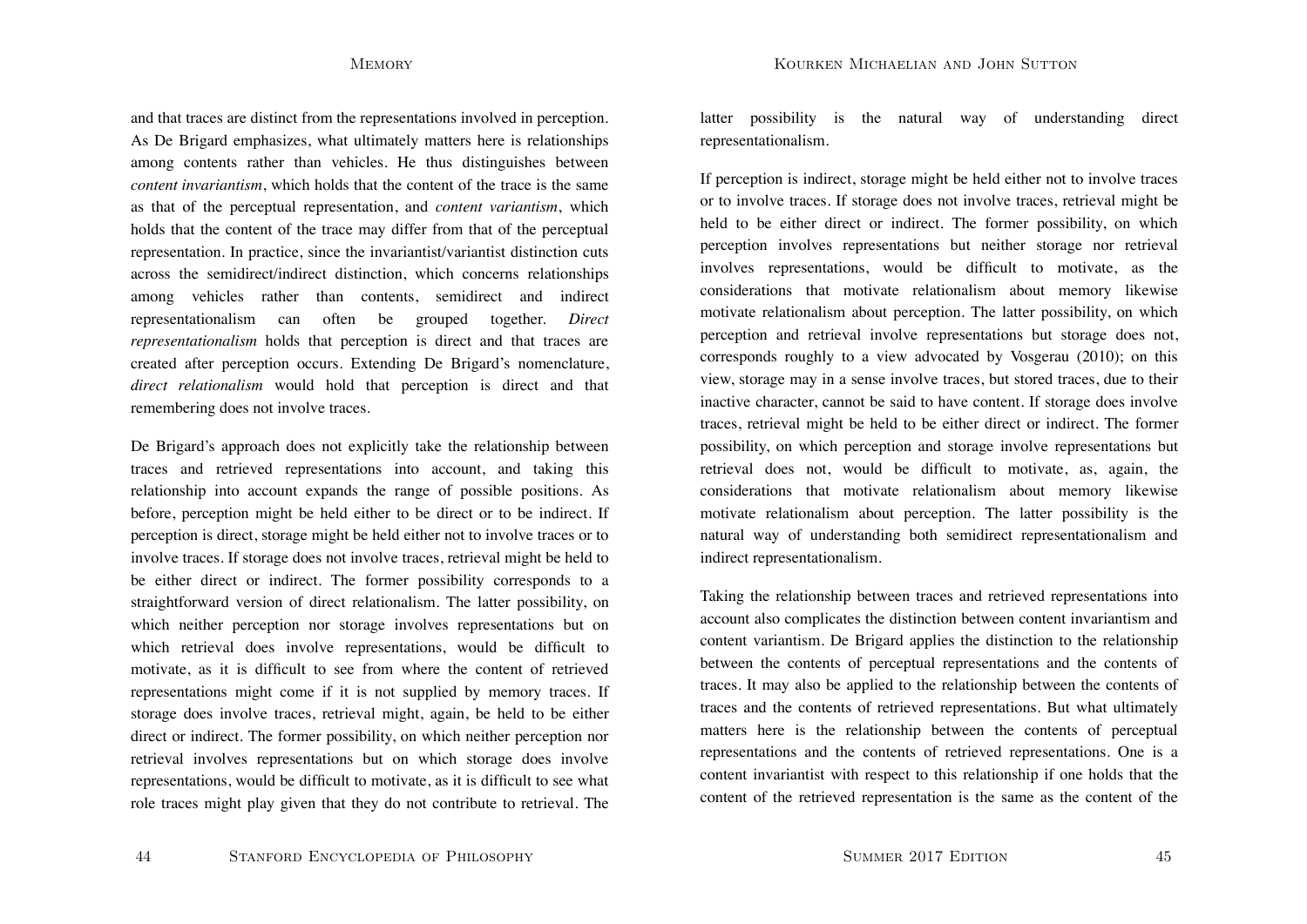perceptual representation, and one is a content variantist if one holds that the content of the retrieved representation may differ from the content of the perceptual representation. Any view on which both perception and retrieval involve representations—including semidirect representationalism, indirect representationalism, and something like Vosgerau's view—may be combined with either content invariantism or content variantism.

Philosophers have often treated remembering as a basically preservative process, but this should not be taken to suggest that content invariantism is the standard view in philosophy. While there have been attempts to identify purely preservative forms of memory (Dokic 2001), most philosophical theories of remembering allow for two kinds of variance between the content of retrieved representations and the content of perceptual representations. First, all theories allow for the subtraction of content through forgetting. Second, many theories allow for the addition of self-reflexive, second-order content of the sort described in section 3. Thus content variantism is in fact the standard view. Note, however, that the standard form of content variantism permits the addition of secondorder content concerning the subject's relationship to the remembered event but forbids the addition of first-order content concerning the event itself. Most theories of remembering thus remain preservationist in spirit. Another possible form of content variantism permits the addition of both second-order content and first-order content. Generationist theories of remembering entail this more radical form of content variantism.

# 6. Accuracy

Generationist forms of content variantism raise the question of accuracy in memory in an especially vivid way: if the content of the retrieved representation can differ from that of the trace, which can in turn differ from that of the perceptual representation—or if, as the simulation theory claims, there need be no trace linking the retrieved representation and the perceptual representation—there would seem to be no guarantee that memory provides us with accurate representations of past events. Generationist forms of content variantism do not, however, guarantee inaccuracy, and preservationist forms of content variantism do not guarantee accuracy, for the accuracy of memory has two distinct dimensions.

## 6.1 Truth and authenticity

Adopting Bernecker's (2010) terminology, *authenticity* refers to the correspondence between the memory representation and the subject's experience of the past event, while *truth* refers to the correspondence between the memory representation and the past event itself. Crucially, neither sort of accuracy entails the other. A retrieved representation may be authentic, but, if the subject misperceived the relevant event, it may nevertheless not be true. A retrieved representation may be true, but, if the subject misperceived the relevant event, or if he accurately perceived an aspect of it other than what is given to him by the retrieved representation, it may nevertheless not be authentic.

Thus, while preservative forms of content variantism imply that genuine memories are always authentic, such memories are not always true. Authenticity implies truth only where the subject's original experience itself was accurate with respect to the experienced event. Cases of misperception, again, illustrate the possibility of authenticity without truth. Preservationists who wish to hold that genuine memories are always true must therefore impose this as an additional requirement, above and beyond what is required by the core of their theory. By the same token, while generative forms of content variantism allow that genuine memories are sometimes inauthentic, such memories are not always false. Inauthenticity implies falsity only where the subject's original experience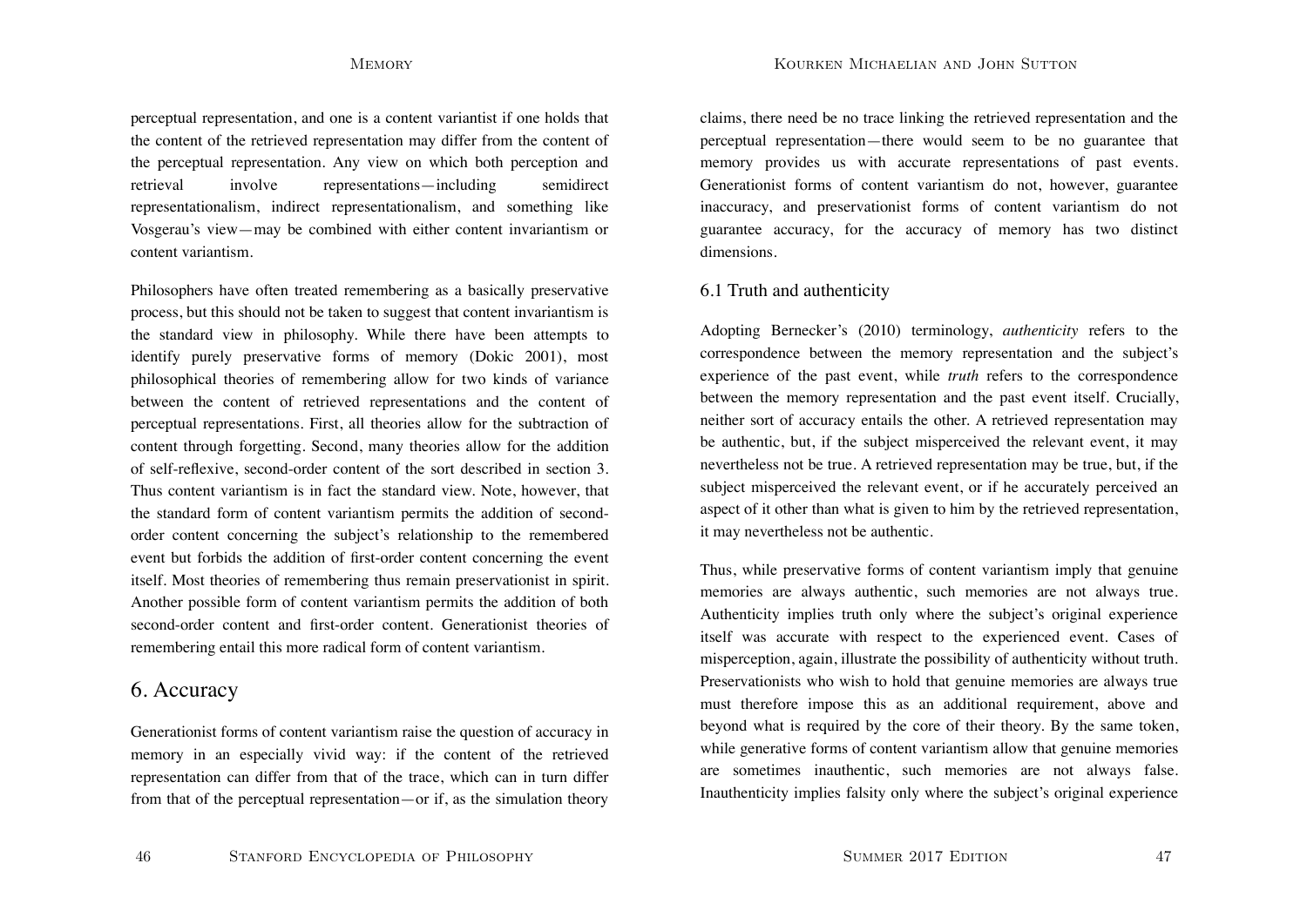was both accurate and complete. Cases of boundary extension (discussed above) or field-observer perspective switching (Debus 2007b; McCarroll 2017; Sutton 2010b) illustrate the possibility of inauthenticity without falsity. In cases of perspective switching, the subject perceives an event from one perspective (field perspective) but remembers it from another, perhaps even seeing himself in the scene (observer perspective); while many or most observer memories are inauthentic (since they fail to correspond to the subject's original experience), they are not necessarily false (since they may correspond to what an observer would have seen). For these reasons, generationists do not hold that genuine memories are always authentic. But those who wish to hold that genuine memories are always true can impose this as an additional requirement

## 6.2 Factivity

To impose this additional requirement is to claim that memory is *factive*, in the sense that genuine memories are necessarily true, that is, that apparent memories that are not true are *merely* apparent. In philosophy, the view that memory is factive has been common. The standard arguments for the factivity of memory are linguistic, appealing to the apparent incoherence of asserting both that one remembers an event and that the event did not occur (Bernecker 2017; cf. Moore's paradox). Assessing these arguments is beyond the scope of this entry, but note that they are controversial even among those who give linguistic arguments a great deal of weight (De Brigard 2017; Hazlett 2010). Among naturalists, who often give linguistic arguments less weight, they are more controversial still. From a naturalistic point of view, the goal of a theory of remembering ought to be to describe the process of remembering itself, regardless of whether we are intuitively inclined to classify its results as genuine or merely apparent memories. If the same process may be responsible both for producing true memories and for producing false memories, then an adequate theory of remembering will not require that genuine memories are always true—in the terms introduced in section 2, the relevant natural kind may include both true and false memories, regardless of whether our ordinary linguistic practice permits us to group them together.

In psychology, the view that memory is factive has been much less common. This is not very surprising, given that much psychological research on remembering focuses on unsuccessful remembering: understanding how unsuccessful remembering occurs provides important insights into the mechanisms responsible for successful remembering, just as understanding how perceptual illusions and hallucinations occur provides important insights into the mechanisms response for successful perception. What is more surprising is that psychologists have sometimes gone too far in the opposite direction, assuming that, because remembering is constructive, it is bound to be false (Ost & Costall 2002). This is in effect to treat memory as *counterfactive*. The distinction between authenticity and truth enables us to see that constructive, generative remembering need not be characterized by falsity. The generative character of remembering does, however, point to the need for a more sophisticated criterion of truth (S. Campbell 2014). While the fact that remembering is generative does not imply that memories are bound to be outright false, it does suggest that they are frequently false in some respects. This, in turn, suggests that remembering need not be fully accurate in order to be fully adequate, thus pointing towards a need for a criterion that acknowledges that truth in memory comes in degrees.

# 7. The Self

The question of truth in memory derives much of its importance from the role played by memory in relation to the self. It is something of a cliché to observe that memory makes us who we are, but memory is indeed intimately linked to the self.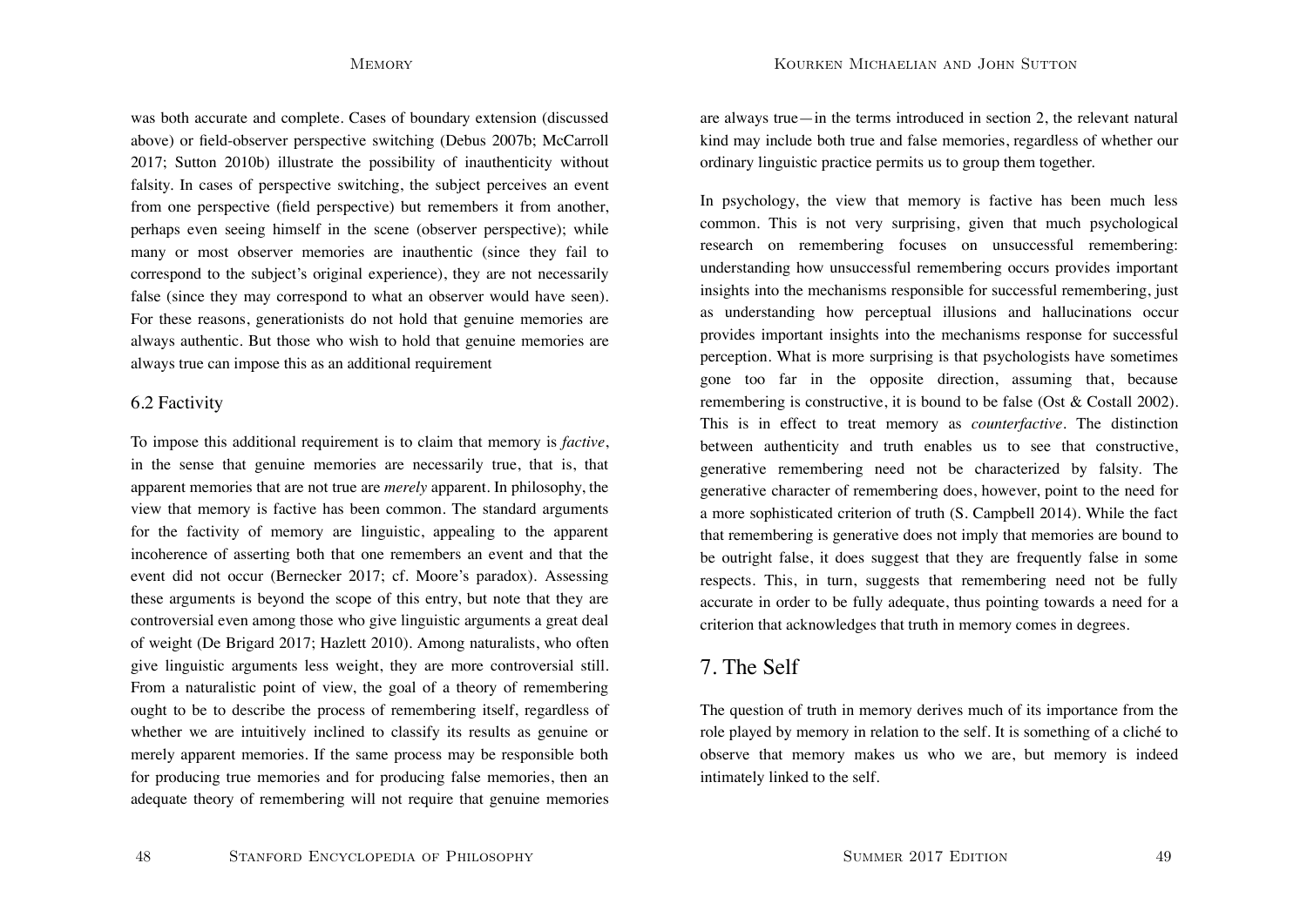## 7.1 Personal identity

Locke ([1689] 1998)—who was perhaps anticipated in this by Spinoza (Lin 2005)—discussed the idea that what makes a person at a given time count as the same person as a person at an earlier time is that he remembers the earlier person's experiences. This *memory theory of personal identity* has been much discussed since Locke (Mathews, Bok, & Rabins 2009), and there are well-known substantive and methodological problems for it. The primary substantive problem is that the memory criterion for personal identity appears to be uninformative, because one can by definition remember only one's own experiences, not those of anyone else—if memory thus presupposes personal identity, it is unenlightening to say that personal identity presupposes memory. There have been attempts to meet this objection by introducing the notion of *quasi-memory*, which is meant to be like the notion of memory without the implication of personal identity (Buford 2009; Parfit 1984; Roache 2006; Shoemaker 1970). While the notion of quasi-memory may enable us to disentangle memory from personal identity, it remains to be seen whether it is empirically defensible (Northoff 2000).

The primary methodological problem is that arguments for and against the memory criterion tend to rely on thought experiments involving memory swapping and other such cases. Moving away from these far-out cases, some philosophers have preferred to consider the implications of real memory disorders. Craver (2012; cf. Craver, Kwan, Steindam, & Rosenbaum 2014), for example, has argued on the basis of cases of episodic amnesia such as that of the well known patient KC (Rosenbaum et al. 2005) that memory is not a presupposition of selfhood. Others have preferred to build on cognitive psychological theories of autobiographical memory. Schechtman (1994, 2011), for example, has argued that memory does not and need not provide simple connections between discrete past and present moments of consciousness, maintaining that what matters, as far as the sense of personal identity is concerned, is the way in which autobiographical memory summarizes, constructs, interprets, and condenses distinct moments from the personal past to produce a coherent overall narrative (cf. Goldie 2012). Approaches such as Schechtman's appear to involve a change of subject, from *personal identity* as such to the subject's *sense* of personal identity. This shift is explicit in Klein and Nichols' (2012) examination of the role of autonoesis in underwriting the sense of personal identity—the sense that one now is the same person as someone at an earlier time. Roache (2016) has questioned Klein and Nichols' interpretation of the clinical case on which their argument depends, and the debate over the relationship between autonoesis and the sense of personal identity is ongoing (Fernández forthcoming; Klein 2016b).

## 7.2 Autobiographical memory

Such approaches also appear to involve a second change of subject, from *episodic* memory to *autobiographical* memory. The extent to which this actually constitutes a change of subject is debatable, for the relationship between episodic and autobiographical memory is itself a matter of debate. Some philosophers have held that all episodic memories are autobiographical (Hoerl 1999). In developmental psychology, however, episodic memory, understood as a capacity to remember particular events, is often treated as emerging before autobiographical memory, which requires a capacity to organize individual events into coherent narratives. Thus, autobiographical memory is usually understood as including more than episodic memory. Conway and Pleydell-Pearce's (2000; cf. Conway 2005) influential view, for example, sees autobiographical memory as emerging from what they refer to as the *self-memory system*, including an autobiographical knowledge base containing information about specific events, general events, and broader life periods. Accounts of *personal semantic memory* go further, describing a form of memory for one's past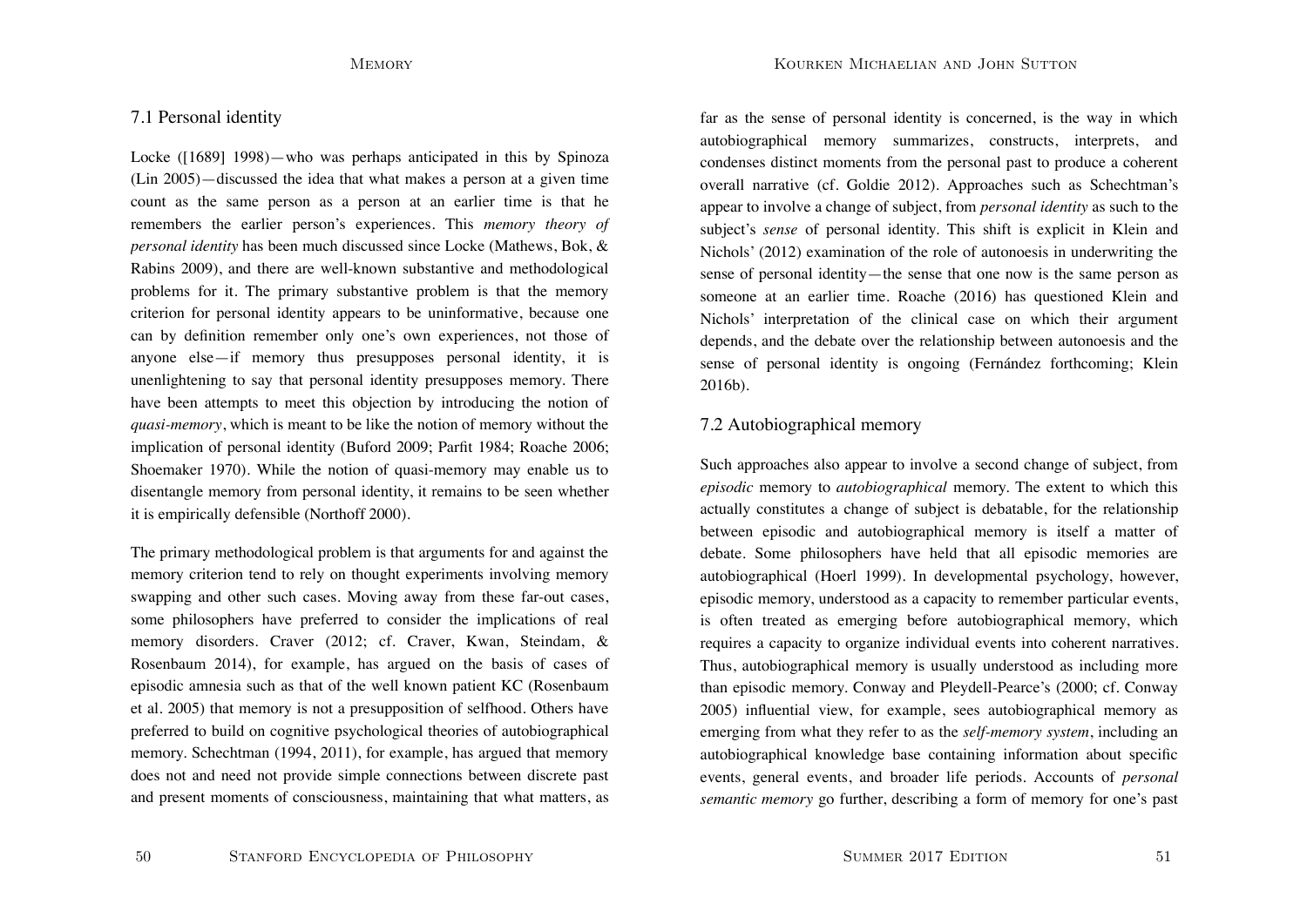that is distinct from both episodic and semantic memory (Renoult, Davidson, Palombo, Moscovitch, & Levine 2012). Views emphasizing *narrativity* are also influential (Hutto 2017); rather than seeing autobiographical memory in terms of stored information, Brockmeier (2015), for example, sees autobiographical remembering as a process in which autobiographical memories themselves emerge through the subject's active construction of a life narrative. Interestingly, Cosentino (2011) has argued that the linguistic capacity at work in the construction of life narratives itself depends on the capacity for mental time travel, including episodic memory.

### 7.2.1 Rilkean memory

There is thus a need for work devoted to clarifying the concept of autobiographical memory. In addition to clarifying the relationship between autobiographical memory and episodic memory, such work might also take more exotic forms of autobiographical memory into account. Rowlands (2015, 2016), for example, has recently introduced the concept of *Rilkean memory*. Rilkean memory, as Rowlands defines it, is a type of autobiographical memory that is neither episodic nor semantic. Episodic and semantic memories have content, but Rowlands maintains that these are sometimes transformed into something else which, while lacking content, is nevertheless recognizable as a form of autobiographical memory. These Rilkean memories can be either embodied or affective. Embodied Rilkean memories manifest themselves in the form of bodily and behavioural dispositions, such as when a runner adopts a certain posture due to past injuries. Affective Rilkean memories manifest themselves when one has certain feelings or moods in response to certain stimuli due to certain past experiences, without being able to bring any information about those experiences to mind.

7.2.2 Memory and emotion

Though Rilkean memory clearly bears some relationship to recognized forms of memory, it is, as Rowlands himself acknowledges, not entirely clear whether it ultimately merits the name "memory". The concept of Rilkean memory does, however, foreground the role of affect, including emotion, in autobiographical remembering. The relationship between memory and emotion is complex and multifaceted (see de Sousa 2017), but two issues in particular stand out. First, we routinely experience emotions when we remember. These emotions may be understood as themselves being memories, namely, memories of past emotions, or they may be understood as being present emotions directed at past events. Debus (2007a) argues for the latter possibility, but, even if she is right, we do presumably sometimes have memories of past emotions. This, in turn, raises the question of whether remembered emotions are themselves emotions, as well as the question of how we are to understand present emotions directed at remembered past emotions.

Second, certain emotions, such as *nostalgia*, are necessarily past-directed. Such intrinsically past-directed emotions raise interesting questions. Howard (2012), for example, argues that nostalgia can arise in connection with memories that are known to the rememberer to be nonveridical. This implies that a version of the paradox of fiction—the challenge of explaining how an audience can feel something in relation to an event they know to be fictional—arises for memory. It also raises the question of whether nostalgia felt in connection with memories that are known to the rememberer to be nonveridical is necessarily inappropriate or whether it can under some circumstances be appropriate.

# 8. Beyond Individual Memory

While most research on the metaphysics of memory has assumed that remembering is something done by individuals on their own, this assumption has recently been challenged, as researchers have drawn on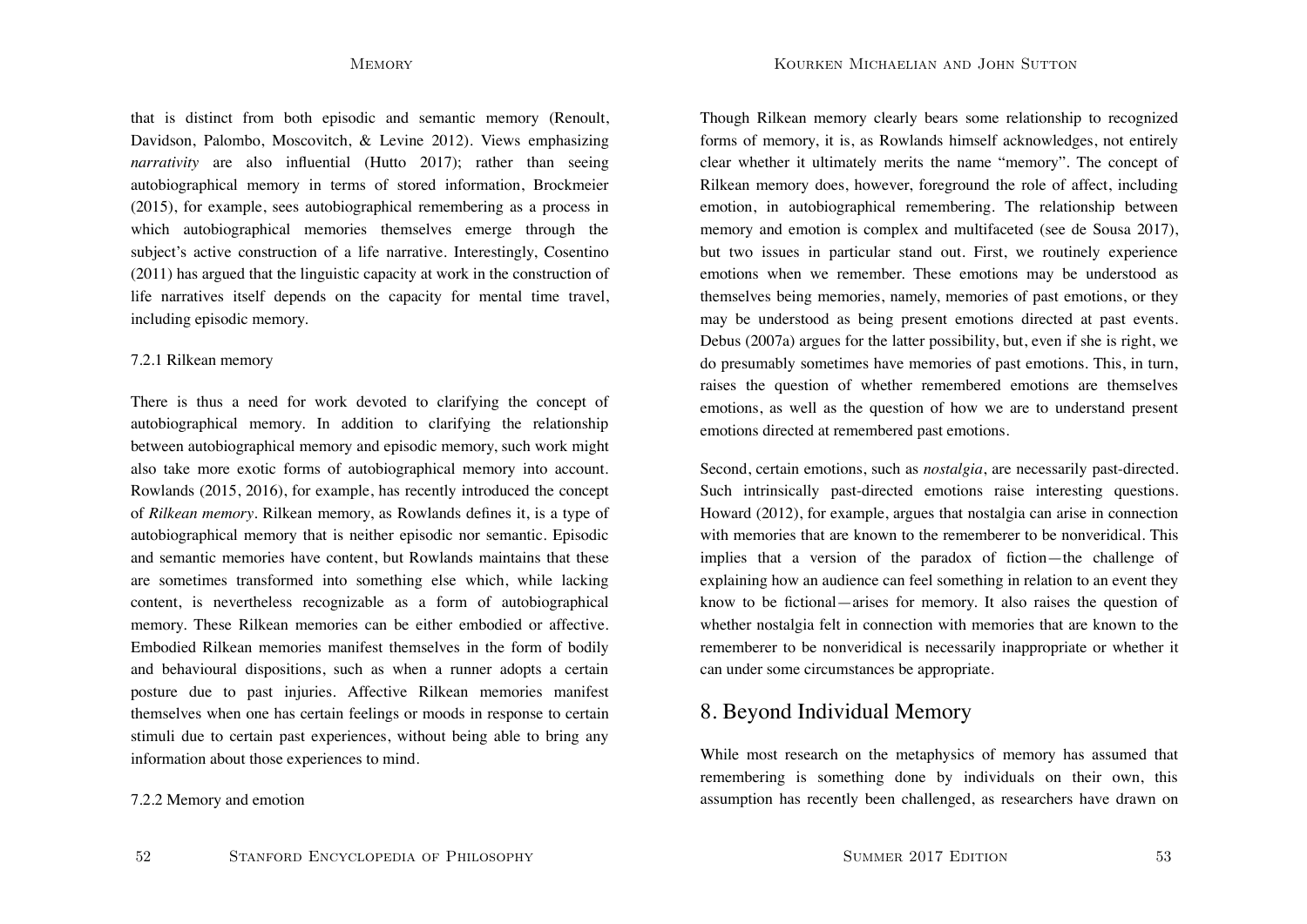accounts of cognition as distributed or extended to interrogate the role of *external memory* and on ideas from the burgeoning interdisciplinary field of memory studies to investigate the possibility of more or less robustly *collective* forms of memory.

## 8.1 External memory

A distinction is sometimes drawn between *distributed* and *extended* accounts of cognition, with the former referring to a line of research in cognitive science that focuses on cognition in complex sociotechnical systems consisting of multiple human and technological components (Hutchins 1995) and the latter to a current in philosophy of mind that focuses on cognition in systems centred on human subjects augmented by technological or sometimes social resources (Clark & Chalmers 1998). Accounts of both sorts are committed to the rejection of traditional "intracranialist" views of cognition and their replacement with the "extracranialist" view that cognition sometimes exceeds the bounds of the individual brain, and the difference between them may thus be merely one of emphasis, as distributed cognition theorists emphasize remembering in sociotechnical systems, while extended cognition theorists emphasize remembering in technologically-augmented individuals. Thus Hutchins (1995) considers how a cockpit—or rather the system consisting of the pilots of an airliner plus various instruments—remembers its speeds, while Clark and Chalmers focus on the case of Otto, a (hypothetical) Alzheimer's patient who relies on a notebook to supplement his unreliable memory. While both accounts are in agreement on the point that external resources may count as memory stores only in the context of larger systems, both confront us with the role of various forms of external memory in human remembering.

## 8.1.1 The concept of external memory

One question about external memory concerns the concept of external memory itself. Clark and Chalmers' argument appeals to apparent functional analogies between Otto's notebook and internal memory in non-memory-impaired individuals, suggesting that, in virtue of these analogies, appropriate external resources may, when certain conditions are met, qualify as literal external memory stores. Opposition to their argument has thus been driven by a variety of apparent functional disanalogies between internal and external memory (Adams & Aizawa 2008; Rupert 2009). External memory, which tends to be designed to provide highly stable storage, does not, for example, duplicate the constructive character of internal memory. One response to these disanalogies is to retreat to a more moderate alternative to extended cognition, such as embedded (Rupert 2009), scaffolded (Arango-Muñoz 2013; Sterelny 2010), or situated (Sutton 2009) cognition, on which external resources may play a vital role in remembering without themselves literally taking part in the memory process. Another response is to move away from *parity-based* arguments for extended cognition of the sort offered by Clark and Chalmers to the *complementarity-based* arguments advanced by Clark in subsequent work (e.g., Clark 2003). While the former appeal to functional analogies between internal and external memory, the latter appeal to functional disanalogies, suggesting that external memory comes to play a role in remembering precisely because it does not mimic internal memory (Sutton 2010a). Given the constructive character of internal memory, for example, stable forms of external memory may make a distinct and valuable contribution to remembering.

### 8.1.2 Cognitive consequences of new forms of external memory

Another question concerns the cognitive consequences of our growing reliance on novel forms of external memory. Regardless of whether external memory literally takes part in the memory process, our reliance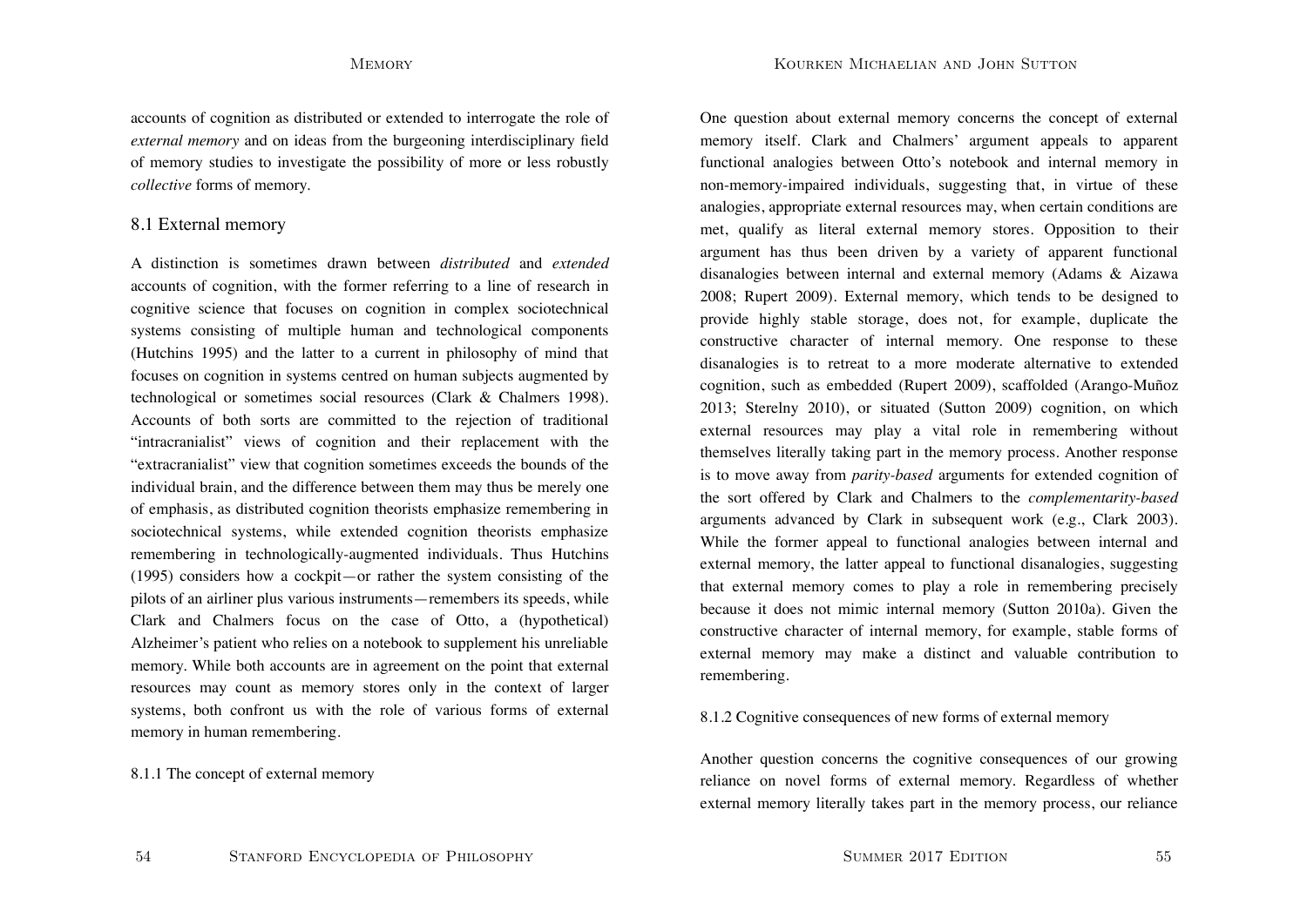on such forms of external memory, particularly when they are internetconnected, may have important cognitive consequences (Smart 2012). Some have worried that these are purely negative, with external memory diminishing internal memory in one way or another (e.g., Carr 2010), but whether this in fact occurs is an empirical question. There is some research suggesting that, when we know that information will be available online, we tend to remember how to find that information, rather than remembering the information itself (Sparrow, Liu, & Wegner 2011). The consequences of our use of web-connected forms of external memory have, however, only begun to be studied, and it may be instructive here to recall that Plato already voiced the worry that an older external memory technology, namely, writing itself, would have a negative impact on our ability to remember, a worry that most today would dismiss without a second thought.

## 8.2 Collective memory

In addition to the growing literature on the ways in which technological resources contribute to remembering, there is a large and dynamic literature on the ways in which groups remember together. Or rather there are two distinct literatures here, one concerning *small-scale* groups, the other concerning *large-scale* groups. The former has been investigated primarily in psychology, exemplified by studies of remembering in married couples (Harris, Barnier, Sutton, & Keil 2014) or in mother-child dyads (Reese, Haden, & Fivush 1993). The latter has been investigated primarily in the social sciences and history, where, in what has been termed a "memory boom" (Blight 2009), an enormous amount of work on how nations and similar entities remember their pasts has appeared in recent years. One question of philosophical interest in this general area is the relationship between memory in small-scale groups and memory in large-scale groups. There is increasing interaction between the two literatures (Bietti & Sutton 2015; Fagin, Yamashiro, & Hirst 2013; Roediger & Abel 2015), and it may turn out that similar processes of remembering unfold in both small-scale and large-scale groups. But smallscale and large-scale collective memory, as we will see, do appear to raise somewhat different issues, and it may turn out not to be a contingent matter that they have for the most part been studied in different disciplines.

### 8.2.1 Memory in small-scale groups

The central question concerning memory in small-scale groups is perhaps whether such groups manifest *emergent*, robustly collective forms of memory. A range of views on this question are available (Barnier, Sutton, Harris, & Wilson 2008; Wilson 2005), but the conservative view is certainly that, while remembering may be affected by the social context in which it occurs, it is itself always a strictly individual-level process. The conservative view is the natural starting point, but there is a surprisingly good case to be made for the radical view that remembering is sometimes a group-level process. A promising place to look for robustly collective forms of memory is in *transactive memory systems* (Wegner 1987): stable, ongoing groups characterized by a division of responsibility for remembering and a shared metacognitive awareness of that division (Kirchhoff 2016; Theiner, Allen, & Goldstone 2010; Tollefsen, Dale, & Paxton 2013). Drawing on Wimsatt's (1986) notion of emergence, for example, Theiner (2013) has provided a rigorous argument for the view that transactive memory systems manifest a form of emergent memory, in the sense that the group has a memory capacity of its own, over and above those of its individual members. Drawing on a somewhat different theoretical framework, Huebner (2013, 2016) has developed a complementary approach. Thus, while the question remains open, the conservative view may no longer be the obvious starting point.

8.2.2 Memory in large-scale groups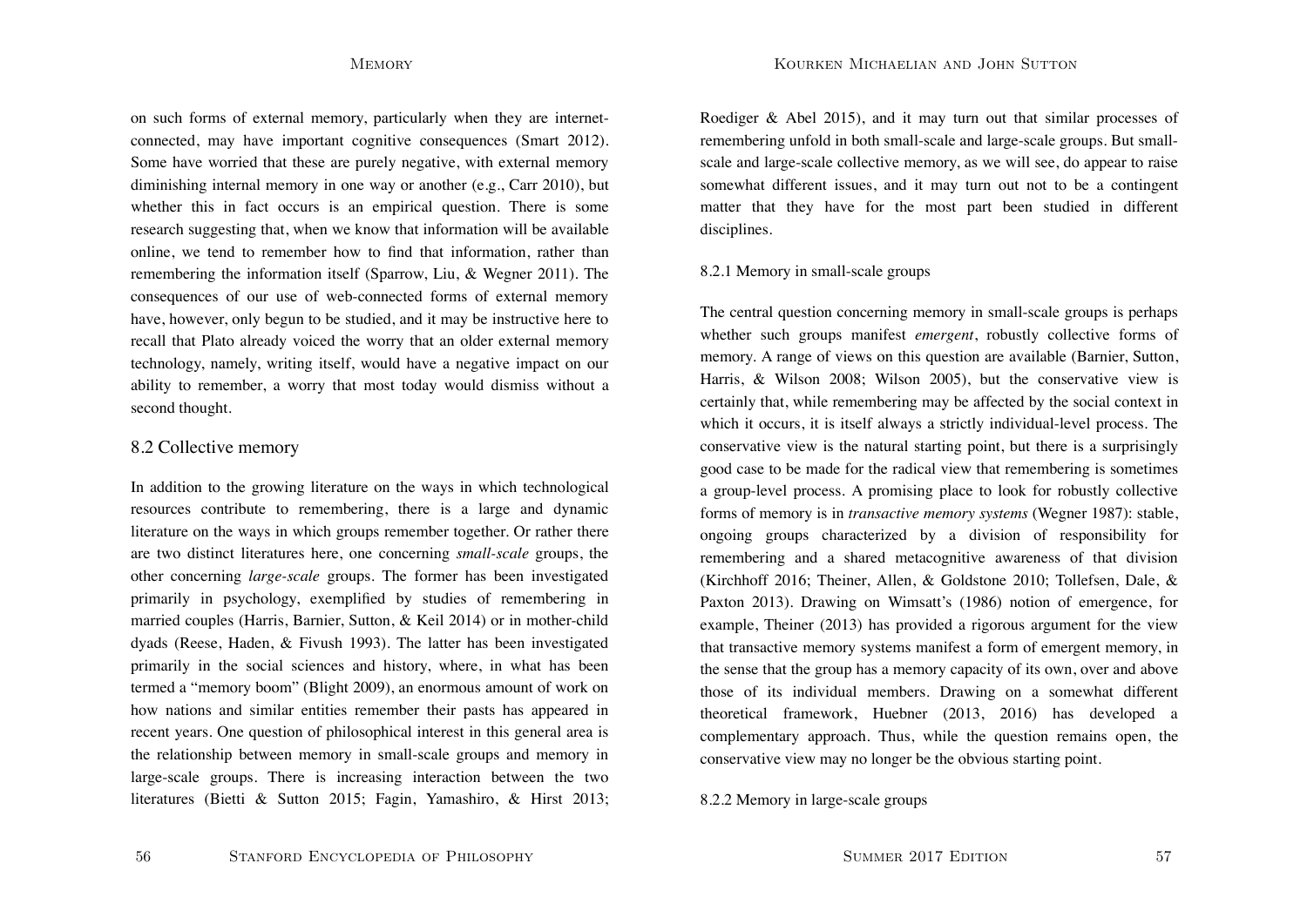Kourken Michaelian and John Sutton

The central question concerning memory in large-scale groups is whether such groups are capable of remembering in anything like the sense in which individuals are capable of remembering. Applying concepts developed in the domain of individual memory to the domain of smallscale collective memory may already be problematic; applying them to the domain of large-scale collective memory may be more problematic still. Anastasio et al. (2012), for example, have argued that the concept of *consolidation* (referring to the process through which unstable, short-term memory representations are transformed into stable, long-term memory representations) applies both at the level of individuals and at the level of societies, but this argument may overlook the disanalogies between internal and external memory noted above. Similarly, Tanesini (forthcoming) has argued that the concept of *amnesia* (referring to the inability of an agent to retrieve memories that would normally be retrievable) applies both at the level of individuals and at the level of societies, but there is little evidence that patterns of remembering and forgetting at the social level correspond particularly closely to patterns at the individual level. Along the same general lines, Szpunar and Szpunar (2016; cf. Merck, Topcu, & Hirst (2016)) have argued that the concept of *episodic future thought* (introduced above) applies both at the level of individuals and at the level of societies, but it is unclear whether societies are able to imagine their futures in ways analogous to those in which individuals imagine their futures.

General concepts and theories developed in other areas of *social ontology* have the potential to shed further light on collective memory. For example, the literature on collective intentionality (Tollefsen 2006), may clarify the activity of joint reminiscing, which might be understood as a form of joint attention to the past (Hoerl & McCormack 2005; Seemann forthcoming). By providing a novel test case, collective memory also has the potential to shed light on general concepts and theories in social ontology. For example, Smith (2014) has pointed out that, whereas many social objects (institutions, contracts, and the like) are continuants, in the sense that they endure over time, the speech acts which, on many accounts, ground their existence, are events and hence exist only at a given moment in time. It is unclear how events might ground the existence of continuants, and one potential solution to this problem is to ground the existence of social objects not in speech acts but rather in forms of external memory, which are themselves continuants (Ferraris [2010] 2013, 2015).

# 9. The Epistemology of Memory

In addition to their implications for the metaphysics of memory, external and collective memory may have novel implications for epistemology (Carter & Kallestrup 2016; Clark 2015; Michaelian & Arango-Muñoz forthcoming). Most research on the epistemology of memory, however, reflects the traditional concerns of individual epistemology, including the viability with respect to memory knowledge of broad families of epistemological theories, such as internalism and externalism (Madison 2017), and of particular theories within those families, such as foundationalism (Senor 1993), coherentism (Olsson & Shogenji 2004), and reliabilism and virtue epistemology (Shanton 2011), as well as the relevance to memory of issues such as scepticism (Baldwin 2001; Moon 2017) and epistemic circularity (Alston 1986). Other research on the epistemology of memory tackles concerns specific to memory. As Frise (2015, Other Internet Resources) points out, there are unresolved debates over the problem of forgotten evidence (Harman 1986), the problem of forgotten defeat (A.I. Goldman 1999), and the problem of stored beliefs (Moon 2012). There are also ongoing debates over the alleged analogy between testimony and memory (Barnett 2015; Dummett 1994) and the question whether memory is a generative or a merely preservative source of knowledge (Frise forthcoming; Lackey 2005; Matthen 2010; Salvaggio forthcoming). Issues in the epistemology of memory, of course, interact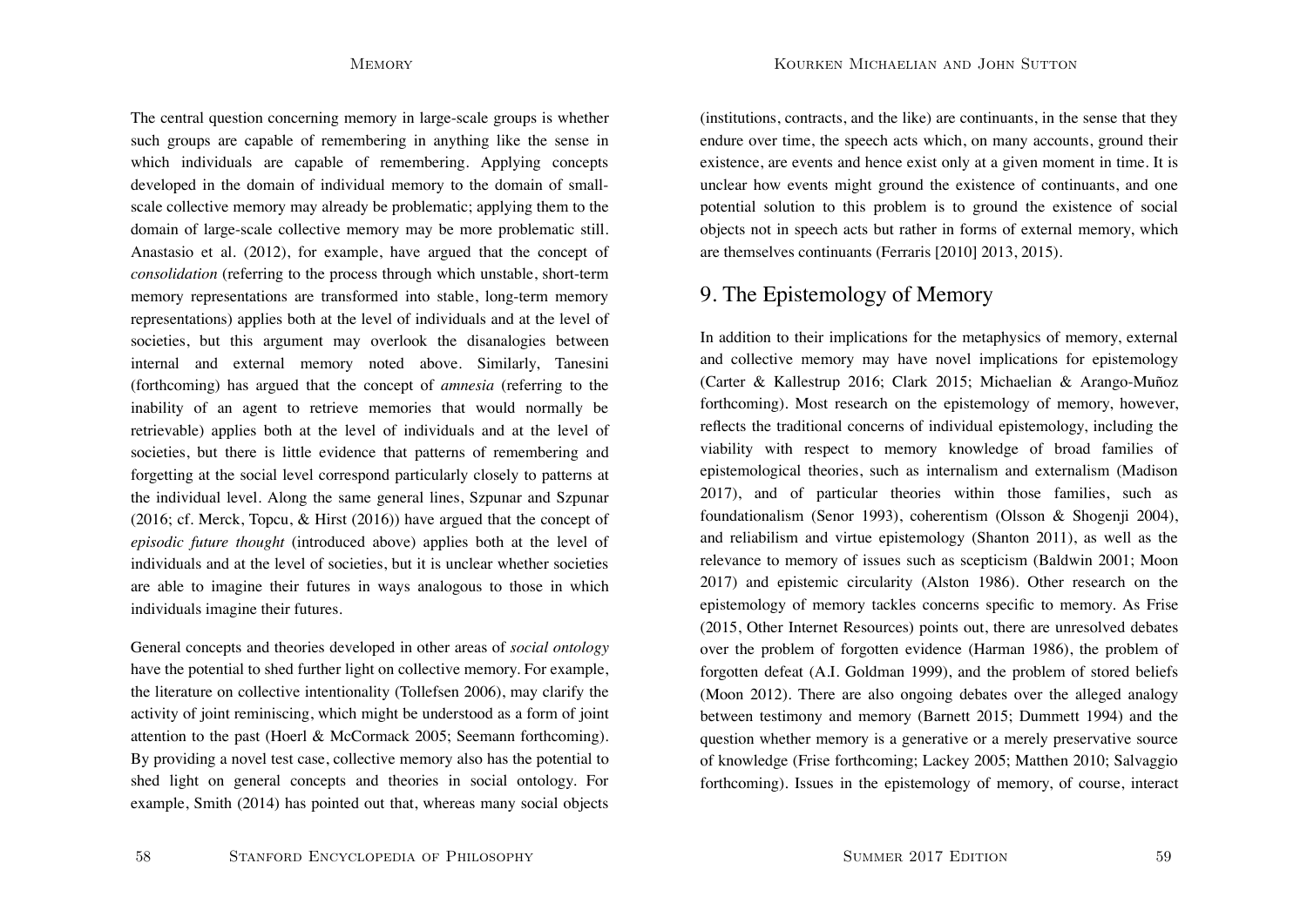with issues in the metaphysics of memory, but, as there is a separate entry on the epistemology of memory, these interactions will not be explored here in any detail.

# 10. The Ethics of Memory

The ethics of memory is a relatively new area, but research in this area already concerns a number of distinct questions.

## 10.1 Memory and moral responsibility

The research on remembering as mental time travel introduced above emphasizes the relationship between episodic memory and its futureoriented counterpart, episodic future thought, and there are potential links between mental time travel and *moral responsibility*. Levy (2014; cf. Vierra 2016), for example, has argued that deficits in episodic memory and episodic future thought in psychopathy (Kennett & Matthews 2009; McIlwain 2010) imply that psychopaths cannot genuinely intend to harm others and that they therefore may not have full moral responsibility for their actions. Craver et al. (2016), however, argue that subjects with deficits in episodic memory and episodic future thought make moral judgements similar to those made by normal subjects, suggesting that more work needs to be done to establish a definitive link between mental time travel and moral responsibility.

## 10.2 The duty to remember

Some researchers have argued that we may have a moral *duty to remember*. Margalit (2002), for example, argues that we have a duty to remember the victims of radical evil. Such an obligation—which, as Blustein (2008) points out, might hold either at the individual or the collective level—would be consistent with the spirit behind truth and reconciliation commissions and similar institutions (Neumann & Thompson 2015). But the existence of a duty to remember is controversial, with some maintaining that there is no general duty to remember the past and even that there may in some cases be a duty to forget (Rieff 2016).

## 10.3 The right to be forgotten

Our increasing reliance on novel forms of external memory, may have surprising ethical ramifications. The default for human memory is to forget, and most of the information that we encounter never makes its way into long-term memory. The default for computer memory, in contrast, is to remember, and researchers are beginning to explore the ethical implications of moving from a state of affairs in which forgetting is the norm, in the sense that one's words and deeds would in general leave few permanent traces, to one in which remembering is the norm, in the sense that many of our words and deeds leave behind more or less permanent digital traces (Mayer-Schönberger 2009). When remembering is the norm, people may, in particular, be deprived of any opportunity for a fresh start after engaging in inappropriate behaviours, leading some to argue for a *right to be forgotten* (Ghezzi, Pereira, & Vesnic-Alujevic 2014; J. Rosen 2012). From a legal and technological point of view, such a right is likely to be difficult to implement. From a moral point of view, a right to be forgotten may imply a duty to forget, and it is unclear whether we can plausibly be held to have such a duty (Matheson 2013).

## 10.4 The ethics of external memory

Novel external memory technologies may ultimately reshape the norms governing individual remembering (Burkell 2016; O'Hara 2013), but even in the short term there are pressing ethical questions related to the impact of *external memory technologies* on cognition and the self. Regarding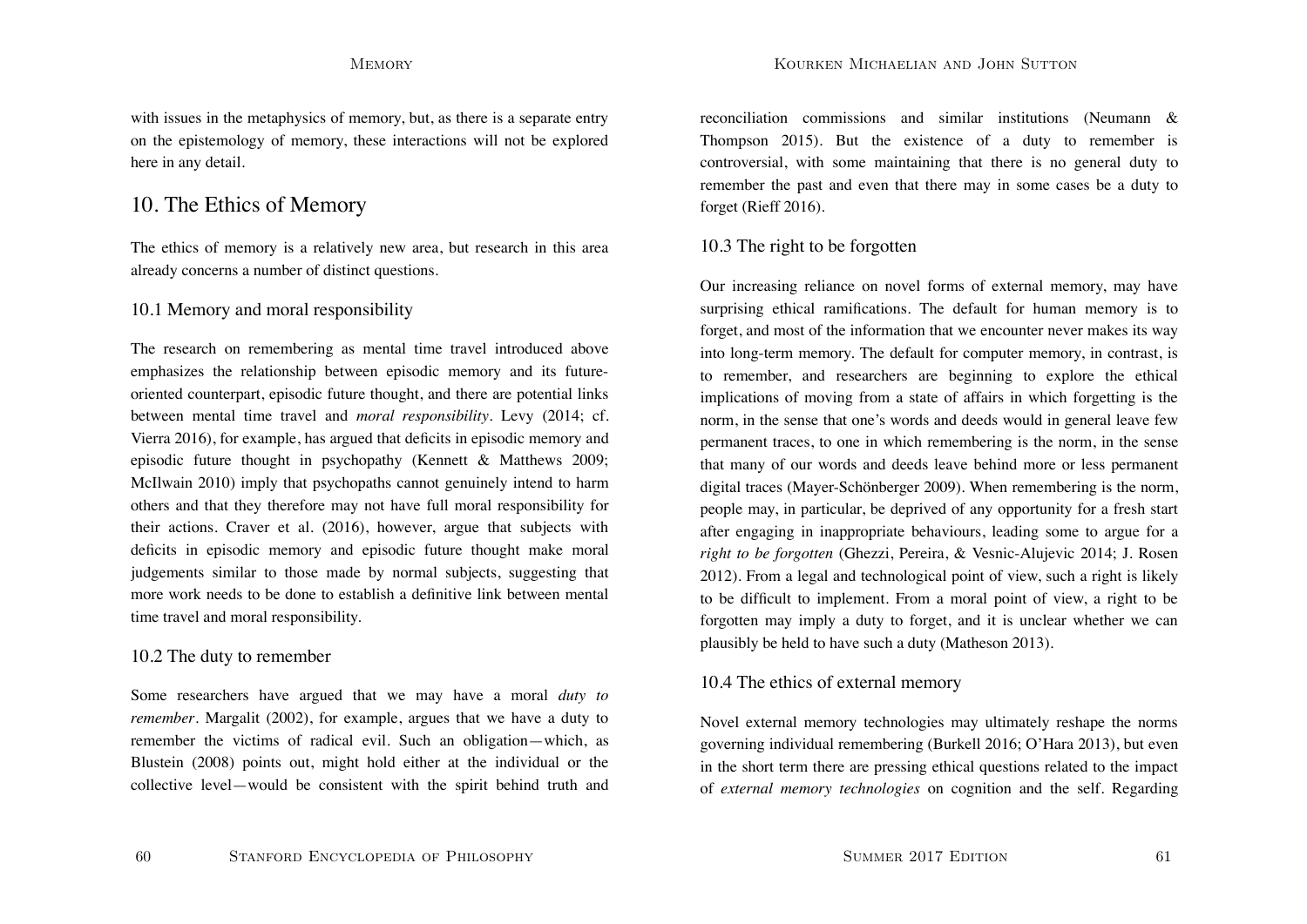cognition, some have, as noted in section 8, voiced unease about the cognitive impact of increasingly prevalent use of such technologies (Carr 2010). Others, however, are more optimistic (Bell & Gemmell 2009), and assessing the empirical evidence for optimistic and pessimistic claims about the cognitive impact of external memory technologies is no easy matter (Heersmink 2016; Loh & Kanai 2016). Regarding the self, Heersmink (2015, forthcoming) has argued that an extended mind perspective implies that there are strict ethical constraints against interfering with individuals' external memories (cf. N. Levy 2007). Clowes (2013, 2015), however, has raised the possibility that the fact that internet-connected forms of external memory are often strongly influenced by agents other than the individuals to whom they belong means that they do not count as parts of the relevant individuals' minds.

## 10.5 The ethics of memory modification and enhancement

With the emergence of new techniques for altering the functioning of memory systems—for example, retrieval of a stored memory results in a period of reconsolidation during which the retrieved memory is labile and susceptible to modification, potentially allowing interventions to alter traumatic memories (Spiers & Bendor 2014)—ethical questions concerning various forms of *memory modification* have become more pressing (Erler 2011; Hui & Fisher 2015; N. Levy 2012; Liao & Wasserman 2007). Liao and Sandberg (2008) identify a number of questions raised by memory modification technologies; in light of the close relationship between memory and the self noted above, it is no surprise that many of these concern the effects of memory modification on the self. Modifying someone's memories may, for example, limit his selfknowledge by depriving him of opportunities to learn about his own actions or erode his sense of agency by depriving him of the possibility of viewing himself as an agent with respect to events in which he was involved. Nevertheless, Liao and Sandberg argue that, in certain cases, the benefits of memory modification may outweigh its costs, so that there need be no general ethical barrier to the use of emerging memory modification technologies. Much of the debate so far has focussed on the suppression of traumatic or otherwise undesirable memories, but parallel questions are raised by the use of novel methods for the *enhancement* of memory abilities by pharmaceutical and other means (Bostrom & Sandberg 2009). Critics of the memory enhancement debate, however, have argued that the evidence for the efficacy of the relevant methods is mixed (Zohny 2015) or that the debate often overlooks important differences among kinds of memory (Fox, Fitz, & Reiner forthcoming).

# Bibliography

*Further reading in philosophy:* Bernecker & Michaelian (2017) is the most comprehensive, up-to-date survey of the philosophy of memory available, covering all major contemporary issues in the area, as well as the history of philosophy of memory and memory in nonwestern philosophical traditions. Nikulin (2015) provides advanced surveys of the historical background, and see Herrmann & Chaffin (1988) for key historical texts. Grau (2009) and Kania (2009) introduce issues in the philosophy of memory through discussion of popular films.

*Further reading in other disciplines:* In psychology, Draaisma (2000) and Danziger (2008) provide broad historical overviews of our thinking about memory; they are complemented by Winter (2012), which focuses on more recent history. Roediger, Dudai, & Fitzpatrick (2007) is a comprehensive but accessible guide to issues in the contemporary psychology of memory; Tulving & Craik (2000) and Dudai (2002) are older but still useful guides. For popular introductions to the psychology of memory, see Schacter (1996), Schacter (2001), and Seamon (2015). In the broader field of memory studies, Tota & Hagen (2016) and Kattago (2015) provide comprehensive introductions, and Rossington &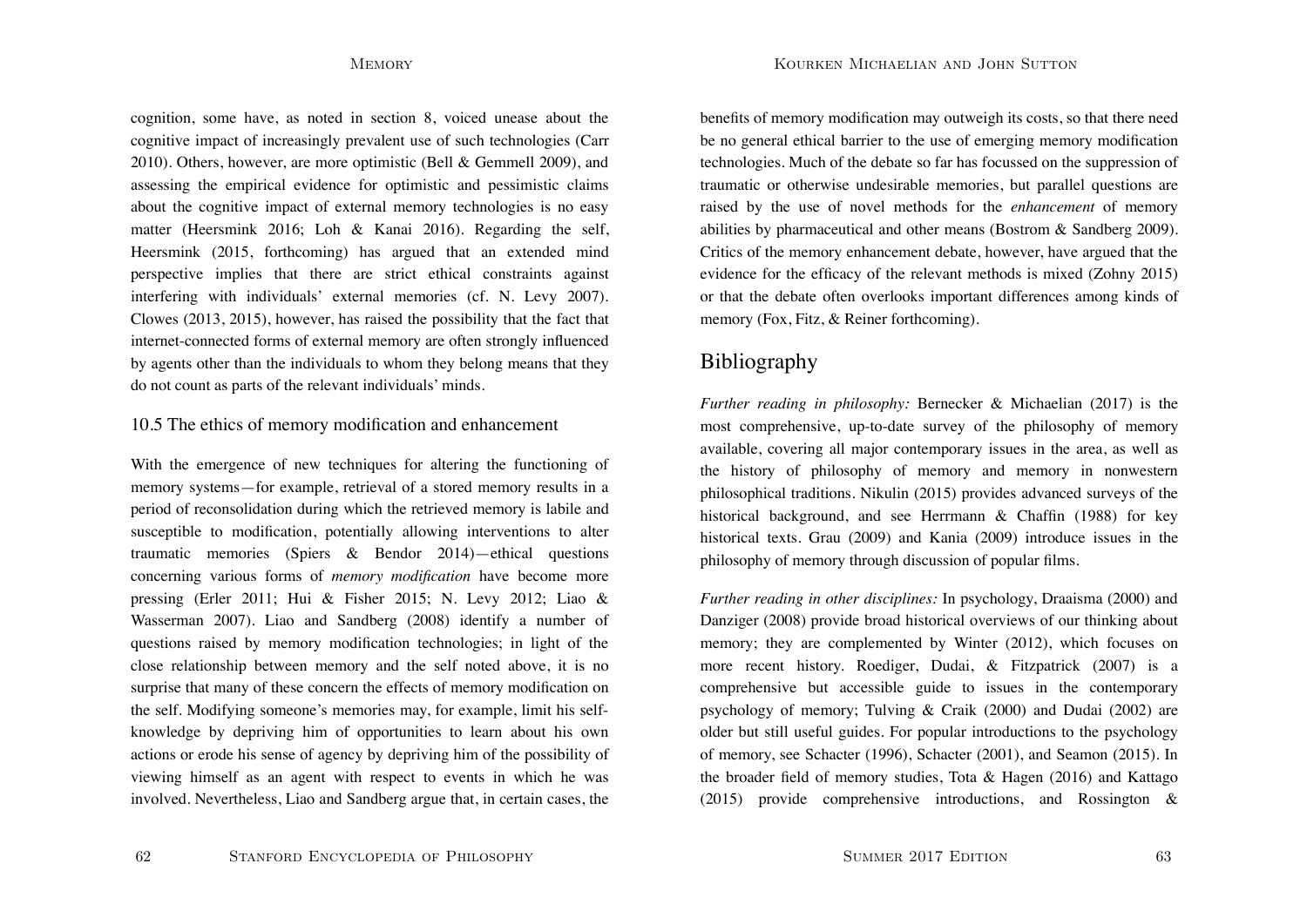Whitehead (2007) and Olick, Vinitzky-Seroussi, & Levy (2011) collect key texts on collective memory. See also Radstone & Schwarz (2010), Boyer & Wertsch (2009), Nalbantian, Matthews, & McClelland (2011), and Groes (2016) for wide-ranging interdisciplinary discussions.

Adams, Fred, 2011, "Husker Du?" *Philosophical Studies*, 153(1): 81–94. doi:10.1007/s11098-010-9663-4

Adams, Frederick and Kenneth Aizawa, 2008, *The Bounds of Cognition*, Malden, MA: Blackwell.

Aho, Tuomo, 2014, "Early Modern Theories", in Knuuttila & Sihvola 2014: 223–238. doi:10.1007/978-94-007-6967-0\_6

Alston, William P., 1986, "Epistemic Circularity", *Philosophy and Phenomenological Research*, 47(1): 1–30. doi:10.2307/2107722

Anastasio, Thomas J., Kristen Ann Ehrenberger, Patrick Watson, and Wenyi Zhang, 2012, *Individual and Collective Memory Consolidation: Analogous Processes on Different Levels*, Cambridge, MA: MIT Press.

Annis, David B., 1980, "Memory and Justification", *Philosophy and Phenomenological Research*, 40(3): 324–333. doi:10.2307/2106396

Anscombe, G.E.M., 1981, "Memory, 'Experience', and 'Causation'", in *Collected Philosophical Papers*, Vol. 2, Minneapolis: University of Minnesota Press, pp. 120–130.

Arango-Muñoz, Santiago, 2013, "Scaffolded Memory and Metacognitive Feelings", *Review of Philosophy and Psychology*, 4(1): 135–152. doi:10.1007/s13164-012-0124-1

Armstrong, D.M., 1987, "Mental Concepts: The Causal Analysis", in Richard L. Gregory (ed.), *The Oxford Companion to the Mind*, Oxford: Oxford University Press, pp. 464–465.

Arstila, Valtteri and Dan Lloyd, 2014, *Subjective Time: The Philosophy, Psychology, and Neuroscience of Temporality*, Cambridge, MA: MIT Press.

Atkinson, Richard C. and Richard M. Shiffrin, 1968, "Human Memory: A

Proposed System and Its Control Processes", in Kenneth W. Spence & Janet Taylor Spence (eds.), *Psychology of Learning and Motivation*, Vol. 2, New York: Academic Press, pp. 89–195. Audi, Robert, 1995, "Memorial Justification", *Philosophical Topics*, 23(1): 31–45. doi:10.5840/philtopics199523123 –––, 2002, "The Sources of Knowledge", in Paul K. Moser (ed.), *The Oxford Handbook of Epistemology*, Oxford: Oxford University Press, pp. 71–94. doi:10.1093/oxfordhb/9780195301700.003.0003 Ayer, A.J., 1956, *The Problem of Knowledge*, London: Macmillan. Baddeley, Alan D., 2007, *Working Memory, Thought, and Action*, Oxford: Oxford University Press. Balcerak Jackson, Magdalena, forthcoming, "Justification by Imagination", in Dorsch & Macpherson forthcoming. Baldwin, Thomas, 2001, "Russell on Memory", *Principia*, 5(1–2): 187– 208. doi:10.5007/17771. Barash, Jeffrey Andrew, 2016, *Collective Memory and the Historical Past*, Chicago: University of Chicago Press. Barnett, David James, 2015, "Is Memory Merely Testimony from One's Former Self?" *Philosophical Review*, 124(3): 353–392. doi:10.1215/00318108-2895337Barnier, Amanda J., John Sutton, Celia B. Harris, and Robert A. Wilson, 2008, "A Conceptual and Empirical Framework for the Social Distribution of Cognition: The Case of Memory", *Cognitive Systems Research*, 9(1): 33–51. doi:10.1016/j.cogsys.2007.07.002 Bartlett, Frederic C., [1932] 1995, *Remembering: A Study in Experimental and Social Psychology*, Cambridge: Cambridge University Press. Bechtel, William, 2001, "The Compatibility of Complex Systems and Reduction: A Case Analysis of Memory Research", *Minds and Machines*, 11(4): 483–502. doi:10.1023/A:1011803931581 Bell, C. Gordon and Jim Gemmell, 2009, *Total Recall: How the E-Memory Revolution Will Change Everything*, New York: Dutton.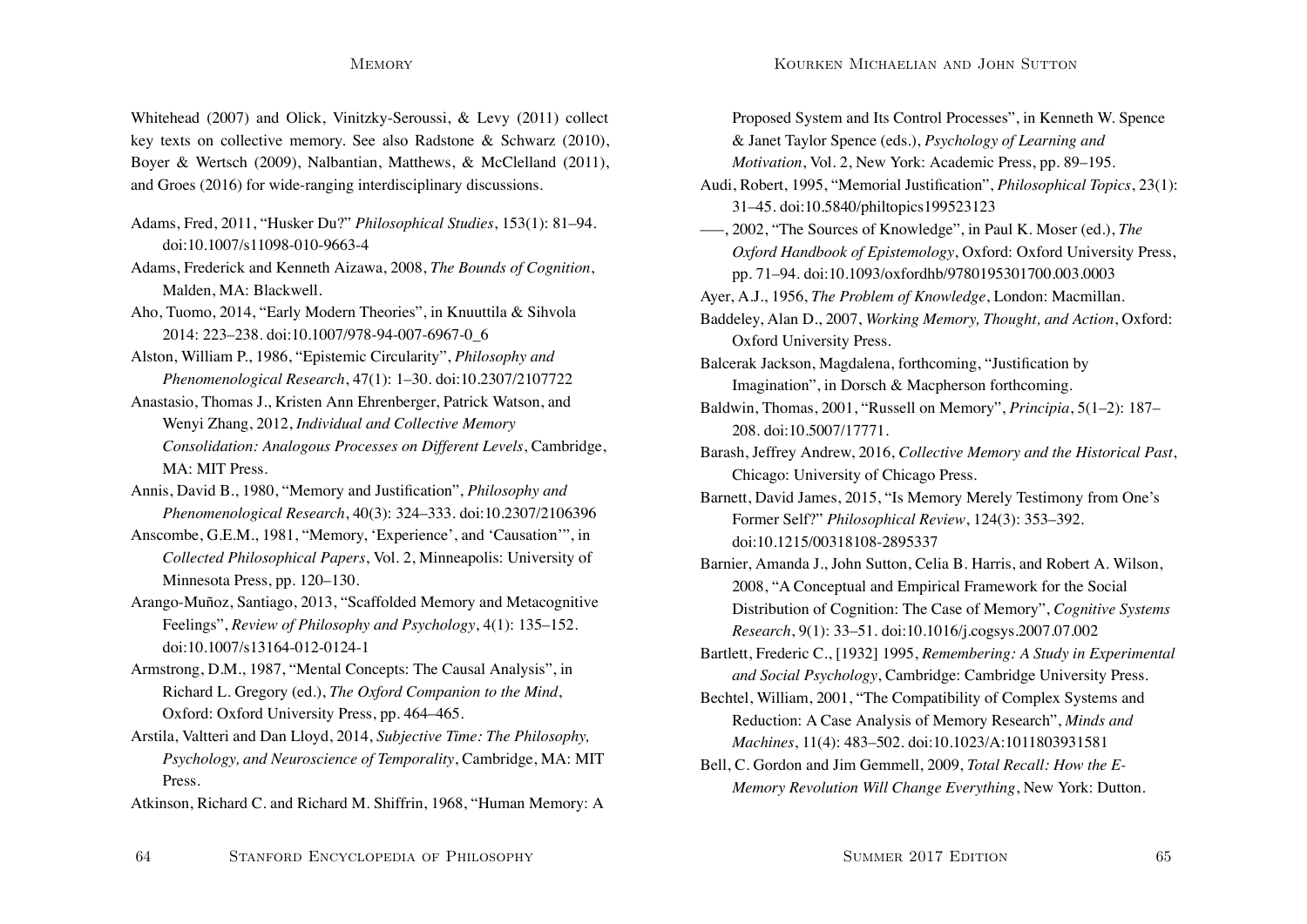- Bergson, Henri, [1896] 1911, *Matter and Memory* (*Matière et mémoire*), Nancy Margaret Paul and W. Scott Palmer (trans.), London: G. Allen  $&$  Co.
- Bernecker, Sven, 2008, *The Metaphysics of Memory*, Dordrecht: Springer. doi:10.1007/978-1-4020-8220-7
- –––, 2010, *Memory: A Philosophical Study*, Oxford: Oxford University Press. doi:10.1093/acprof:oso/9780199577569.001.0001
- –––, 2011, "Memory Knowledge", in Sven Bernecker & Duncan Pritchard (eds.), *The Routledge Companion to Epistemology*, London: Routledge, ch. 30.
- –––, 2017, "Memory and Truth", in Bernecker & Michaelian 2017: ch. 4.
- Bernecker, Sven and Aaron Bogart, 2015, "Memory", in *Oxford Bibliographies Online: Philosophy*, Oxford: Oxford University Press. doi:10.1093/obo/9780195396577-0072
- Bernecker, Sven and Kourken Michaelian (eds.), 2017, *The Routledge Handbook of Philosophy of Memory*, London: Routledge.
- Berntsen, Dorthe and David C. Rubin (eds.), 2012, *Understanding Autobiographical Memory: Theories and Approaches*, Cambridge: Cambridge University Press.
- Bickle, J., 2011, "Memory and Neurophilosophy", in Nalbantian, Matthews, & McClelland 2011: 195–215. doi:10.7551/mitpress/9780262014571.003.0010
- Bietti, Lucas M. and John Sutton, 2015, "Interacting to Remember at Multiple Timescales: Coordination, Collaboration, Cooperation and Culture in Joint Remembering", *Interaction Studies*, 16(3): 419–450. doi:10.1075/is.16.3.04bie
- Blight, D.W., 2009, "The Memory Boom: Why and Why Now?" in Boyer & Wertsch 2009: 238–251. doi:10.1017/CBO9780511626999.014
- Bloch, David, 2014, "Ancient and Medieval Theories", in Knuuttila & Sihvola 2014: 205–221. doi:10.1007/978-94-007-6967-0\_14
- Block, Ned, 2007, "Consciousness, Accessibility, and the Mesh Between

Psychology and Neuroscience", *Behavioral and Brain Sciences*, 30(5–6): 481–548. doi:10.1017/S0140525X07002786

- Blustein, Jeffrey, 2008, *The Moral Demands of Memory*, Cambridge: Cambridge University Press.
- Boghossian, Paul A., 1989, "Content and Self-Knowledge", *Philosophical Topics*, 17(1): 5–26. doi:10.5840/philtopics198917110
- Bortolotti, Lisa and Rochelle E. Cox, 2009, "'Faultless' Ignorance: Strengths and Limitations of Epistemic Definitions of Confabulation", *Consciousness and Cognition*, 18(4): 952–965. doi:10.1016/j.concog.2009.08.011
- Bostrom, Nick and Anders Sandberg, 2009, "Cognitive Enhancement: Methods, Ethics, Regulatory Challenges", *Science and Engineering Ethics*, 15(3): 311–341. doi:10.1007/s11948-009-9142-5
- Boyer, Pascal, 2008, "Evolutionary Economics of Mental Time Travel?" *Trends in Cognitive Sciences*, 12(6): 219–224. doi:10.1016/j.tics.2008.03.003
- Boyer, Pascal and James V. Wertsch, 2009, *Memory in Mind and Culture*, Cambridge: Cambridge University Press. doi:10.1017/CBO9780511626999
- Brewer, William F., 1996, "What Is Recollective Memory?" in David C. Rubin (ed.), *Remembering Our Past: Studies in Autobiographical Memory*, Cambridge: Cambridge University Press, pp. 19–66. doi:10.1017/CBO9780511527913.002
- Broad, C.D., 1925, *The Mind and Its Place in Nature*, London: Routledge & Kegan Paul. Tarner lectures delivered in Trinity College, Cambridge, 1923.
- Brockmeier, Jens, 2015, *Beyond the Archive: Memory, Narrative, and the Autobiographical Process*, Oxford: Oxford University Press. doi:10.1093/acprof:oso/9780199861569.001.0001
- Buford, Christopher, 2009, "Memory, Quasi-Memory, and Pseudo-Quasi-Memory", *Australasian Journal of Philosophy*, 87(3): 465–478.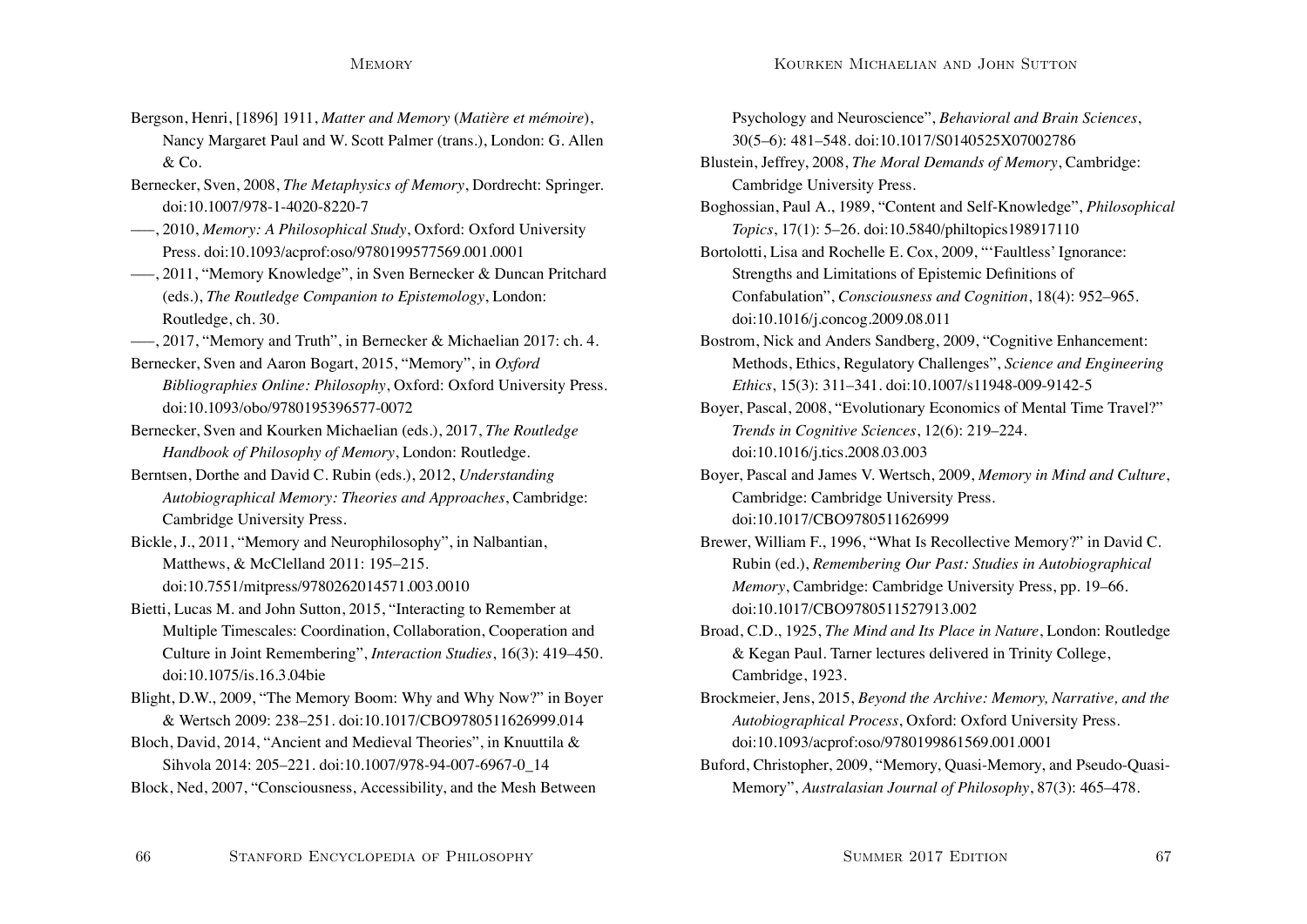doi:10.1080/00048400802257747

- Burge, Tyler, 1998, "Memory and Self-Knowledge", in Peter Ludlow & Norah Martin (eds.), *Externalism and Self-Knowledge*, Stanford: CSLI Publications, pp. 351–370.
- Burkell, Jacquelyn Ann, 2016, "Remembering Me: Big Data, Individual Identity, and the Psychological Necessity of Forgetting", *Ethics and Information Technology*, 18(1): 17–23. doi:10.1007/s10676-016- 9393-1
- Burnham, W.H., 1888, "Memory, Historically and Experimentally Considered. I. An Historical Sketch of the Older Conceptions of Memory", *American Journal of Psychology*, 2(1): 39–90. doi:10.2307/1411406
- Byrne, Alex, 2010, "Recollection, Perception, Imagination", *Philosophical Studies*, 148(1): 15–26. doi:10.1007/s11098-010-9508-1
- Campbell, John, 2001, "Memory Demonstratives", in Hoerl & McCormack 2001: 169–186.
- Campbell, Sue, 2003, *Relational Remembering: Rethinking the Memory Wars*, Lanham, MD: Rowman & Littlefield.
- –––, 2014, *Our Faithfulness to the Past: The Ethics and Politics of Memory*, Oxford: Oxford University Press. doi:10.1093/acprof:oso/9780199376933.001.0001
- Carr, Nicholas G., 2010, *The Shallows: How the Internet Is Changing the Way We Think, Read and Remember*, New York: W.W. Norton.
- Carruthers, Peter, 2015, *The Centered Mind: What the Science of Working Memory Shows Us About the Nature of Human Thought*, Oxford: Oxford University Press.

doi:10.1093/acprof:oso/9780198738824.001.0001

Carter, J. Adam and Jesper Kallestrup, 2016, "Extended Cognition and Propositional Memory", *Philosophy and Phenomenological Research*, 92(3): 691–714. doi:10.1111/phpr.12157

Cheng, Sen and Markus Werning, 2016, "What Is Episodic Memory If It

Is a Natural Kind?" *Synthese*, 193(5): 1345–1385. doi:10.1007/s11229-014-0628-6

- Clark, Andy, 2003, *Natural-Born Cyborgs: Minds, Technologies, and the Future of Human Intelligence*, Oxford: Oxford University Press.
- –––, 2015, "What 'Extended Me' Knows", *Synthese*, 192(11): 3757–3775. doi:10.1007/s11229-015-0719-z
- Clark, Andy and David Chalmers, 1998, "The Extended Mind", *Analysis*, 58(1): 7–19. doi:10.1093/analys/58.1.7
- Clayton, Nicola S. and Anthony Dickinson, 1998, "Episodic-Like Memory During Cache Recovery by Scrub Jays", *Nature*, 395(6699): 272– 274. doi:10.1038/26216
- Clowes, Robert W., 2013, "The Cognitive Integration of E-Memory", *Review of Philosophy and Psychology*, 4(1): 107–133. doi:10.1007/s13164-013-0130-y
- –––, 2015, "Thinking in the Cloud: The Cognitive Incorporation of Cloud-Based Technology", *Philosophy & Technology*, 28(2): 261–296. doi:10.1007/s13347-014-0153-z
- Conway, Martin A., 2005, "Memory and the Self", *Journal of Memory and Language*, 53(4): 594–628. doi:10.1016/j.jml.2005.08.005
- Conway, Martin A. and Christopher W. Pleydell-Pearce, 2000, "The Construction of Autobiographical Memories in the Self-Memory System", *Psychological Review*, 107(2): 261–288. doi:10.1037/0033- 295X.107.2.261
- Corballis, Michael C., 2011, *The Recursive Mind: The Origins of Human Language, Thought, and Civilization*, Princeton: Princeton University Press.
- Cosentino, Erica, 2011, "Self in Time and Language", *Consciousness and Cognition*, 20(3): 777–783. doi:10.1016/j.concog.2010.12.006
- Craver, Car; F., 2012, "A Preliminary Case for Amnesic Selves: Toward a Clinical Moral Psychology", *Social Cognition*, 30(4): 449–473. doi:10.1521/soco.2012.30.4.449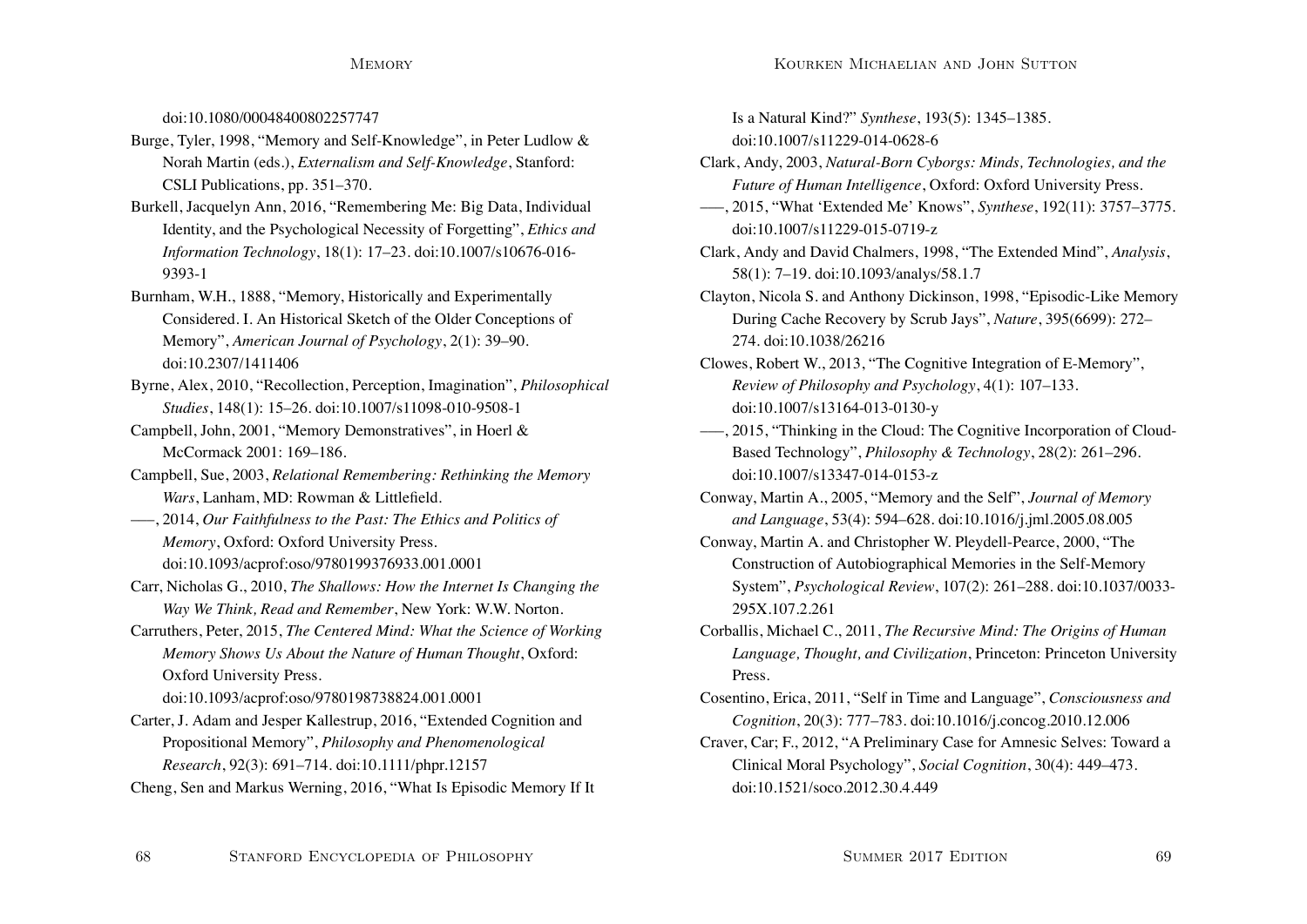- Craver, Carl F., Nazim Keven, Donna Kwan, Jake Kurczek, Melissa C. Duff, and R. Shayna Rosenbaum, 2016, "Moral Judgment in Episodic Amnesia", *Hippocampus*, 26(8): 975–979. doi:10.1002/hipo.22593
- Craver, Carl F., Donna Kwan, Chloe Steindam, and R. Shayna Rosenbaum, 2014, "Individuals with Episodic Amnesia Are Not Stuck in Time", *Neuropsychologia*, 57: 191–195. doi:10.1016/j.neuropsychologia.2014.03.004
- Dalla Barba, Gianfranco, 2002, *Memory, Consciousness and Temporality*, Boston: Kluwer.
- –––, 2016, "Temporal Consciousness and Confabulation: When Mental Time Travel Takes the Wrong Track", in Kourken, Klein, & Szpunar 2016d: 119–134. doi:10.1093/acprof:oso/9780190241537.003.0006
- Danziger, Kurt, 2008, *Marking the Mind: A History of Memory*, Cambridge: Cambridge University Press.
- De Brigard, Felipe, 2014a, "Is Memory for Remembering? Recollection as a Form of Episodic Hypothetical Thinking", *Synthese*, 191(2): 155– 185. doi:10.1007/s11229-013-0247-7
- –––, 2014b, "The Nature of Memory Traces", *Philosophy Compass*, 9(6): 402–414. doi:10.1111/phc3.12133
- –––, 2017, "Memory and Imagination", in Bernecker & Michaelian 2017: ch. 10.
- De Brigard, Felipe & Bryce S. Gessell, 2016, "Time Is Not of the Essence: Understanding the Neural Correlates of Mental Time Travel", in Michaelian, Klein, & Szpunar 2016d: 153–179. doi:10.1093/acprof:oso/9780190241537.003.0008
- de Sousa, Ronald, 2017, "Memory and Emotion", in Bernecker & Michaelian 2017: ch12.
- Debus, Dorothea, 2007a, "Being Emotional About the Past: On the Nature and Role of Past-Directed Emotions", *Noûs*, 41(4): 758–779. doi:10.1111/j.1468-0068.2007.00669.x
- –––, 2007b, "Perspectives on the Past: A Study of the Spatial Perspectival

Characteristics of Recollective Memories", *Mind & Language*, 22(2): 173–206. doi:10.1111/j.1468-0017.2007.00305.x

- –––, 2008, "Experiencing the Past: A Relational Account of Recollective Memory", *Dialectica*, 62(4): 405–432. doi:10.1111/j.1746- 8361.2008.01165.x
- –––, 2010, "Accounting for Epistemic Relevance: A New Problem for the Causal Theory of Memory", *American Philosophical Quarterly*, 47(1): 17–29.
- –––, 2014, "'Mental Time Travel': Remembering the Past, Imagining the Future, and the Particularity of Events", *Review of Philosophy and Psychology*, 5(3): 333–350. doi:10.1007/s13164-014-0182-7
- –––, 2017, "Memory Causation", in Bernecker & Michaelian 2017: ch. 5.
- Depper, Corin, 2016, "Metaphors of Memory: From the Classical World to Modernity", in Groes 2016: 27–37.
- Deutscher, Max, 1989, "Remembering 'Remembering'", in John Heil (ed.), *Cause, Mind, and Reality: Essays Honring C.B. Martin*, Dordrecht: Kluwer, pp. 53–72.
- Dokic, Jérôme, 2001, "Is Memory Purely Preservative?" in Hoerl & McCormack 2001: 213–232.
- –––, 2014, "Feeling the Past: A Two-Tiered Account of Episodic Memory", *Review of Philosophy and Psychology*, 5(3): 413–426. doi:10.1007/s13164-014-0183-6
- Dorsch, Fabian, 2015, "Focused Daydreaming and Mind-Wandering", *Review of Philosophy and Psychology*, 6(4): 791–813. doi:10.1007/s13164-014-0221-4
- Dorsch, Fabian & Fiona Macpherson (eds.), forthcoming, *Perceptual Memory and Perceptual Imagination*, Oxford: Oxford University Press.
- Draaisma, Douwe, 2000, *Metaphors of Memory: A History of Ideas About the Mind* (*Metaforenmachine een geschiedenis van het geheugen*), Paul Vincent (trans.), Cambridge: Cambridge University Press.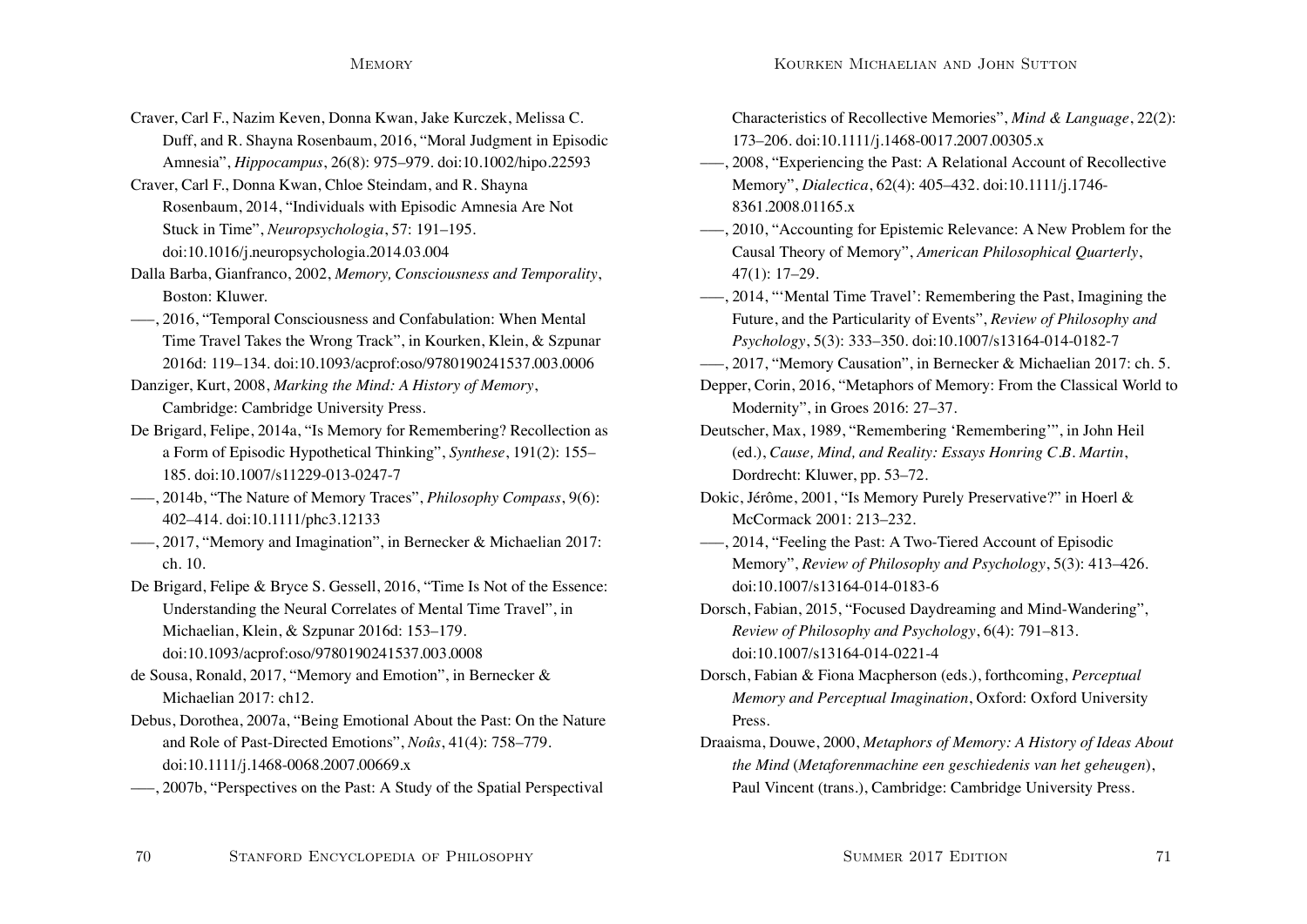- Droege, Paula, 2012, "Assessing Evidence for Animal Consciousness: The Question of Episodic Memory", in Julie A. Smith & Robert W. Mitchell (eds.), *Experiencing Animal Minds: An Anthology of Human-Animal Encounters*, New York: Columbia University Press, pp. 231–245.
- Dudai, Yadin, 2002, *Memory from A to Z: Keywords, Concepts and Beyond*, Oxford: Oxford University Press.
- Dummett, Michael, 1994, "Testimony and Memory", in Bimal K. Matilal & A. Chakrabarti (eds.), *Knowing from Words: Western and Indian Philosophical Analysis of Understanding and Testimony*, Dordrecht: Kluwer, pp. 251–272.
- Ebbinghaus, Hermann, [1885] 1913, *Memory: A Contribution to Experimental Psychology*, Henry A. Ruger and Clara E. Bussenius (trans.), New York: Teachers College, Columbia University.
- Erler, Alexandre, 2011, "Does Memory Modification Threaten Our Authenticity?" *Neuroethics*, 4(3): 235–249. doi:10.1007/s12152-010- 9090-4
- Fagin, Martin M., Jeremy K. Yamashiro, and William C. Hirst, 2013, "The Adaptive Function of Distributed Remembering: Contributions to the Formation of Collective Memory", *Review of Philosophy and Psychology*, 4(1): 91–106. doi:10.1007/s13164-012-0127-y
- Feest, Uljana, 2011, "Remembering (Short-Term) Memory: Oscillations of an Epistemic Thing", *Erkenntnis*, 75(3): 391–411. doi:10.1007/s10670-011-9341-8
- Fernández, Jordi, 2006, "The Intentionality of Memory", *Australasian Journal of Philosophy*, 84(1): 39–57. doi:10.1080/00048400600571695
- –––, 2008a, "Memory and Time", *Philosophical Studies*, 141(3): 333–356. doi:10.1007/s11098-007-9177-x
- –––, 2008b, "Memory, Past and Self", *Synthese*, 160(1): 103–121. doi:10.1007/s11229-006-9104-2
- –––, 2015a, "Epistemic Generation in Memory", *Philosophy and Phenomenological Research*, 92(3): 620–644. doi:10.1111/phpr.12189
- –––, 2015b, "What Are the Benefits of Memory Distortion?" *Consciousness and Cognition*, 33: 536–547. doi:10.1016/j.concog.2014.09.019
- –––, forthcoming, "The Ownership of Memories", in Manuel García-Carpintero & Marie Guillot (eds.), *The Sense of Mineness*, Oxford: Oxford University Press.
- Ferraris, Maurizio, [2010] 2013, *Documentality: Why It Is Necessary to Leave Traces* (*Documentalità : perché è necessario lasciar tracce*), Richard Davies (trans.), New York: Fordham University Press.
- –––, 2015, "Collective Intentionality or Documentality?" *Philosophy & Social Criticism*, 41(4–5): 423–433. doi:10.1177/0191453715577741
- Ferretti, Francesco and Erica Cosentino, 2013, "Time, Language and Flexibility of the Mind: The Role of Mental Time Travel in Linguistic Comprehension and Production", *Philosophical Psychology*, 26(1): 24–46. doi:10.1080/09515089.2011.625119
- Foster, Jonathan K. and Marko Jelicic (eds.), 1999, *Memory: Systems, Process, or Function?*, Oxford: Oxford University Press. doi:10.1093/acprof:oso/9780198524069.001.0001
- Fox, Kieran C.R., Nicholas S. Fitz, and Peter B. Reiner, forthcoming, "The Multiplicity of Memory Enhancement: Practical and Ethical Implications of the Diverse Neural Substrates Underlying Human Memory Systems", *Neuroethics*, first online 8 October 2016. doi:10.1007/s12152-016-9282-7
- Frise, Matthew J., forthcoming, "Preservationism in the Epistemology of Memory", *Philosophical Quarterly*, pqw074, advanced publication 18 November 2016. doi:10.1093/pq/pqw074
- Furlong, E.J., 1951, *A Study in Memory: A Philosophical Essay*, London: Thomas Nelson.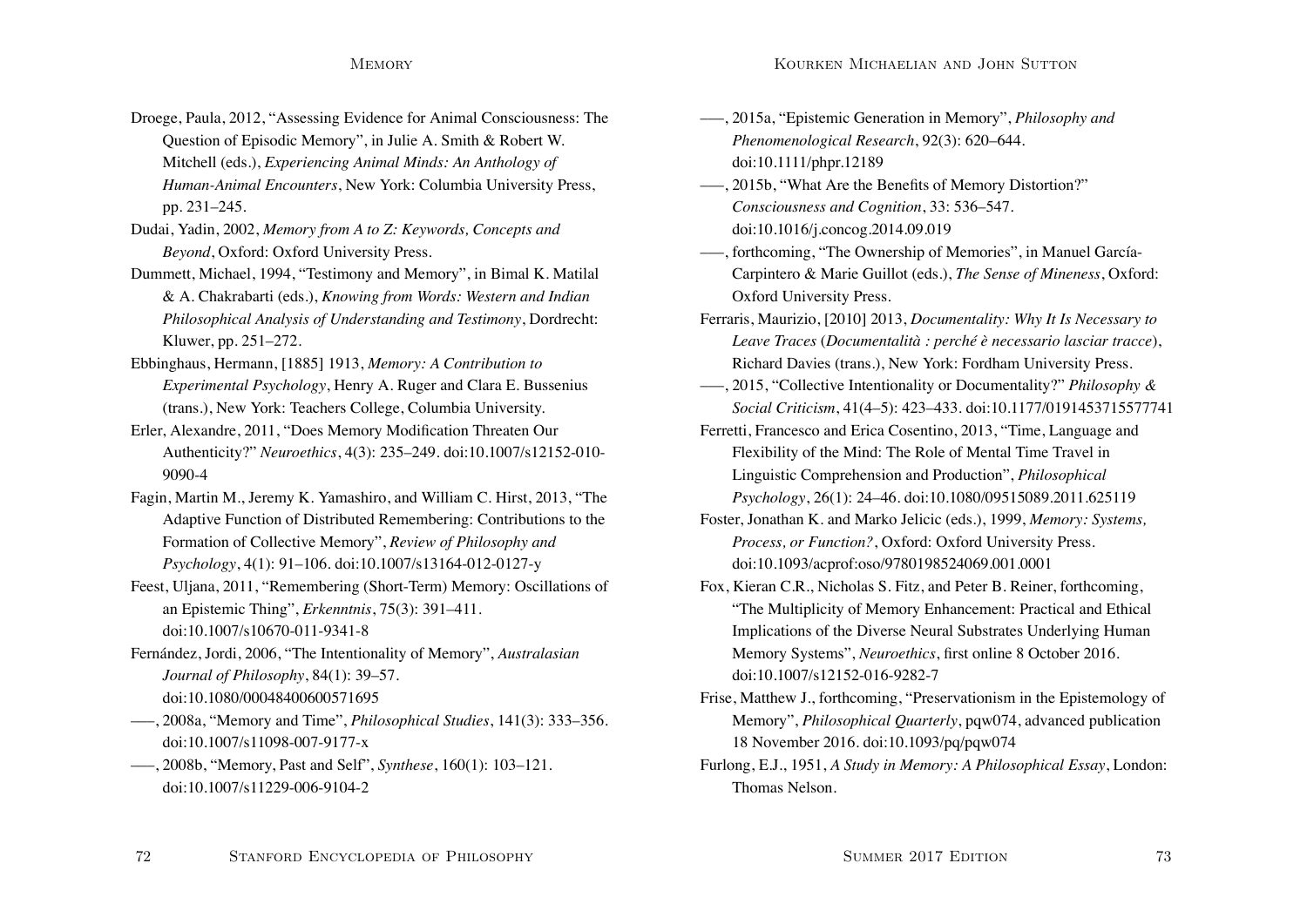- Ghezzi, Alessia, Ángela Guimarães Pereira, and Lucia Vesnic-Alujevic (eds.), 2014, *The Ethics of Memory in a Digital Age: Interrogating the Right to Be Forgotten*, London: Palgrave Macmillan.
- Goldie, Peter, 2012, *The Mess Inside: Narrative, Emotion, and the Mind*, Oxford: Oxford University Press.

doi:10.1093/acprof:oso/9780199230730.001.0001

- Goldman, Alvin I., 1967, "A Causal Theory of Knowing", *Journal of Philosophy*, 64(12): 357–372. doi:10.2307/2024268
- –––, 1999, "Internalism Exposed", *Journal of Philosophy*, 96(6): 271–293. doi:10.2307/2564679
- Grau, Christopher, 2009, *Eternal Sunshine of the Spotless Mind* (Philosphers on Film), London: Routledge.
- Groes, Sebastian (ed.), 2016, *Memory in the Twenty-First Century: New Critical Perspectives from the Arts, Humanities, and Sciences*, Basingstoke, UK: Palgrave Macmillan.
- Hacking, Ian, 1995, *Rewriting the Soul: Multiple Personality and the Sciences of Memory*, Princeton: Princeton University Press.
- Halbwachs, Maurice, [1925] 1994, *Les Cadres Sociaux de La Mémoire*, Paris: Albin Michel.
- Hamilton, Andy, 1998, "False Memory Syndrome and the Authority of Personal Memory-Claims: A Philosophical Perspective", *Philosophy, Psychiatry, & Psychology*, 5(4): 283–297.
- –––, 2009, "Memory and Self-Consciousness: Immunity to Error Through Misidentification", *Synthese*, 171(3): 409–417. doi:10.1007/s11229- 008-9318-6
- –––, 2013, *The Self in Question: Memory, the Body, and Self-Consciousness*, Houndmills, UK: Palgrave Macmillan.
- Harman, Gilbert, 1986, *Change in View: Principles of Reasoning*, Cambridge, MA: MIT Press.
- Harris, C.B., A.J. Barnier, J. Sutton, and P.G. Keil, 2014, "Couples as Socially Distributed Cognitive Systems: Remembering in Everyday

Social and Material Contexts", *Memory Studies*, 7(3): 285–297. doi:10.1177/1750698014530619

- Hazlett, Allan, 2010, "The Myth of Factive Verbs", *Philosophy and Phenomenological Research*, 80(3): 497–522. doi:10.1111/j.1933- 1592.2010.00338.x
- Heersmink, Richard, 2016, "The Internet, Cognitive Enhancement, and the Values of Cognition", *Minds and Machines*, 26(4): 389–407. doi:10.1007/s11023-016-9404-3
- –––, 2017, "Extended Mind and Cognitive Enhancement: Moral Aspects of Cognitive Artifacts", *Phenomenology and the Cognitive Sciences*, 16(1): 17–32. doi:10.1007/s11097-015-9448-5
- –––, forthcoming, "Distributed Selves: Personal Identity and Extended Memory Systems", *Synthese*, first online 28 April 2016. doi:10.1007/s11229-016-1102-4
- Heil, John, 1978, "Traces of Things Past", *Philosophy of Science*, 45(1): 60–72. doi:10.1086/288779

Herrmann, Douglas J. and Roger Chaffin, 1988, *Memory in Historical Perspective: The Literature Before Ebbinghaus*, New York: Springer.

- Hirstein, William, 2005, *Brain Fiction: Self-Deception and the Riddle of Confabulation*, Cambridge, MA: MIT Press.
- ––– (ed.), 2009, *Confabulation: Views from Neuroscience, Psychiatry, Psychology, and Philosophy*, Oxford: Oxford University Press. doi:10.1093/acprof:oso/9780199208913.001.0001
- Hoerl, Christoph, 1999, "Memory, Amnesia and the Past", *Mind & Language*, 14(2): 227–251. doi:10.1111/1468-0017.00111
- –––, 2001, "The Phenomenology of Episodic Recall", in Hoerl & McCormack 2001: 315–338.
- –––, 2007, "Episodic Memory, Autobiographical Memory, Narrative: On Three Key Notions in Current Approaches to Memory Development", *Philosophical Psychology*, 20(5): 621–640. doi:10.1080/09515080701537988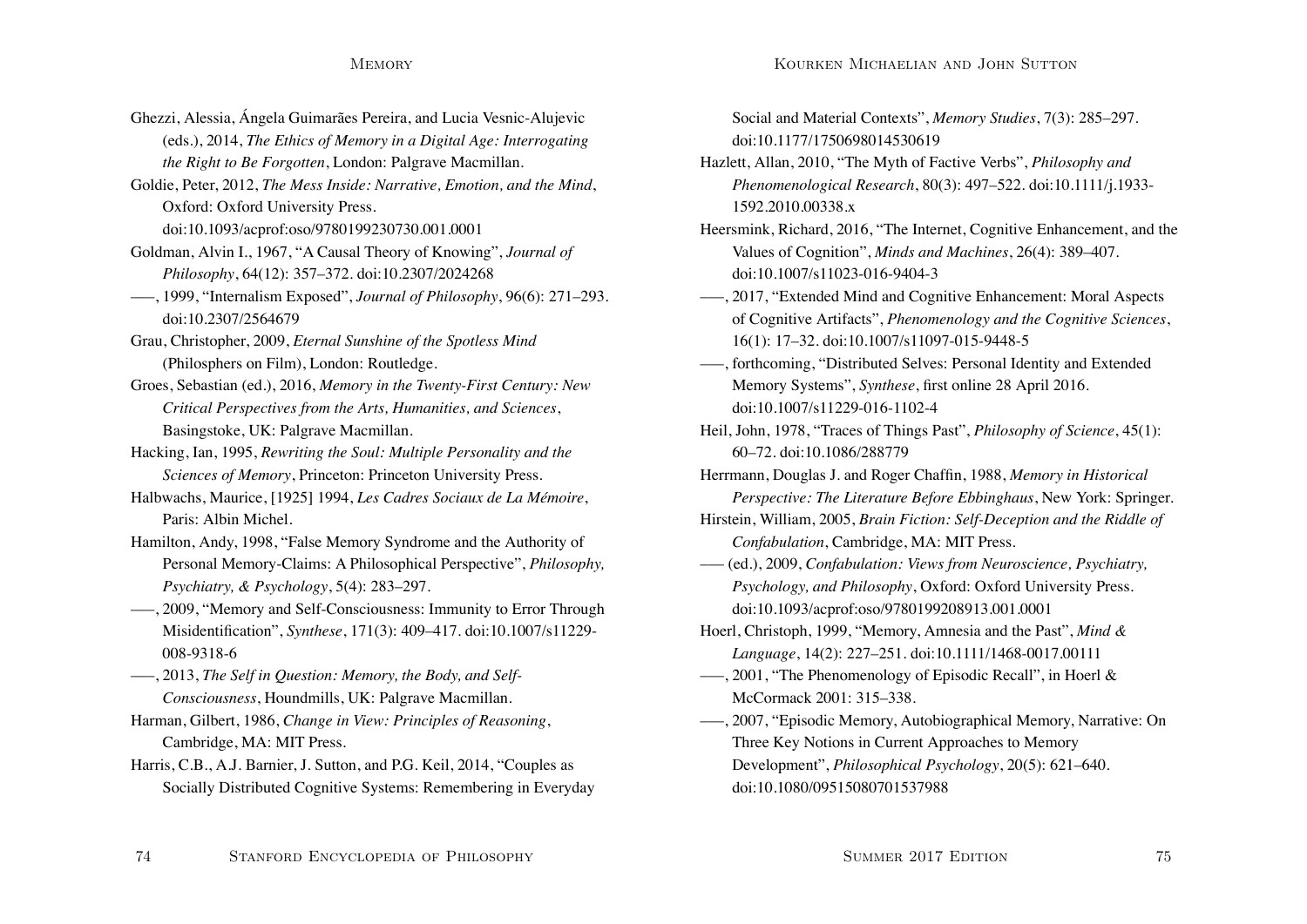- –––, 2008, "On Being Stuck in Time", *Phenomenology and the Cognitive Sciences*, 7(4): 485–500. doi:10.1007/s11097-008-9089-z
- –––, 2014, "Remembering Events and Remembering Looks", *Review of Philosophy and Psychology*, 5(3): 351–372. doi:10.1007/s13164-014- 0191-6
- Hoerl, Christoph and Teresa McCormack (eds.), 2001, *Time and Memory: Issues in Philosophy and Psychology*, Oxford: Oxford University Press.
- –––, 2005, "Joint Reminiscing as Joint Attention to the Past", in Naomi Eilan, Christoph Hoerl, Teresa McCormack, & Johannes Roessler (eds.), *Joint Attention, Communication and Other Minds: Issues in Philosophy and Psychology*, Oxford: Oxford University Press, pp. 260–286. doi:10.1093/acprof:oso/9780199245635.003.0012
- Holland, Alan, 1974, "Retained Knowledge", *Mind*, 83(331): 355–371. doi:10.1093/mind/LXXXIII.331.355
- Holland, R.F., 1954, "The Empiricist Theory of Memory", *Mind*, 63(252): 464–486.
- Hopkins, Robert, 2014, "Episodic Memory as Representing the Past to Oneself", *Review of Philosophy and Psychology*, 5(3): 313–331. doi:10.1007/s13164-014-0184-5
- –––, forthcoming, "Imagining the Past: On the Nature of Episodic Memory", in Dorsch & Macpherson forthcoming.
- Howard, Scott Alexander, 2012, "Nostalgia", *Analysis*, 72(4): 641–650. doi:10.1093/analys/ans105
- Hubbard, Timothy L., Joanna L. Hutchison, and Jon R. Courtney, 2010, "Boundary Extension: Findings and Theories", *Quarterly Journal of Experimental Psychology*, 63(8): 1467–1494. doi:10.1080/17470210903511236
- Huebner, Bryce, 2013, *Macrocognition: A Theory of Distributed Minds and Collective Intentionality*, Oxford: Oxford University Press. doi:10.1093/acprof:oso/9780199926275.001.0001
- –––, 2016, "Transactive Memory Reconstructed: Rethinking Wegner's Research Program", *Southern Journal of Philosophy*, 54(1): 48–69. doi:10.1111/sjp.12160
- Hui, Katrina and Carl E. Fisher, 2015, "The Ethics of Molecular Memory Modification", *Journal of Medical Ethics*, 41(7): 515–520. doi:10.1136/medethics-2013-101891
- Hume, David, [1739] 2011, *A Treatise of Human Nature*, Oxford: Clarendon Press.
- Hutchins, Edwin, 1995, "How a Cockpit Remembers Its Speeds", *Cognitive Science*, 19(3): 265–288. doi:10.1207/s15516709cog1903\_1
- Hutto, Daniel D., 2017, "Memory and Narrativity", in Bernecker & Michaelian 2017: ch. 15.
- Hutto, Daniel D. and Erik Myin, 2017, *Evolving Enactivism: Basic Minds Meet Content*, Cambridge, MA: MIT Press.
- Jackman, Henry, 2005, "Temporal Externalism, Deference, and Our Ordinary Linguistic Practice", *Pacific Philosophical Quarterly*, 86(3): 365–380. doi:10.1111/j.1468-0114.2005.00232.x
- James, Steven, forthcoming, "Epistemic and Non-Epistemic Theories of Remembering", *Pacific Philosophical Quarterly*, first online 4 April 2016. doi:10.1111/papq.12157
- Johnson, Marcia K., 1997, "Source Monitoring and Memory Distortion", *Philosophical Transactions of the Royal Society of London. Series B, Biological Sciences*, 352(1362): 1733–1745. doi:10.1098/rstb.1997.0156
- Kania, Andrew (ed.), 2009, *Memento*, London: Routledge.
- Kattago, Siobhan (ed.), 2015, *Ashgate Research Companion to Memory Studies*, London: Ashgate.
- Kennett, Jeanette and Steve Matthews, 2009, "Mental Time Travel, Agency and Responsibility", in Matthew Broome & Lisa Bortolotti (eds.), *Psychiatry as Cognitive Neuroscience: Philosophical*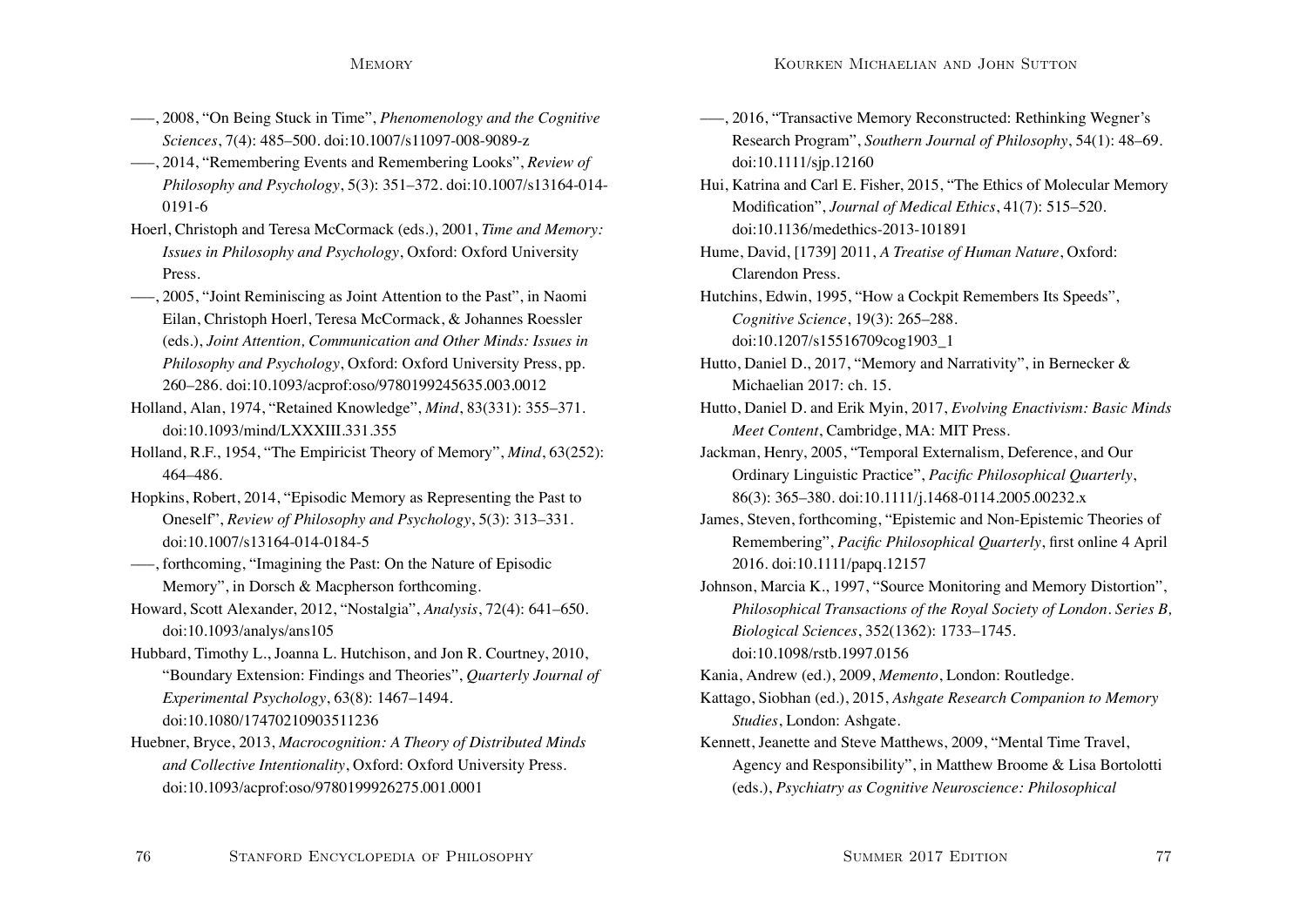*Perspectives*, Oxford: Oxford University Press, pp. 327–350. doi:10.1093/med/9780199238033.003.0017

- Keven, Nazim, 2016, "Events, Narratives and Memory", *Synthese*, 193(8): 2497–2517. doi:10.1007/s11229-015-0862-6
- Kind, Amy, forthcoming, "How Imagination Gives Rise to Knowledge", in Dorsch & Macpherson forthcoming.
- Kirchhoff, Michael D., 2016, "Composition and Transactive Memory Systems", *Philosophical Explorations*, 19(1): 59–77. doi:10.1080/13869795.2016.1085593
- Klein, Stanley B., 2013, "The Complex Act of Projecting Oneself into the Future", *WIREs Cognitive Science*, 4(1): 63–79. doi:10.1002/wcs.1210
- –––, 2014, "Autonoesis and Belief in a Personal Past: An Evolutionary Theory of Episodic Memory Indices", *Review of Philosophy and Psychology*, 5(3): 427–447. doi:10.1007/s13164-014-0181-8
- –––, 2015, "What Memory Is", *WIREs Cognitive Science*, 6(1): 1–38. doi:10.1002/wcs.1333
- –––, 2016a, "Autonoetic Consciousness: Reconsidering the Role of Episodic Memory in Future-Oriented Self-Projection", *Quarterly Journal of Experimental Psychology*, 69(2): 381–401. doi:10.1080/17470218.2015.1007150
- –––, 2016b, "Lost Feeling of Ownership of One's Mental States: The Importance of Situating Patient RB's Pathology in the Context of Contemporary Theory and Empiricism", *Philosophical Psychology*, 29(4): 490–493. doi:10.1080/09515089.2015.1126815
- Klein, Stanley B. and Shaun Nichols, 2012, "Memory and the Sense of Personal Identity", *Mind*, 121(483): 677–702. doi:10.1093/mind/fzs080
- Klein, Stanley B. and Chloe Steindam, 2016, "The Role of Subjective Temporality in Future-Oriented Mental Time Travel", in Michaelian, Klein, & Szpunar 2016d: 135–152.

doi:10.1093/acprof:oso/9780190241537.003.0007

- Klein, Stanley B., Leda Cosmides, Cynthia E. Gangi, Betsy Jackson, John Tooby, and Kristi A. Costabile, 2009, "Evolution and Episodic Memory: An Analysis and Demonstration of a Social Function of Episodic Recollection", *Social Cognition*, 27(2): 283–319. doi:10.1521/soco.2009.27.2.283
- Klein, Stanley B., Leda Cosmides, John Tooby, and Sarah Chance, 2002, "Decisions and the Evolution of Memory: Multiple Systems, Multiple Functions", *Psychological Review*, 109(2): 306–329. doi:10.1037/0033-295X.109.2.306
- Kneale, Martha, 1971, "The Presidential Address: Our Knowledge of the Past and of the Future", *Proceedings of the Aristotelian Society*, n.s. 72: 1–12. doi:10.1093/aristotelian/72.1.1
- Knuuttila, Simo & Juha Sihvola (eds.), *Sourcebook for the History of the Philosophy of Mind: Philosophical Psychology from Plato to Kant*, Dordrecht: Springer. doi:10.1007/978-94-007-6967-0
- Koriat, Asher and Morris Goldsmith, 1996, "Memory Metaphors and the Real-Life/Laboratory Controversy: Correspondence Versus Storehouse Conceptions of Memory", *Behavioral and Brain Sciences*, 19(2): 167–188. doi:10.1017/S0140525X00042114
- Lackey, Jennifer, 2005, "Memory as a Generative Epistemic Source", *Philosophy and Phenomenological Research*, 70(3): 636–658. doi:10.1111/j.1933-1592.2005.tb00418.x
- Laird, John, 1920, *A Study in Realism*, Cambridge: Cambridge University Press.
- Levy, Neil, 2007, "Rethinking Neuroethics in the Light of the Extended Mind Thesis", *American Journal of Bioethics*, 7(9): 3–11. doi:10.1080/15265160701518466
- –––, 2012, "Neuroethics", *WIREs Cognitive Science*, 3(2): 143–151. doi:10.1002/wcs.1157
- –––, 2014, "Psychopaths and Blame: The Argument from Content",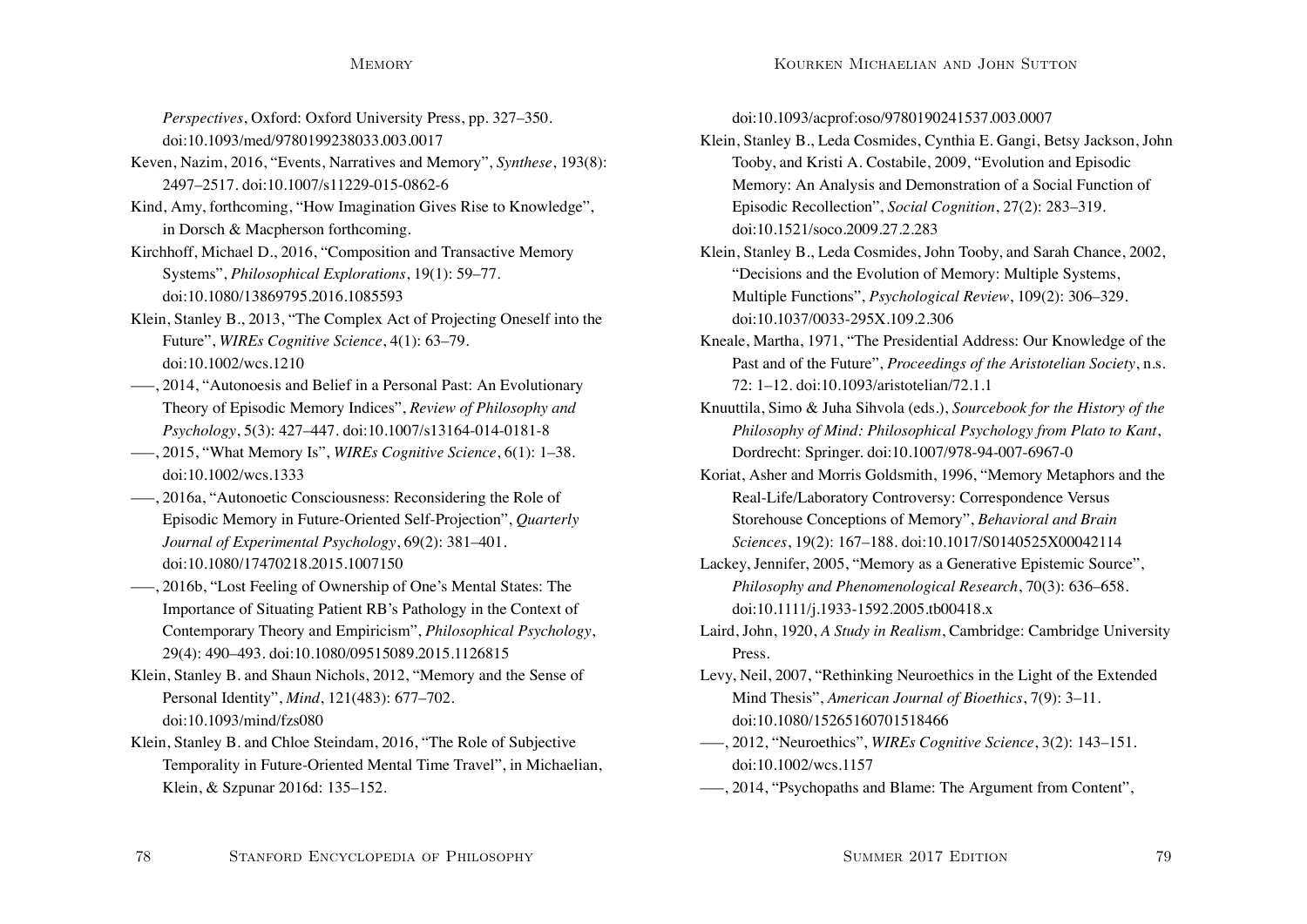*Philosophical Psychology*, 27(3): 351–367. doi:10.1080/09515089.2012.729485

- Liao, S. Matthew and Anders Sandberg, 2008, "The Normativity of Memory Modification", *Neuroethics*, 1(2): 85–99. doi:10.1007/s12152-008-9009-5
- Liao, S. Matthew and David T. Wasserman, 2007, "Neuroethical Concerns About Moderating Traumatic Memories", *American Journal of Bioethics*, 7(9): 38–40. doi:10.1080/15265160701518623
- Lin, Martin, 2005, "Memory and Personal Identity in Spinoza", *Canadian Journal of Philosophy*, 35(2): 243–268. doi:10.1080/00455091.2005.10716589
- Loader, Paul, 2013, "Is My Memory an Extended Notebook?" *Review of Philosophy and Psychology*, 4(1): 167–184. doi:10.1007/s13164-012- 0123-2

Locke, Don, 1971, *Memory*, London: Macmillan.

- Locke, John, [1689] 1998, *An Essay Concerning Human Understanding*, Roger Woolhouse (ed.), London: Penguin.
- Loftus, Elizabeth F., 1996, *Eyewitness Testimony* second edition (first edition 1979), Cambridge, MA: Harvard University Press.
- Loh, Kep Kee and Ryota Kanai, 2016, "How Has the Internet Reshaped Human Cognition?" *The Neuroscientist*, 22(5): 506–520. doi:10.1177/1073858415595005
- Ludlow, Peter, 1995, "Social Externalism and Memory: A Problem?" *Acta Analytica*, 10(14): 69–76.
- Madison, Brent J.C., 2017, "Internalism and Externalism", in Bernecker & Michaelian 2017: ch. 22.
- Mahr, Johannes and Gergely Csibra, forthcoming, "Why Do We Remember? The Communicative Function of Episodic Memory", *Behavioral and Brain Sciences*, first online 19 January 2017. doi:10.1017/S0140525X17000012

Malanowski, Sarah, 2016, "Is Episodic Memory Uniquely Human?

Evaluating the Episodic-Like Memory Research Program", *Synthese*, 193(5): 1433–1455. doi:10.1007/s11229-015-0966-z Malcolm, Norman, [1963] 1975, *Knowledge and Certainty: Essays and Lectures*, Ithaca, NY: Cornell University Press. Manning, Lilian, Daniel Cassel, and Jean-Christophe Cassel, 2013, "St. Augustine's Reflections on Memory and Time and the Current Concept of Subjective Time in Mental Time Travel", *Behavioral Sciences*, 3(2): 232–243. doi:10.3390/bs3020232 Margalit, Avishai, 2002, *The Ethics of Memory*, Cambridge, MA: Harvard University Press. Martin, C.B. and Max Deutscher, 1966, "Remembering", *Philosophical Review*, 75(2): 161–96. doi:10.2307/2183082 Matheson, David, 2013, "A Duty of Ignorance", *Episteme*, 10(2): 193– 205. doi:10.1017/epi.2013.16 Mathews, Debra J.H., Hilary Bok, and Peter V. Rabins (eds.), 2009, *Personal Identity and Fractured Selves: Perspectives from Philosophy, Ethics, and Neuroscience*, Baltimore, MD: Johns Hopkins University Press. Matthen, Mohan, 2010, "Is Memory Preservation?" *Philosophical Studies*, 148(1): 3–14. doi:10.1007/s11098-010-9501-8 Mayer-Schönberger, Viktor, 2009, *Delete: The Virtue of Forgetting in the Digital Age*, Princeton, NJ: Princeton University Press. McCarroll, Christopher Jude, 2017, "Looking the Past in the Eye: Distortion in Memory and the Costs and Benefits of Recalling from an Observer Perspective", *Consciousness and Cognition*, 49: 322– 332. doi:10.1016/j.concog.2017.01.014 McClelland, James L. and David E. Rumelhart, 1986, "A Distributed Model of Human Learning and Memory", in James L. McClelland & David E. Rumelhart (eds.), *Parallel Distributed Processing:*

*Explorations in the Microstructure of Cognition*, Vol. 2, Cambridge, MA: MIT Press, pp. 170–215.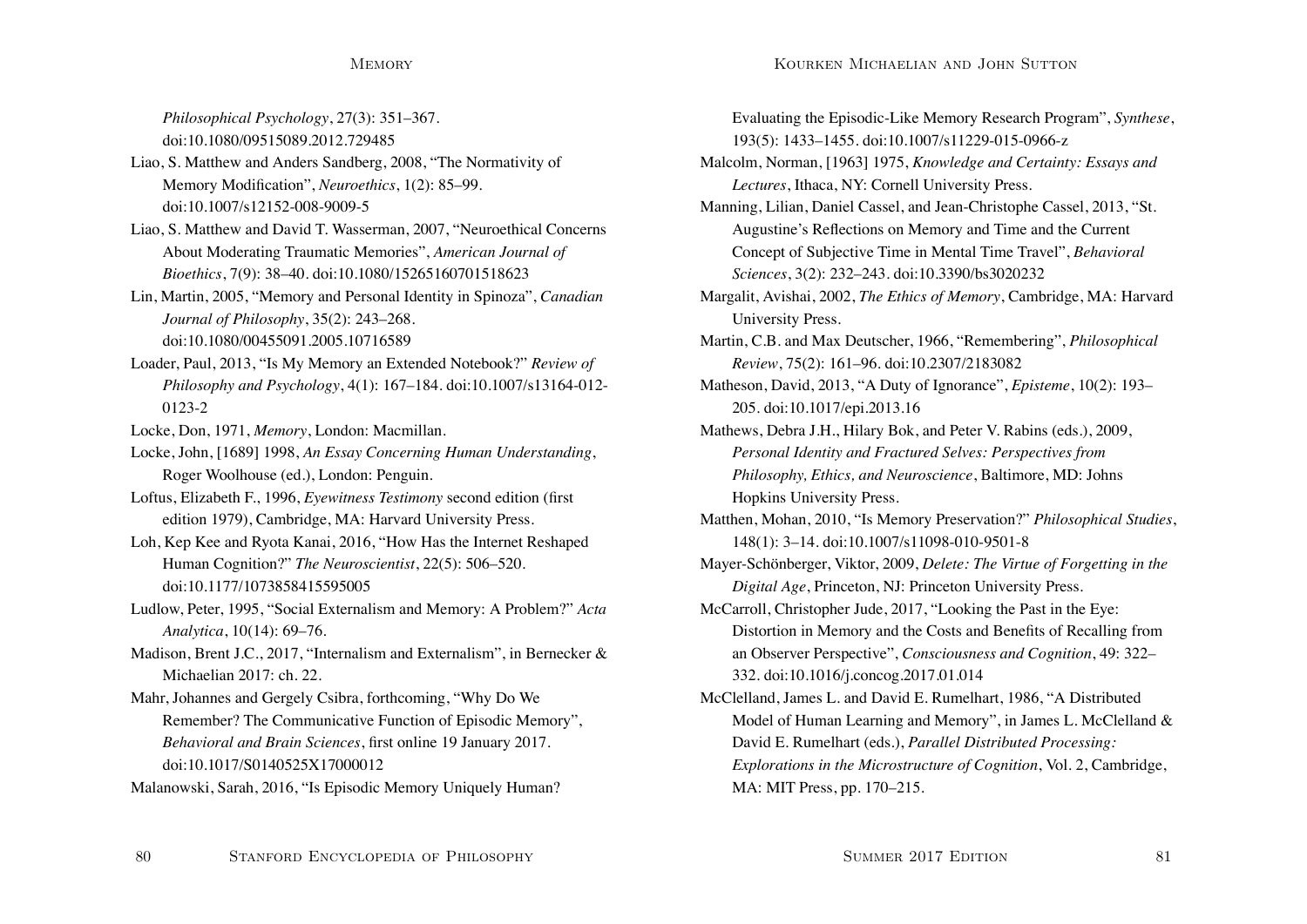- McCormack, Teresa, 2015, "The Development of Temporal Cognition", in Robert M. Lerner (ed.), *Handbook of Child Psychology and Developmental Science*, Hoboken: Wiley, pp. 624–670. doi:10.1002/9781118963418.childpsy215
- McCormack, Teresa and Christoph Hoerl, 2001, "The Child in Time: Temporal Concepts and Self-Consciousness in the Development of Episodic Memory", in Chris Moore & Karen Lemmon (eds.), *The Self in Time: Developmental Perspectives*, Hoboken: Lawrence Erlbaum, pp. 203–227.
- –––, 2008, "Temporal Decentering and the Development of Temporal Concepts", *Language Learning*, 58(s1): 89–113. doi:10.1111/j.1467- 9922.2008.00464 x
- McDaniel, Mark A. and Gilles O. Einstein, 2007, *Prospective Memory: An Overview and Synthesis of an Emerging Field*, Thousand Oaks, CA: Sage Publications.
- McIlwain, Doris, 2010, "Living Strangely in Time: Emotions, Masks and Morals in Psychopathically-Inclined People", *European Journal of Analytic Philosophy*, 6(1): 75–94.
- Merck, Clinton, Meymune N. Topcu, and William Hirst, 2016, "Collective Mental Time Travel: Creating a Shared Future Through Our Shared Past", *Memory Studies*, 9(3): 284–294. doi:10.1177/1750698016645236
- Michaelian, Kourken, 2011a, "Generative Memory", *Philosophical Psychology*, 24(3): 323–342. doi:10.1080/09515089.2011.559623
- –––, 2011b, "Is Memory a Natural Kind?" *Memory Studies*, 4(2): 170– 189. doi:10.1177/1750698010374287
- –––, 2013, "The Information Effect: Constructive Memory, Testimony, and Epistemic Luck", *Synthese*, 190(12): 2429–2456. doi:10.1007/s11229-011-9992-7
- –––, 2015, "Opening the Doors of Memory: Is Declarative Memory a Natural Kind?" *WIREs Cognitive Science*, 6(6): 475–482.

doi:10.1002/wcs.1364

–––, 2016a, "Against Discontinuism: Mental Time Travel and Our Knowledge of Past and Future Events", in Michaelian, Klein, & Szpunar 2016d: 62–92.

doi:10.1093/acprof:oso/9780190241537.003.0004

- –––, 2016b, "Confabulating, Misremembering, Relearning: The Simulation Theory of Memory and Unsuccessful Remembering", *Frontiers in Psychology*, 7: 1857. doi:10.3389/fpsyg.2016.01857
- –––, 2016c, *Mental Time Travel: Episodic Memory and Our Knowledge of the Personal Past*, Cambridge, MA: MIT Press.
- Michaelian, Kourken, Stanley B. Klein, & Karl K. Szpunar (eds.), 2016d, *Seeing the Future: Theoretical Perspectives on Future-Oriented Mental Time Travel*, New York: Oxford University Press. doi:10.1093/acprof:oso/9780190241537.001.0001
- Michaelian, Kourken and Santiago Arango-Muñoz, forthcoming, "Collaborative Memory Knowledge: A Distributed Reliabilist Perspective", in Michelle Meade, Amanda Barnier, Penny Van Bergen, Celia Harris, & John Sutton (eds.), *Collaborative Remembering: How Remembering with Others Influences Memory*, Oxford: Oxford University Press.
- Michaelian, Kourken and John Sutton, forthcoming, "Collective Memory", in M. Jankovic & Kirk Ludwig (eds.), *Routledge Handbook of Collective Intentionality*, London: Routledge.
- Moon, Andrew, 2012, "Knowing Without Evidence", *Mind*, 121(482): 309–331. doi:10.1093/mind/fzs048
- –––, 2013, "Remembering Entails Knowing", *Synthese*, 190(14): 2717– 2729. doi:10.1007/s11229-012-0065-3
- –––, 2017, "Skepticism and Memory", in Bernecker & Michaelian 2017: ch. 26.
- Moyal-Sharrock, Danièle, 2009, "Wittgenstein and the Memory Debate", *New Ideas in Psychology*, 27(2): 213–227.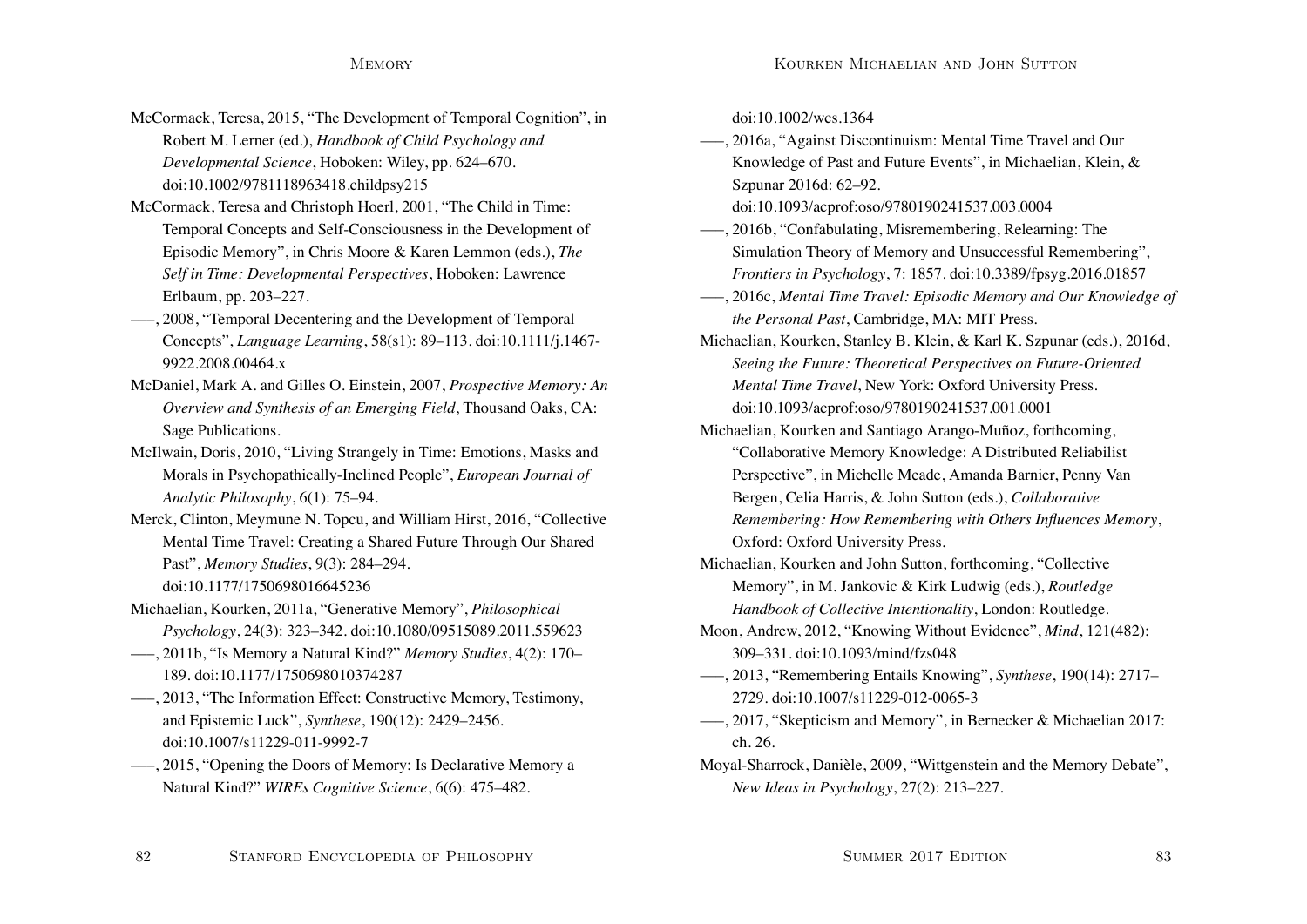doi:10.1016/j.newideapsych.2008.04.015

Moyal-Sharrock, Danièle, Volker Munz, & Annalisa Coliva (eds.), 2015, *Mind, Language, and Action: Proceedings of the 36th International Wittgenstein Symposium*, Berlin: De Gruyter. doi:10.1515/9783110378795

Mullally, Sinéad L. and Eleanor A. Maguire, 2014, "Memory, Imagination, and Predicting the Future: A Common Brain Mechanism?" *The Neuroscientist*, 20(3): 220–234. doi:10.1177/1073858413495091

Munsat, Stanley, 1967, *The Concept of Memory*, New York: Random House.

Myin, Erik and Karim Zahidi, 2015, "The Extent of Memory: From Extended to Extensive Mind", in Moyal-Sharrock, Munz, & Coliva 2015: 391–408. doi:10.1515/9783110378795.391

Nalbantian, Suzanne, Paul M. Matthews, and James L. McClelland (eds.), 2011, *The Memory Process: Neuroscientific and Humanistic Perspectives*, Cambridge, MA: MIT Press. doi:10.7551/mitpress/9780262014571.001.0001

- Naylor, Andrew, 1971, "B Remembers That *P* from Time *T*", *Journal of Philosophy*, 68(2): 29–41. doi:10.2307/2025220
- Neumann, Klaus and Janna Thompson (eds.), 2015, *Historical Justice and Memory*, Madison, WI: University of Wisconsin Press.

Nikulin, Dmitri, 2015, *Memory: A History*, New York: Oxford University Press. doi:10.1093/acprof:oso/9780199793839.001.0001

- Northoff, G., 2000, "Are 'Q-Memories' Empirically Realistic? A Neurophilosophical Approach", *Philosophical Psychology*, 13(2): 191–211. doi:10.1080/09515080050075681
- Olick, Jeffrey K., Vered Vinitzky-Seroussi, and Daniel Levy, 2011, *The Collective Memory Reader*, New York: Oxford University Press.
- Olsson, E.J. and T. Shogenji, 2004, "Can We Trust Our Memories? C.I. Lewis's Coherence Argument", *Synthese*, 142(1): 21–41.

doi:10.1023/B:SYNT.0000047708.33913.2b

- Ost, James and Alan Costall, 2002, "Misremembering Bartlett: A Study in Serial Reproduction", *British Journal of Psychology*, 93(2): 243–255. doi:10.1348/000712602162562
- Osvath, Mathias and Peter Gärdenfors, 2005, "Oldowan Culture and the Evolution of Anticipatory Cognition", Lund University Cognitive Science 122. [Osvath & Gärdenfors 2005 available online]
- Otgaar, Henry, Mark L. Howe, Andrew Clark, Jianqin Wang, and Harald Merckelbach, 2015, "What If You Went to the Police and Accused Your Uncle of Abuse? Misunderstandings Concerning the Benefits of Memory Distortion: A Commentary on Fernández 2015", *Consciousness and Cognition*, 33: 286–290. doi:10.1016/j.concog.2015.01.015
- Otgaar, Henry, Alan Scoboria, and Giuliana Mazzoni, 2014, "On the Existence and Implications of Nonbelieved Memories", *Current Directions in Psychological Science*, 23(5): 349–354. doi:10.1177/0963721414542102
- O'Brien, G.J., 1991, "Is Connectionism Commonsense?" *Philosophical Psychology*, 4(2): 165–178. doi:10.1080/09515089108573024
- O'Hara, Kieron, 2013, "The Technology of Collective Memory and the Normativity of Truth", in Diane P. Michelfelder, Natasha McCarthy, & David E. Goldberg (eds.), *Philosophy and Engineering: Reflections on Practice, Principles and Process*, Dordrecht: Springer, pp. 279–290. doi:10.1007/978-94-007-7762-0\_22
- O'Loughlin, Ian, forthcoming, "Learning Without Storing: Wittgenstein's Cognitive Science of Learning and Memory", in Michael A. Peters & Jeff Stickney (eds.), *A Companion to Wittgenstein on Education: Pedagogical Investigations*, Dordrecht: Springer.
- Parfit, Derek, 1984, *Reasons and Persons*, Oxford: Oxford University Press.
- Pears, David, 1990, *Hume's System: An Examination of the First Book of*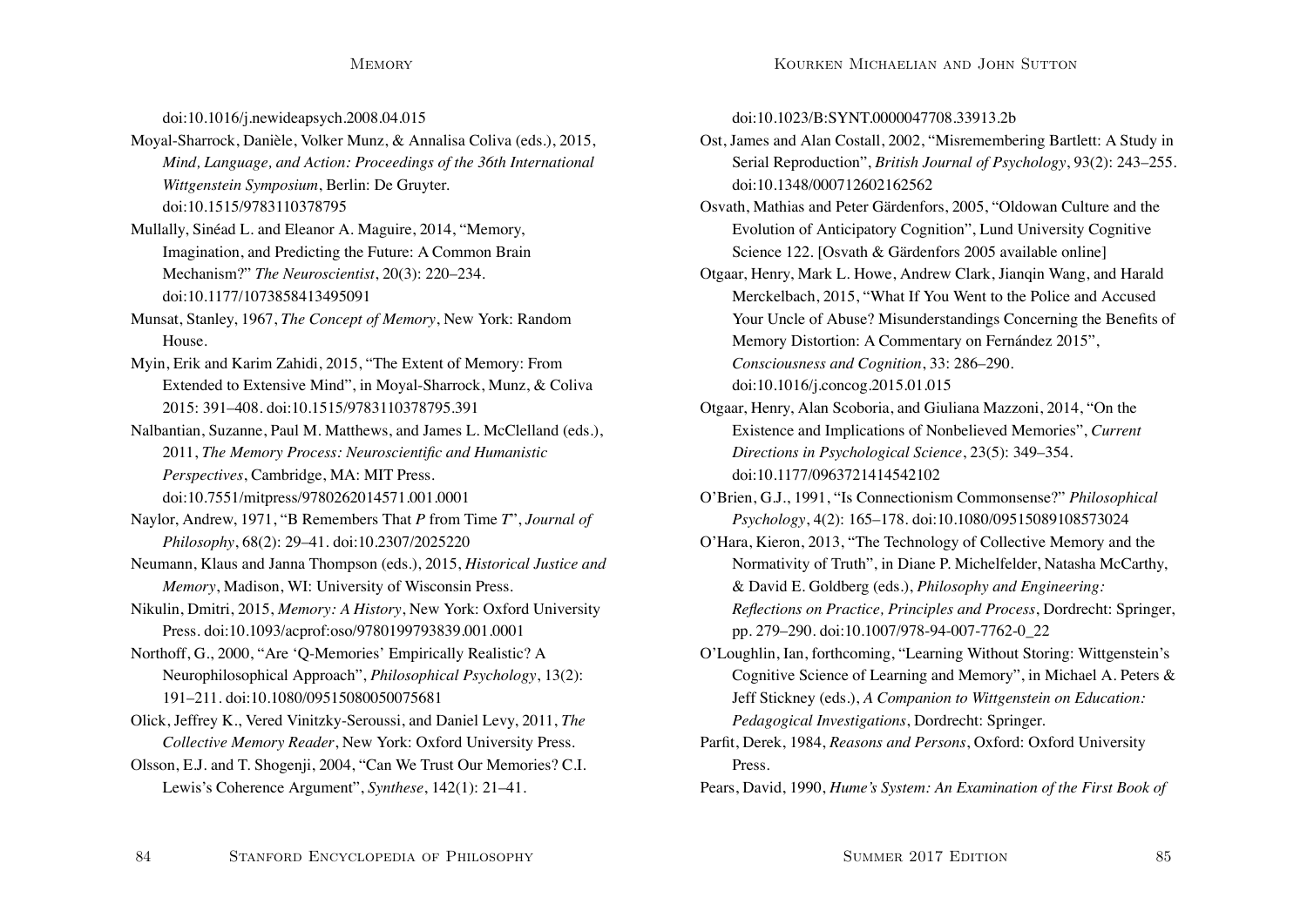*His "Treatise"*, Oxford: Oxford University Press.

Perrin, Denis, 2016, "Asymmetries in Subjective Time", in Michaelian, Klein, & Szpunar 2016d: 39–61.

doi:10.1093/acprof:oso/9780190241537.003.0003

Perrin, Denis and Kourken Michaelian, 2017, "Memory as Mental Time Travel", in Bernecker & Michaelian 2017: ch. 18.

Perrin, Dnis and S. Rousset, 2014, "The Episodicity of Memory", *Review of Philosophy and Psychology*, 5(3): 291–312. doi:10.1007/s13164- 014-0196-1

Putnam, Hilary, 1975, "The Meaning of 'Meaning'", in Keith. Gunderson (ed.), *Language, Mind, and Knowledge*, Vol. VII, Minneapolis: University of Minnesota Press, pp. 131–193.

Radstone, Susannah and Bill Schwarz (eds.), 2010, *Memory: Histories, Theories, Debates*, New York: Fordham University Press.

Reese, Elaine, Catherine A. Haden, and Robyn Fivush, 1993, "Mother-Child Conversations About the Past: Relationships of Style and Memory over Time", *Cognitive Development*, 8(4): 403–430. doi:10.1016/S0885-2014(05)80002-4

Reid, Thomas, [1764] 1997, *An Inquiry into the Human Mind on the Principles of Common Sense*, Derek B. Brookes (ed.), University Park, PA: Pennsylvania State University Press.

–––, [1785] 2002, *Essays on the Intellectual Powers of Man*, Derek B. Brookes (ed.), University Park, PA: Pennsylvania State University Press.

Renoult, Louis, Patrick S.R. Davidson, Daniela J. Palombo, Morris Moscovitch, and Brian Levine, 2012, "Personal Semantics: At the Crossroads of Semantic and Episodic Memory", *Trends in Cognitive Sciences*, 16(11): 550–558. doi:10.1016/j.tics.2012.09.003

Rieff, David, 2016, *In Praise of Forgetting: Historical Memory and Its Ironies*, New Haven, CT: Yale University Press.

Roache, Rebecca, 2006, "A Defence of Quasi-Memory", *Philosophy*,

81(02): 323–355. doi:10.1017/S0031819106316075

–––, 2016, "Memory and Mineness in Personal Identity", *Philosophical Psychology*, 29(4): 479–489. doi:10.1080/09515089.2015.1102216

Robins, Sarah K., 2016a, "Misremembering", *Philosophical Psychology*, 29(3): 432–447. doi:10.1080/09515089.2015.1113245

–––, 2016b, "Representing the Past: Memory Traces and the Causal Theory of Memory", *Philosophical Studies*, 173(11): 2993–3013. doi:10.1007/s11098-016-0647-x

–––, 2017, "Memory Traces", in Bernecker & Michaelian 2017: ch. 6.

–––, forthcoming, "Confabulation and Constructive Memory", *Synthese*, first online 6 February 2017. doi:10.1007/s11229-017-1315-1

Roediger, Henry L. and Magdalena Abel, 2015, "Collective Memory: A New Arena of Cognitive Study", *Trends in Cognitive Sciences*, 19(7): 359–361. doi:10.1016/j.tics.2015.04.003

Roediger, Henry L. and James V. Wertsch, 2008, "Creating a New Discipline of Memory Studies", *Memory Studies*, 1(1): 9–22. doi:10.1177/1750698007083884

Roediger, Henry L., Yadin Dudai, and Susan M. Fitzpatrick, 2007, *Science of Memory: Concepts*, Oxford: Oxford University Press. doi:10.1093/acprof:oso/9780195310443.001.0001

Rosen, Deborah A., 1975, "An Argument for the Logical Notion of a Memory Trace", *Philosophy of Science*, 42(1): 1–10. doi:10.1086/288614

Rosen, Jeffrey, 2012, "The Right to Be Forgotten", *Stanford Law Review*, 64: 88.

Rosenbaum, R. Shayna, Stefan Köhler, Daniel L. Schacter, Morris Moscovitch, Robyn Westmacott, Sandra E. Black, Fuqiang Gao, and Endel Tulving, 2005, "The Case of KC: Contributions of a Memory-Impaired Person to Memory Theory", *Neuropsychologia*, 43(7): 989– 1021. doi:10.1016/j.neuropsychologia.2004.10.007

Rossington, Michael and Anne Whitehead, 2007, *Theories of Memory: A*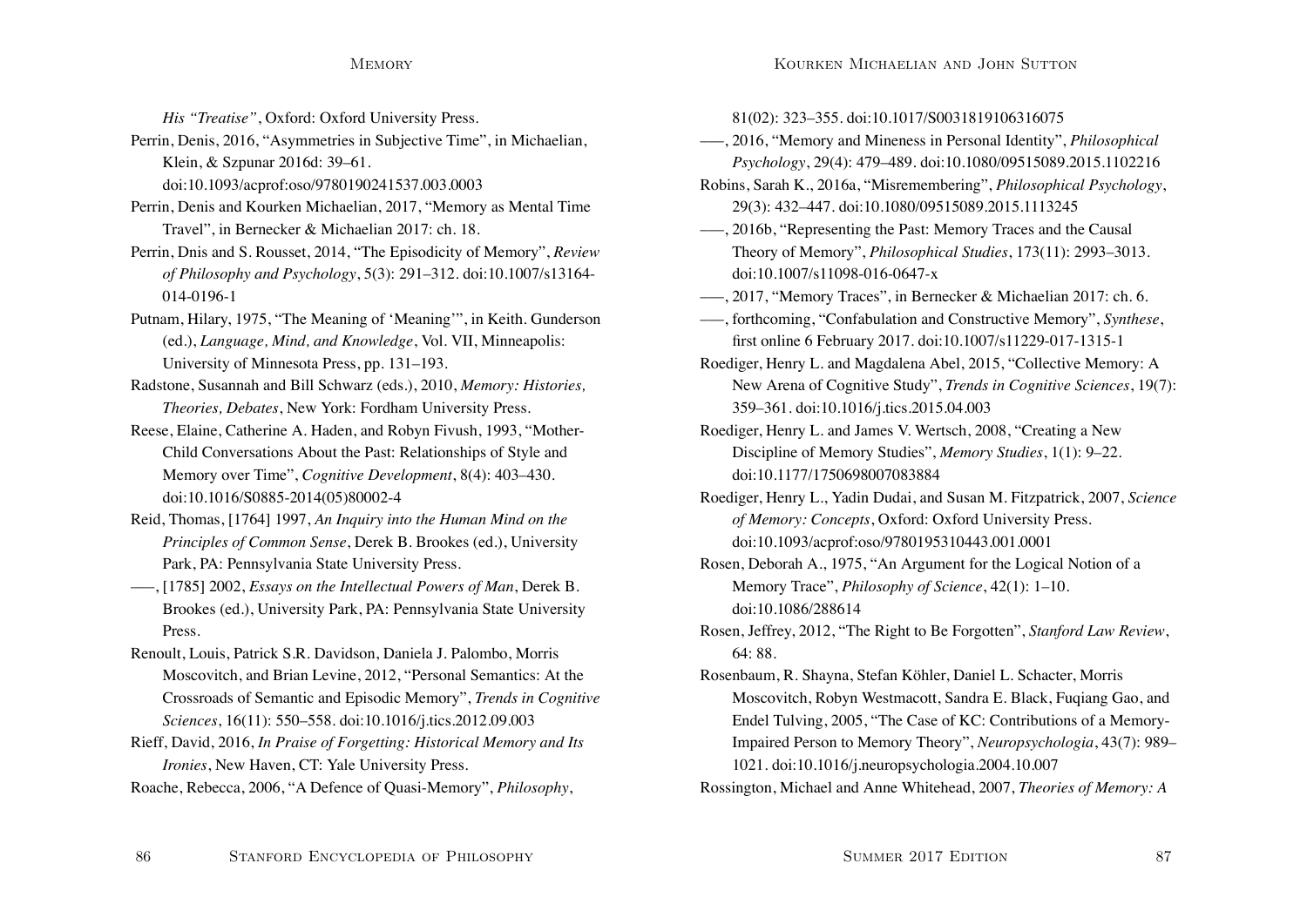*Reader*, Baltimore, MD: Johns Hopkins University Press.

- Rowlands, Mark, 2009, "Memory", in John Symons & Paco Calvo (eds.), *The Routledge Companion to Philosophy of Psychology*, London: Routledge, pp. 336–345.
- –––, 2015, "Rilkean Memory", *Southern Journal of Philosophy*, 53(S1): 141–154. doi:10.1111/sjp.12118
- –––, 2016, *Memory and the Self: Phenomenology, Science and Autobiography*, New York: Oxford University Press. doi:10.1093/acprof:oso/9780190241469.001.0001
- Rupert, Robert D., 2009, *Cognitive Systems and the Extended Mind*, New York: Oxford University Press.

doi:10.1093/acprof:oso/9780195379457.001.0001

- Russell, Bertrand, 1921, *The Analysis of Mind*, London: G. Allen & Unwin.
- Russell, James and Robert Hanna, 2012, "A Minimalist Approach to the Development of Episodic Memory", *Mind & Language*, 27(1): 29– 54. doi:10.1111/j.1468-0017.2011.01434.x
- Ryle, Gilbert, [1949] 2009, *The Concept of Mind*, London: Routledge.
- Salvaggio, Mary, forthcoming, "The Justification of Reconstructive and Reproductive Memory Beliefs", *Philosophical Studies*, first online 27 February 2017. doi:10.1007/s11098-017-0886-5
- Schacter, Daniel L., 1996, *Searching for Memory: The Brain, the Mind, and the Past*, New York: Basic Books.
- –––, 2001, *The Seven Sins of Memory: How the Mind Forgets and Remembers*, Boston: Houghton Mifflin Harcourt.
- Schacter, Daniel L., Donna Rose Addis, and Randy L. Buckner, 2008, "Episodic Simulation of Future Events: Concepts, Data, and Applications", *Annals of the New York Academy of Sciences*, 1124(1): 39–60. doi:10.1196/annals.1440.001
- Schacter, Daniel L., Donna Rorse Addis, Demis Hassabis, Victoria C. Martin, R. Nathan Spreng, and Karl K. Szpunar, 2012, "The Future of

Memory: Remembering, Imagining, and the Brain", *Neuron*, 76(4): 677–694. doi:10.1016/j.neuron.2012.11.001

- Schacter, Daniel L. and Donna Rose Addis, 2007, "The Cognitive Neuroscience of Constructive Memory: Remembering the Past and Imagining the Future", *Philosophical Transactions of the Royal Society B: Biological Sciences*, 362(1481): 773–786. doi:10.1098/rstb.2007.2087
- Schacter, Daniel L. and Endel Tulving, 1994, *Memory Systems 1994*, Cambridge, MA: MIT Press.
- Schechtman, Marya, 1994, "The Truth About Memory", *Philosophical Psychology*, 7(1): 3–18. doi:10.1080/09515089408573107
- –––, 2011, "Memory and Identity", *Philosophical Studies*, 153(1): 65–79. doi:10.1007/s11098-010-9645-6
- Schellenberg, Susanna, 2014, "The Relational and Representational Character of Perceptual Experience", in Berit Brogaard (ed.), *Does Perception Have Content?*, New York: Oxford University Press, pp. 199–219. doi:10.1093/acprof:oso/9780199756018.003.0008
- Seamon, John G., 2015, *Memory and Movies: What Films Can Teach Us About Memory*, Cambridge, MA: MIT Press.
- Seemann, Axel, forthcoming, "Reminiscing Together: Joint Experiences, Epistemic Groups, and Sense of Self", *Synthese*, first online 22 July 2016. doi:10.1007/s11229-016-1156-3
- Segesten, Anamaria Dutceac and Jenny Wüstenberg, forthcoming, "Memory Studies: The State of an Emergent Field", *Memory Studies*, first online 20 June 2016. doi:10.1177/1750698016655394
- Senor, Thomas D., 1993, "Internalistic Foundationalism and the Justification of Memory Belief", *Synthese*, 94(3): 453–476. doi:10.1007/BF01064489
- Shanton, Karen, 2011, "Memory, Knowledge and Epistemic Competence", *Review of Philosophy and Psychology*, 2(1): 89–104. doi:10.1007/s13164-010-0038-8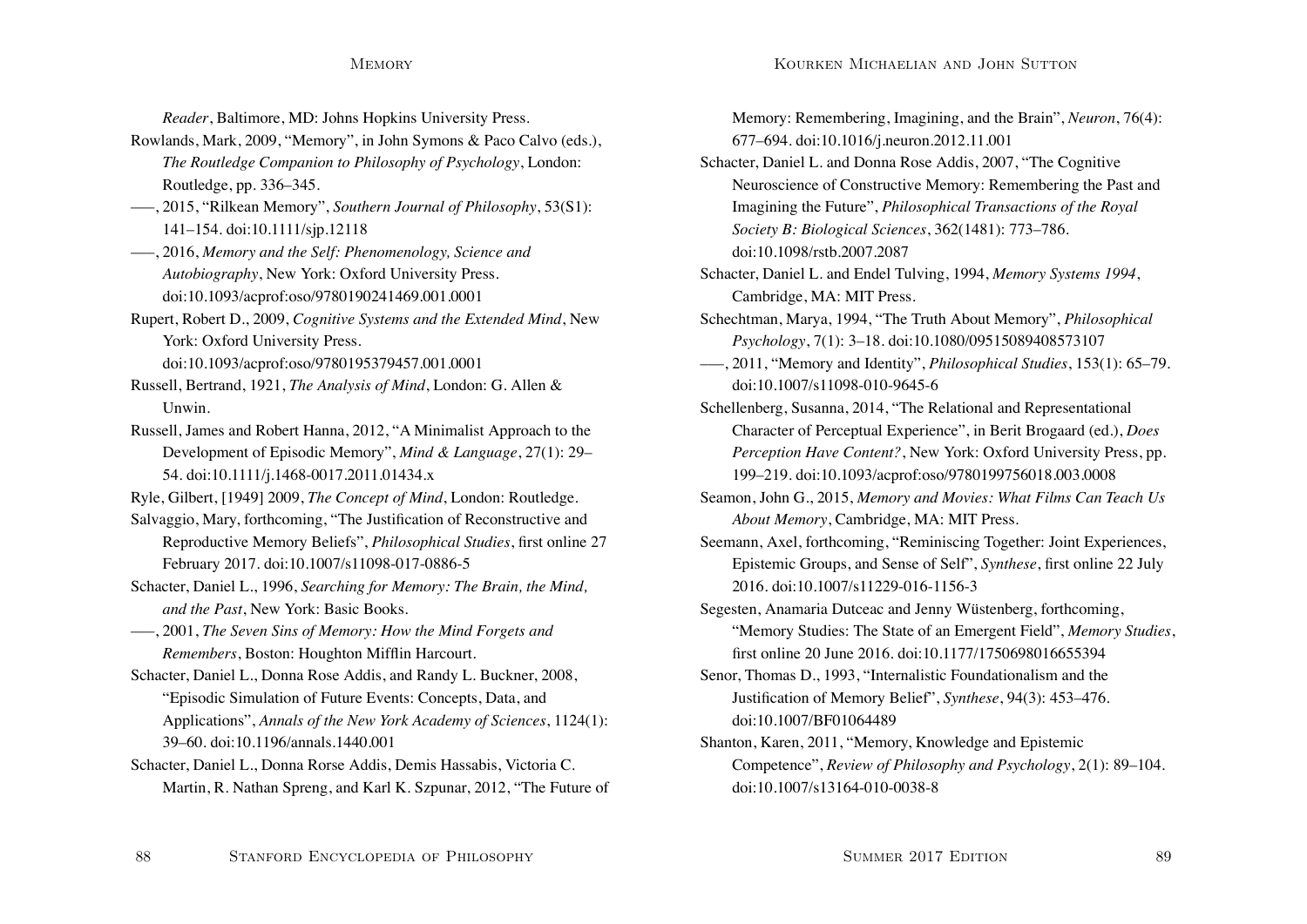- Shanton, Karen and Alvin Goldman, 2010, "Simulation Theory", *WIREs Cognitive Science*, 1(4): 527–538. doi:10.1002/WCS.33
- Sherry, David F. and Daniel L. Schacter, 1987, "The Evolution of Multiple Memory Systems", *Psychological Review*, 94(4): 439–454. doi:10.1037/0033-295X.94.4.439
- Shoemaker, Sydney, 1970, "Persons and Their Pasts", *American Philosophical Quarterly*, 7(4): 269–285.
- Shope, Robert K., 1973, "Remembering, Knowledge, and Memory Traces", *Philosophy and Phenomenological Research*, 33(3): 303– 322. doi:10.2307/2106945
- Smart, Paul R., 2012, "The Web-Extended Mind", *Metaphilosophy*, 43(4): 446–463. doi:10.1111/j.1467-9973.2012.01756.x
- Smith, Barry, 2013, *Memory*, London: Routledge.
- –––, 2014, "Document Acts", in Anita Konzelmann Ziv & Hans Bernhard Schmid (eds.), *Institutions, Emotions, and Group Agents*, Dordrecht: Springer, pp. 19–31. doi:10.1007/978-94-007-6934-2\_2
- Sorabji, Richard, 2006, *Aristotle on Memory*, second edition (first 1972), Chicago: University of Chicago Press.
- Soteriou, Matthew, 2008, "The Epistemological Role of Episodic Recollection", *Philosophy and Phenomenological Research*, 77(2): 472–492. doi:10.1111/j.1933-1592.2008.00199.x
- Sparrow, Betsy, Jenny Liu, and Daniel M. Wegner, 2011, "Google Effects on Memory: Cognitive Consequences of Having Information at Our Fingertips", *Science*, 333(6043): 776–778. doi:10.1126/science.1207745
- Spiers, Hugo J. and Daniel Bendor, 2014, "Enhance, Delete, Incept: Manipulating Hippocampus-Dependent Memories", *Brain Research Bulletin*, 105: 2–7. doi:10.1016/j.brainresbull.2013.12.011
- Squire, Larry R., 2009, "Memory and Brain Systems: 1969–2009", *Journal of Neuroscience*, 29(41): 12711–12716. doi:10.1523/JNEUROSCI.3575-09.2009
- Squires, Richard, 1969, "Memory Unchained", *Philosophical Review*, 78(2): 178–196. doi:10.2307/2184180
- Stanley, Jason, 2011, *Know How*, Oxford: Oxford University Press. doi:10.1093/acprof:oso/9780199695362.001.0001
- Sterelny, Kim, 2010, "Minds: Extended or Scaffolded?" *Phenomenology and the Cognitive Sciences*, 9(4): 465–481. doi:10.1007/s11097-010- 9174-y
- Stern, David G., 1991, "Models of Memory: Wittgenstein and Cognitive Science", *Philosophical Psychology*, 4(2): 203–218. doi:10.1080/09515089108573027
- Stoneham, Tom, 2003, "Temporal Externalism", *Philosophical Papers*, 32(1): 97–107. doi:10.1080/05568640309485115
- Suddendorf, Thomas, 2013, *The Gap: The Science of What Separates Us from Other Animals*, New York: Basic Books.
- Suddendorf, Thomas and Michael C. Corballis, 2007, "The Evolution of Foresight: What Is Mental Time Travel, and Is It Unique to Humans?" *Behavioral and Brain Sciences*, 30(3): 299–313. doi:10.1017/S0140525X07001975
- Sutton, John, 1998, *Philosophy and Memory Traces: Descartes to Connectionism*, Cambridge: Cambridge University Press.
- –––, 2007, "Batting, Habit and Memory: The Embodied Mind and the Nature of Skill", *Sport in Society*, 10(5): 763–786. doi:10.1080/17430430701442462
- –––, 2009, "Remembering", in Philip Robbins & Murat Aydede (eds.), *The Cambridge Handbook of Situated Cognition*, Cambridge: Cambridge University Press, pp. 217–235.
- –––, 2010a, "Exograms and Interdisciplinarity: History, the Extended Mind, and the Civilizing Process", in Richard Menary (ed.), *The Extended Mind*, Cambridge, MA: MIT Press, pp. 189–225. doi:10.7551/mitpress/9780262014038.003.0009
- –––, 2010b, "Observer Perspective and Acentred Memory: Some Puzzles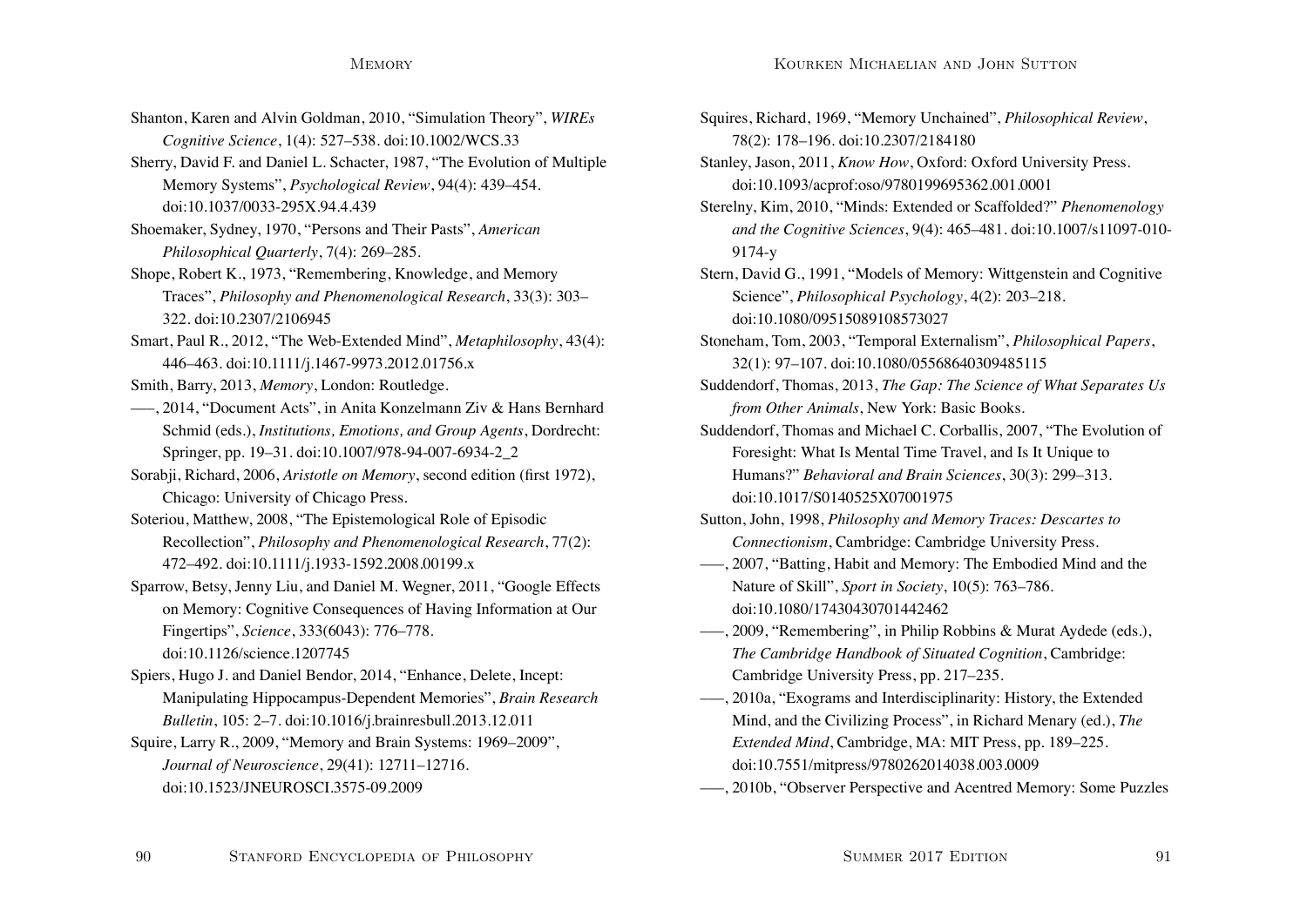About Point of View in Personal Memory", *Philosophical Studies*, 148(1): 27–37. doi:10.1007/s11098-010-9498-z

- –––, 2015, "Remembering as Public Practice: Wittgenstein, Memory, and Distributed Cognitive Ecologies", in Moyal-Sharrock, Munz, & Coliva 2015: 409–443. doi:10.1515/9783110378795.409
- Sutton, John and Kellie Williamson, 2014, "Embodied Remembering", in Lawrence Shapiro (ed.), *Routledge Handbook of Embodied Cognition*, London: Routledge, pp. 315–325.
- Swinburne, R.G., 1966, "Knowledge of Past and Future", *Analysis*, 26(5): 166–172. doi:10.1093/analys/26.5.166
- Szpunar, Karl K., 2010, "Episodic Future Thought: An Emerging Concept", *Perspectives on Psychological Science*, 5(2): 142–162. doi:10.1177/1745691610362350
- Szpunar, Piotr M. and Karl K. Szpunar, 2016, "Collective Future Thought: Concept, Function, and Implications for Collective Memory Studies", *Memory Studies*, 9(4): 376–389. doi:10.1177/1750698015615660
- Tanesini, Alessandra, forthcoming, "Collective Amnesia and Epistemic Injustice", in Joseph A. Carter, Andrew Clark, Jesper Kallestrup, Spyridon Orestis Palermos, & Duncan Pritchard (eds.), *Socially Extended Epistemology*, Oxford: Oxford University Press.
- Teroni, Fabrice, 2014, "The Epistemological Disunity of Memory", in Anne Reboul (ed.), *Mind, Values, and Metaphysics: Philosophical Essays in Honor of Kevin Mulligan*, Vol. 2, Dordrecht: Springer, pp. 183–202. doi:10.1007/978-3-319-05146-8\_12
- Theiner, Georg, 2013, "Transactive Memory Systems: A Mechanistic Analysis of Emergent Group Memory", *Review of Philosophy and Psychology*, 4(1): 65–89. doi:10.1007/s13164-012-0128-x
- Theiner, Georg, Colin Allen, and Robert L. Goldstone, 2010, "Recognizing Group Cognition", *Cognitive Systems Research*, 11(4): 378–395. doi:10.1016/j.cogsys.2010.07.002
- Tollefsen, Deborah, 2006, "From Extended Mind to Collective Mind",

*Cognitive Systems Research*, 7(2): 140–150. doi:10.1016/j.cogsys.2006.01.001

- Tollefsen, Deborah, Rick Dale, and Alexandra Paxton, 2013, "Alignment, Transactive Memory, and Collective Cognitive Systems", *Review of Philosophy and Psychology*, 4(1): 49–64. doi:10.1007/s13164-012- 0126-z
- Tota, Anna Lisa and Trever Hagen, 2016, *Routledge International Handbook of Memory Studies*, London: Routledge.
- Tulving, Endel, 1972, "Episodic and Semantic Memory", in Endel Tulving & Wayne Donaldson (eds.), *Organization of Memory*, New York: Academic Press, pp. 382–404.
- –––, 1985a, *Elements of Episodic Memory*, Oxford: Oxford University Press.
- –––, 1985b, "Memory and Consciousness", *Canadian Psychology/Psychologie Canadienne*, 26(1): 1–12. doi:10.1037/h0080017
- –––, 2002, "Episodic Memory: From Mind to Brain", *Annual Review of Psychology*, 53(1): 1–25.
	- doi:10.1146/annurev.psych.53.100901.135114
- –––, 2005, "Episodic Memory and Autonoesis: Uniquely Human?" in Herbert S. Terrace & Janet Metcalfe (eds.), *The Missing Link in Cognition: Origins of Self-Reflective Consciousness*, Oxford: Oxford University Press, pp. 3–56. doi:10.1093/acprof:oso/9780195161564.003.0001
- –––, 2007, "Are There 256 Different Kinds of Memory?" in James S. Nairne (ed.), *The Foundations of Remembering*, New York: Psychology Press.
- Tulving, Endel and Fergus I.M. Craik, 2000, *The Oxford Handbook of Memory*, Oxford: Oxford University Press.
- Tye, Michael, 1998, "Externalism and Memory", *Proceedings of the Aristotelian Society*, Supplementary volume 72(1): 77–94.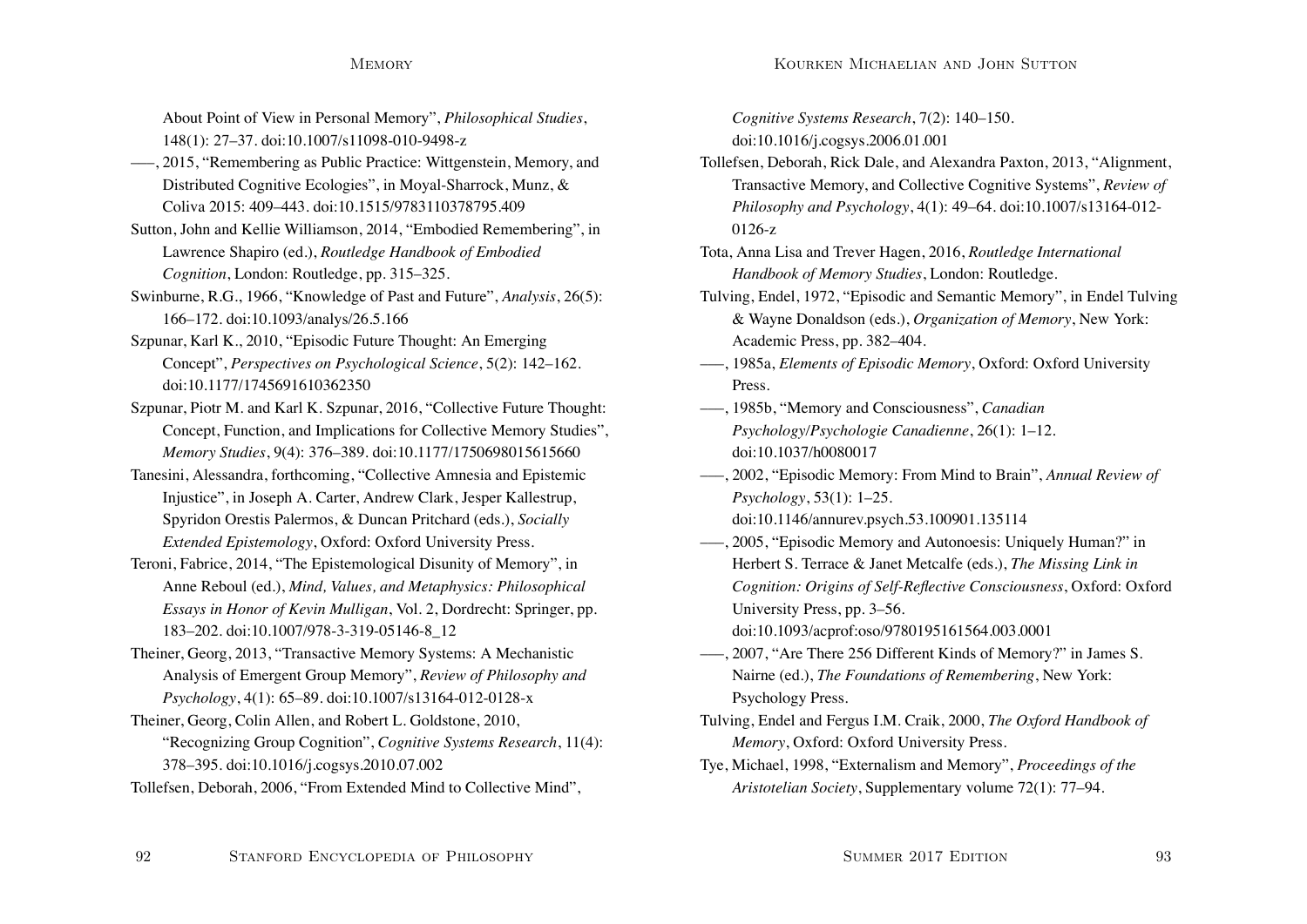doi:10.1111/1467-8349.00036

- Urmson, J.O., 1967, "Memory and Imagination", *Mind*, 76(301): 83–91. doi:10.1093/mind/LXXVI.301.83
- Vandekerckhove, Marie and Jaak Panksepp, 2009, "The Flow of Anoetic to Noetic and Autonoetic Consciousness: A Vision of Unknowing (Anoetic) and Knowing (Noetic) Consciousness in the Remembrance of Things Past and Imagined Futures", *Consciousness and Cognition*, 18(4): 1018–1028. doi:10.1016/j.concog.2009.08.002
- Vierra, Andrew, 2016, "Psychopathy, Mental Time Travel, and Legal Responsibility", *Neuroethics*, 9(2): 129–136. doi:10.1007/s12152- 015-9243-6
- von Leyden, W., 1961, *Remembering: A Philosophical Problem*, London: Duckworth.
- Vosgerau, Gottfried, 2010, "Memory and Content", *Consciousness and Cognition*, 19(3): 838–846. doi:10.1016/j.concog.2010.06.021
- Wagoner, Brady, 2017, *The Constructive Mind: Bartlett's Psychology in Reconstruction*, Cambridge: Cambridge University Press.
- Wegner, Daniel M., 1987, "Transactive Memory: A Contemporary Analysis of the Group Mind", in Brian Mullen & George R. Goethals (eds.), *Theories of Group Behavior*, New York: Springer, pp. 185– 208. doi:10.1007/978-1-4612-4634-3\_9
- Werning, Markus. and Sen Cheng, 2017, "Taxonomy and Unity of Memory", in Bernecker & Michaelian 2017: ch. 1.
- Williamson, Timothy, 2000, *Knowledge and Its Limits*, Oxford: Oxford University Press. doi:10.1093/019925656X.001.0001
- Wilson, Robert A., 2005, "Collective Memory, Group Minds, and the Extended Mind Thesis", *Cognitive Processing*, 6(4): 227–236. doi:10.1007/s10339-005-0012-z
- Wimsatt, William C., 1986, "Forms of Aggregativity", in Alan Donagan, Anthony N. Perovich Jr., & Michael V. Wedin (eds.), *Human Nature and Natural Knowledge*, (Boston Studies in the Philosophy of

Science 89), Dordrecht: Springer, pp. 259–291. doi:10.1007/978-94- 009-5349-9\_14

- Winter, Alison, 2012, *Memory: Fragments of a Modern History*, Chicago: University of Chicago Press.
- Wittgenstein, Ludwig, 1980, *Remarks on the Philosophy of Psychology* (*Bemerkungen über die Philosophie der Psychologie*), Vol. 1, G.E.M. Anscombe (trans.), G.E.M. Anscombe and G.H. von Wright (eds.), Oxford: Blackwell.
- Zemach, E.M., 1968, "A Definition of Memory", *Mind*, 77(308): 526–536. doi:10.1093/mind/LXXVII.308.526
- –––, 1983, "Memory: What It Is, and What It Cannot Possibly Be", *Philosophy and Phenomenological Research*, 44(1): 31–44. doi:10.2307/2107578
- Zohny, Hazem, 2015, "The Myth of Cognitive Enhancement Drugs", *Neuroethics*, 8(3): 257–269. doi:10.1007/s12152-015-9232-9

# Academic Tools

- $\mathcal I$  How to cite this entry.
- Preview the PDF version of this entry at the Friends of the SEP Society.
- **Look** up this entry topic at the Indiana Philosophy Ontology Project (InPhO).
- **PP** Enhanced bibliography for this entry at PhilPapers, with links to its database.

# Other Internet Resources

- Frise, Matthew J., 2015, Epistemology of Memory, in J. Fieser & B. Dowden (eds.), *Internet Encyclopedia of Philosophy*.
- The "Memory" category on PhilPapers. J. Sutton and M. Trakas.
- The "Memory" bibliography in *Oxford Bibliographies Online*. S.